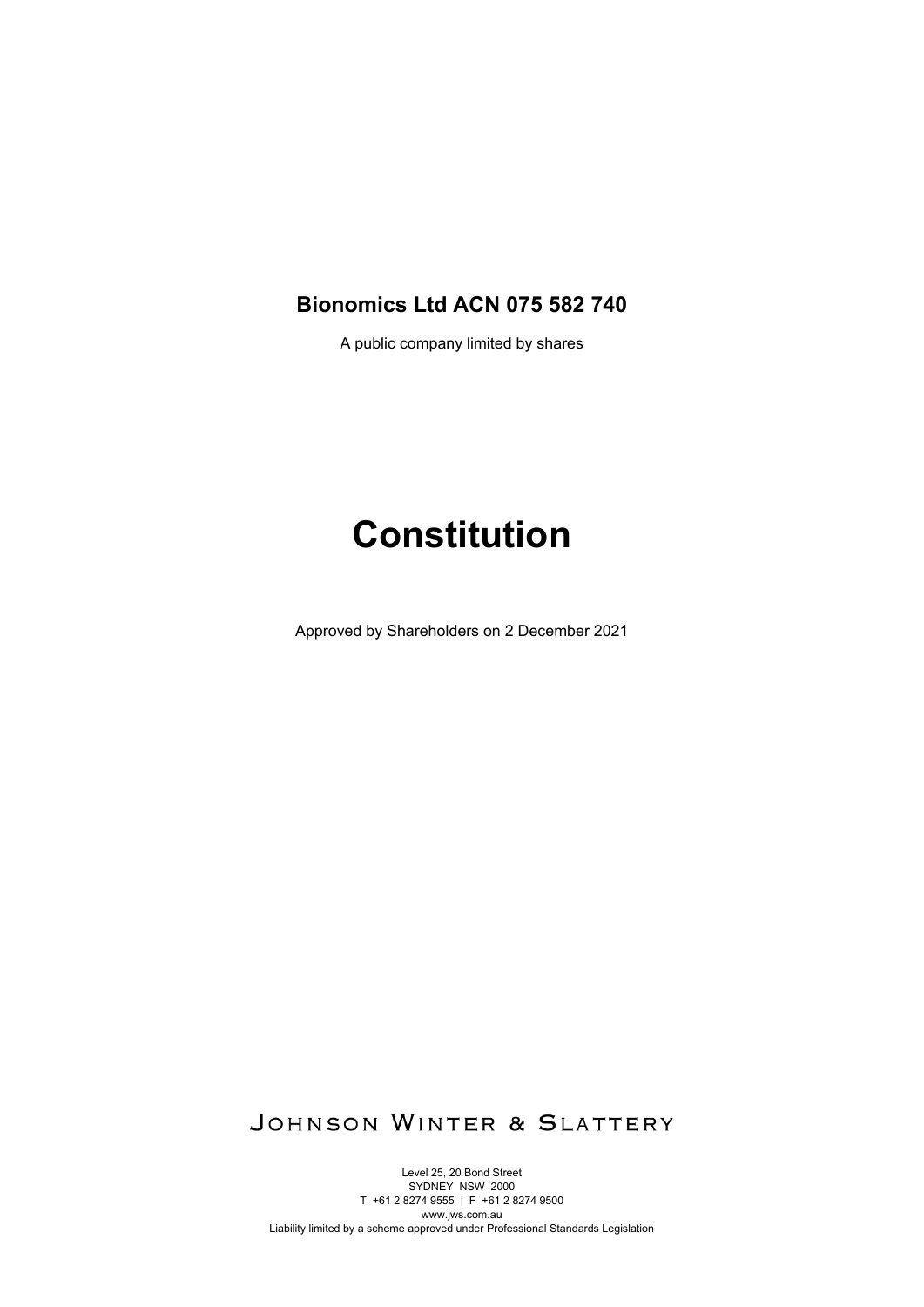# **Contents**

| 1              | <b>Definitions and interpretation</b>      | 1                       |
|----------------|--------------------------------------------|-------------------------|
| 1.1            | <b>Definitions</b>                         | $\mathbf{1}$            |
| 1.2            | Interpretation                             | $\overline{\mathbf{c}}$ |
| 1.3            | <b>Effect of the Listing Rules</b>         | $\overline{\mathbf{4}}$ |
| 1.4            | Replaceable rules not to apply             | 4                       |
| 1.5            | Exercise of powers                         | $\overline{\mathbf{4}}$ |
| 1.6            | Currency                                   | 5                       |
| 1.7            | Submission to jurisdiction                 | $\mathbf 5$             |
| 1.8            | Prohibition and enforceability             | 6                       |
| $\mathbf{2}$   | <b>Share capital</b>                       | $\bf 6$                 |
| 2.1            | Issue of shares                            | $\,6$                   |
| 2.2            | Preference shares                          | 6                       |
| 2.3            | Alteration of share capital                | $\boldsymbol{7}$        |
| 2.4            | Conversion or reclassification of shares   | $\overline{7}$          |
| 2.5            | Variation of class rights                  | $\bf 8$                 |
| 2.6            | Joint holders of shares                    | $\bf 8$                 |
| 2.7            | Recognition of equitable interests         | 8                       |
| 2.8            | <b>Restricted securities</b>               | 8                       |
| 3              | <b>Calls on shares</b>                     | 9                       |
| 3.1            | Power to make calls                        | 9                       |
| 3.2            | Notice of calls                            | $\boldsymbol{9}$        |
| 3.3            | <b>Fixed instalments</b>                   | 9                       |
| 3.4            | Interest on unpaid amounts                 | 10                      |
| 3.5            | Prepayment of calls and interest           | 10                      |
| 3.6            | Proceedings to recover calls               | 10                      |
| 4              | <b>Forfeiture, Liens and Surrender</b>     | 10                      |
| 4.1            | Liability to forfeiture                    | 10                      |
| 4.2            | Power to forfeit                           | 11                      |
| 4.3            | Notice of forfeiture                       | 11                      |
| 4.4            | Consequences of forfeiture                 | 11                      |
| 4.5            | Lien on shares                             | 12                      |
| 4.6            | Surrender of shares                        | 12                      |
| 4.7            | Sale of shares by the Company              | 12                      |
| 4.8            | Members' indemnity                         | 13                      |
| 5              | <b>Distributions</b>                       | 14                      |
| 5.1            | <b>Dividends</b>                           | 14                      |
| 5.2            | Capitalising profits                       | 16                      |
| 5.3            | Ancillary powers                           | 17                      |
| 5.4            | Reserves                                   | 17                      |
| 5.5            | Carrying forward profits                   | 18                      |
| 5.6            | Dividend reinvestment plan                 | 18                      |
| 5.7            | Dividend selection plans                   | 18                      |
| $6\phantom{1}$ | <b>Transfer and Transmission</b>           | 18                      |
| 6.1            | <b>Transferring shares</b>                 | 18                      |
| 6.2            | Power to refuse to register transfers      | 19                      |
| 6.3            | Power to suspend registration of transfers | 19                      |
| 6.4            | Transmission of shares                     | 20                      |
| 6.5            | Sale of small holdings                     | 20                      |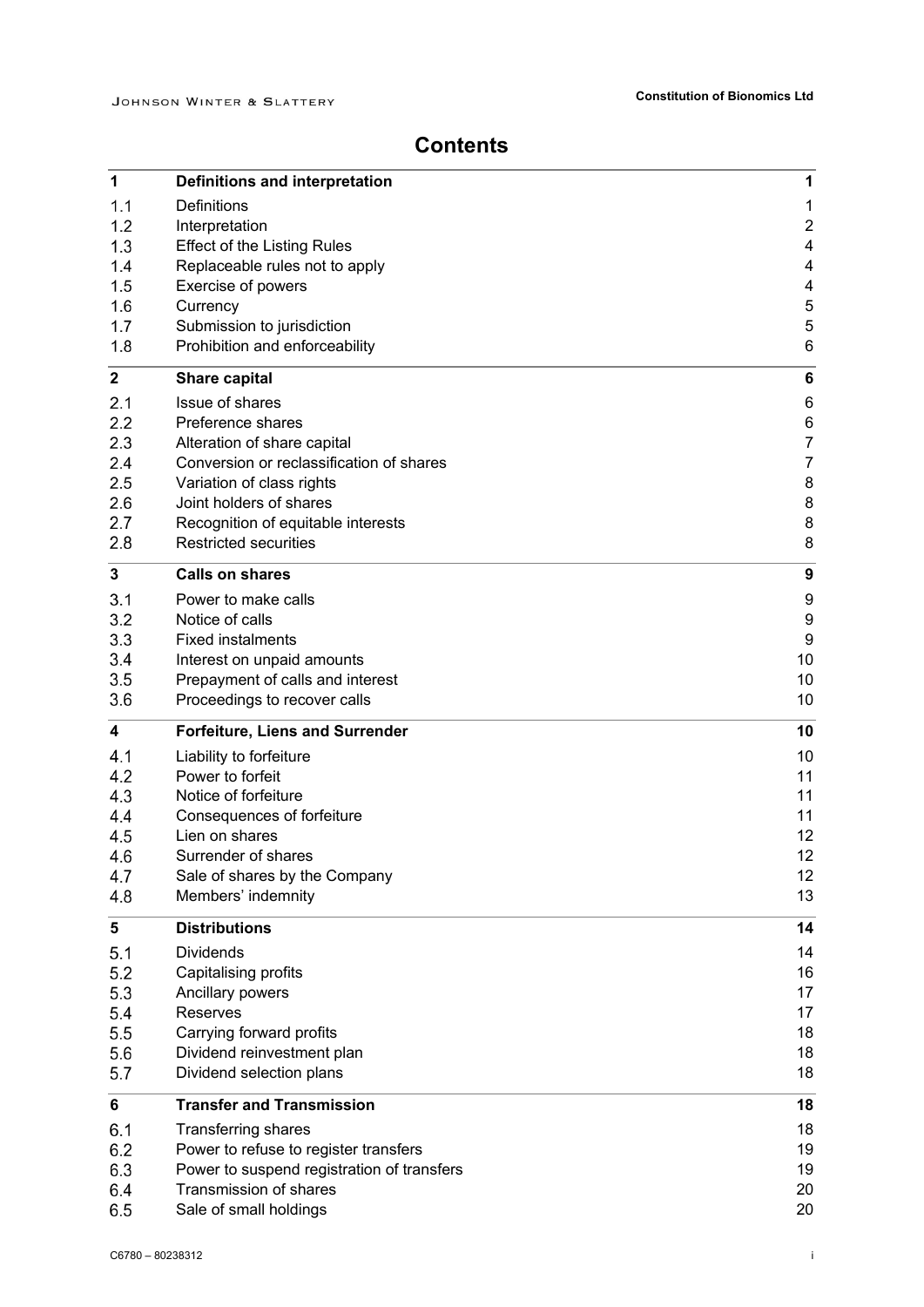| $\overline{7}$ | <b>General Meetings</b>                                       | 21       |
|----------------|---------------------------------------------------------------|----------|
| 7.1            | Calling general meetings                                      | 21       |
| 7.2            | Cancellation and postponement                                 | 21       |
| 7.3            | Use of technology at general meetings                         | 22       |
| 7.4            | Notice of general meetings                                    | 22       |
| 7.5            | Quorum at general meetings                                    | 23       |
| 7.6            | Chair of general meetings                                     | 23       |
| 7.7            | Admission to general meetings                                 | 24       |
| 7.8            | Conduct of general meetings                                   | 24       |
| 7.9            | Suspensions and adjournments                                  | 25       |
| 7.10           | Voting rights                                                 | 25       |
| 7.11           | Direct voting                                                 | 26       |
| 7.12<br>7.13   | Decisions at general meetings                                 | 27<br>28 |
|                | Representation at general meetings                            |          |
| 8              | <b>Directors</b>                                              | 30       |
| 8.1            | Appointment and retirement of directors                       | 30       |
| 8.2            | Eligibility for election                                      | 31       |
| 8.3            | Director need not be a member                                 | 31       |
| 8.4            | Vacating office                                               | 31       |
| 8.5            | Remuneration                                                  | 32       |
| 8.6            | Interested directors                                          | 33       |
| 8.7            | Powers and duties                                             | 33       |
| 8.8            | Committees and delegates                                      | 34       |
| 8.9            | Meetings of directors                                         | 35       |
| 8.10           | Calling meetings of directors                                 | 35       |
| 8.11           | Notice of meetings of directors                               | 35       |
| 8.12           | Quorum at meetings of directors                               | 36       |
| 8.13           | Chair and deputy chair of directors<br>Decisions of directors | 36       |
| 8.14<br>8.15   | Written resolutions                                           | 36<br>37 |
| 8.16           | Alternate directors                                           | 37       |
| 8.17           | Validity of acts                                              | 38       |
|                |                                                               |          |
| 9              | <b>Executive officers</b>                                     | 38       |
| 9.1            | Managing directors and executive directors                    | 38       |
| 9.2            | Secretary                                                     | 38       |
| 9.3            | <b>Executive officers</b>                                     | 38       |
| 10             | Indemnity, insurance and access                               | 39       |
| 10.1           | Persons to whom rules 10.2 and 10.3 apply                     | 39       |
| 10.2           | Indemnity                                                     | 39       |
| 10.3           | Insurance                                                     | 39       |
| 10.4           | Savings                                                       | 39       |
| 11             | <b>Winding up</b>                                             | 40       |
| 11.1           | Distributing surplus                                          | 40       |
| 11.2           | Dividing property                                             | 40       |
|                |                                                               |          |
| 12             | <b>Seals</b>                                                  | 41       |
| 13             | <b>Notices</b>                                                | 41       |
| 13.1           | Notices by the Company to members                             | 41       |
| 13.2           | Notices by the Company to directors                           | 42       |
| 13.3           | Notices by directors to the Company                           | 42       |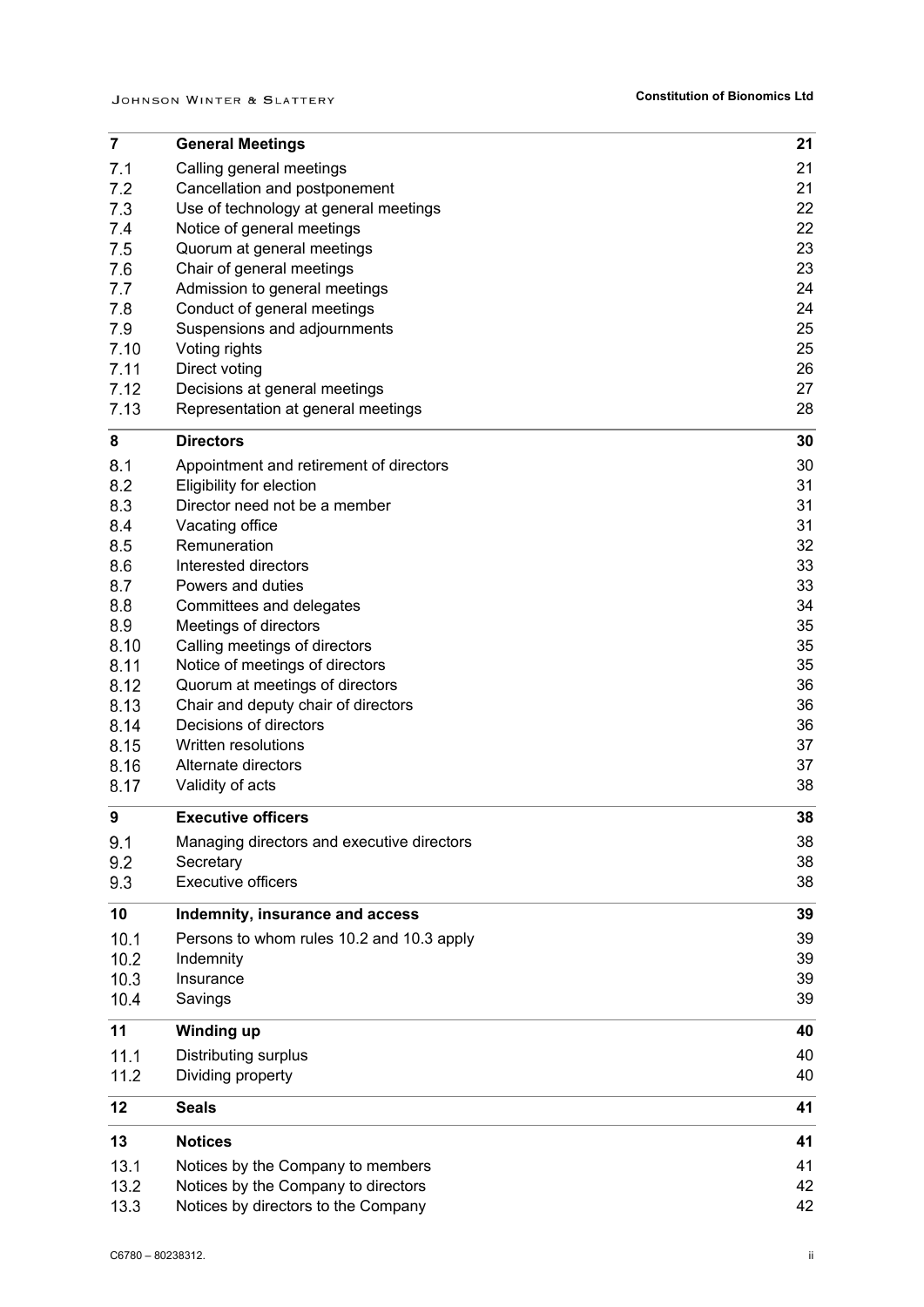| 13.4 | Time of service by the Company    | 42 |
|------|-----------------------------------|----|
| 14   | <b>Proportional Takeover Bids</b> | 43 |
| 14.1 | <b>Definitions</b>                | 43 |
| 14.2 | Transfers not to be registered    | 43 |
| 14.3 | <b>Resolution</b>                 | 43 |
| 14.4 | Expiry                            | 44 |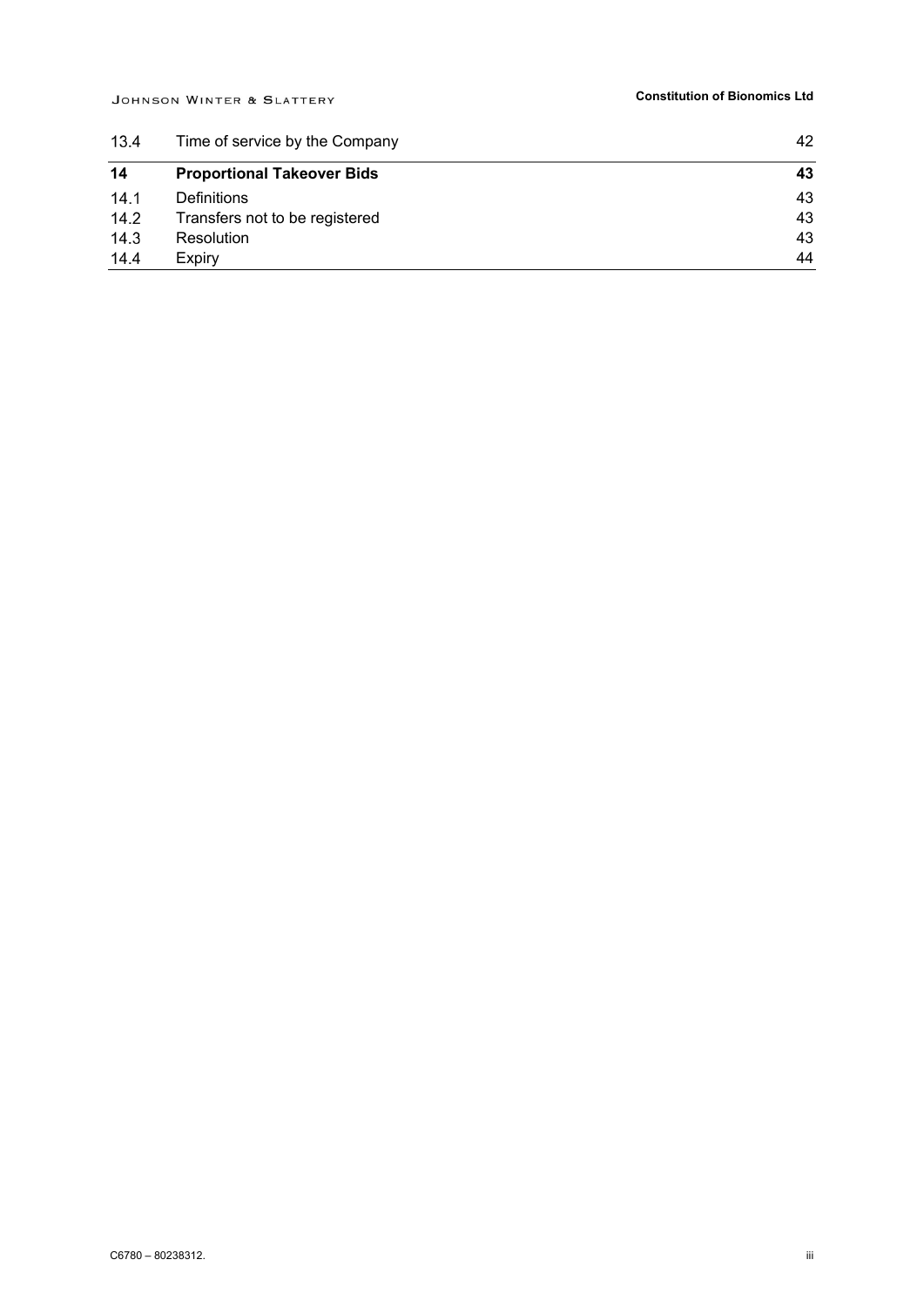### **Constitution**

### **1 Definitions and interpretation**

#### $1.1$ *Definitions*

In this Constitution, unless a contrary intention appears:

**Act** means *Corporations Act 2001* (Cth).

**AGM** means an annual general meeting of the Company that the Act requires to be held.

**ASX** means ASX Limited.

**ASX Settlement Operating Rules** means the operating rules of ASX Settlement Pty Limited and, to the extent that they are applicable, the operating rules of the Exchange and the operating rules of ASX Clear Pty Limited.

**Business Day** has the meaning given to that term in the Listing Rules.

**Company** means Bionomics Ltd ACN 075 582 740.

**Exchange** means the Australian Securities Exchange or such other securities exchange that is declared by the directors to be the Company's primary stock exchange for the purposes of this definition.

**Liabilities** includes losses, liabilities, costs, charges and expenses of any kind including, in particular, legal costs incurred in defending any proceedings (whether criminal, civil, administrative or judicial) or appearing before any court, tribunal, government authority or other body.

**Listing Rules** means the Listing Rules of ASX and any other rules of ASX which are applicable while the Company is admitted to the Official List of ASX, each as amended or replaced from time to time, except to the extent of any express written waiver by ASX.

**Marketable Parcel** has the meaning given to that term in the Listing Rules.

**Official List** means the official list of entities that ASX has admitted and not removed.

**Proper ASTC Transfer** has the meaning given to that term in the *Corporations Regulations 2001* (Cth).

**Record Time** means:

- (a) in the case of a meeting for which the caller of the meeting has decided, under the Act, that shares are to be taken to be held by the persons who held them at a specified time before the meeting, that time; and
- (b) in any other case, 48 hours before the relevant meeting, or if this time would fall on a trading day, 7.00pm (Sydney time) on that day or such other time specified in the ASX Settlement Operating Rules.

**Representative** means, in relation to a member which is a body corporate and in relation to a meeting, a person authorised in accordance with the Act (or a corresponding previous law) by the body corporate to act as its representative at the meeting.

**Seal** means any common seal, duplicate seal or certificate seal of the Company.

**Takeover** has the meaning given to that term in the Listing Rules.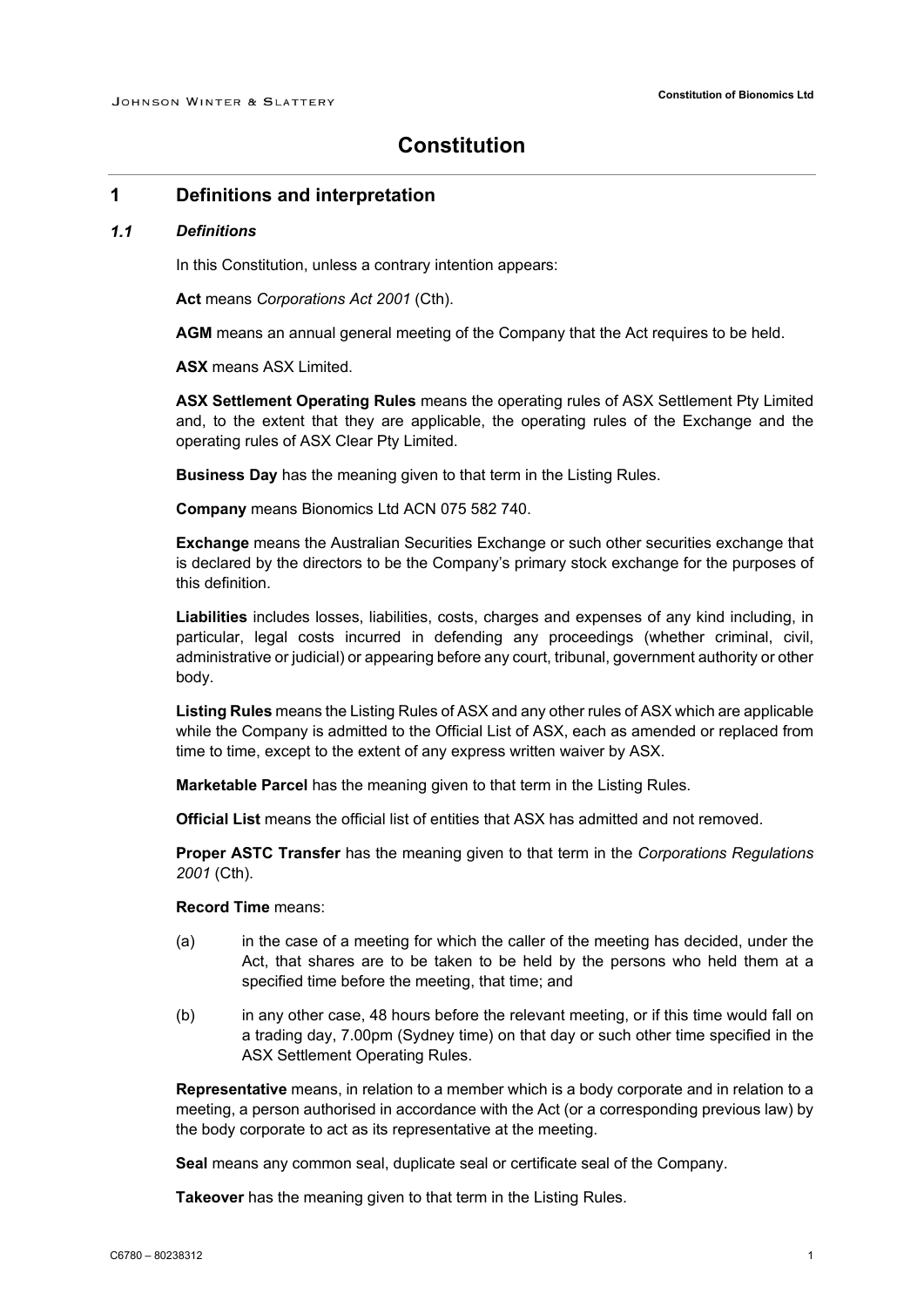### **Transmission Event** means:

- (a) for a member who is an individual, the member's death, the member's bankruptcy or the member becoming of unsound mind or a person who, or whose estate, is liable to be dealt with in any way under the law relating to mental health; and
- (b) for a member who is a body corporate, the dissolution of the member or the succession by another body corporate to the assets and liabilities of the member.

**URL** means Uniform Resource Locator, the address that specifies the location of a file on the world wide web.

#### $1.2$ *Interpretation*

In this Constitution, any heading, subheading, table of contents or marginal note is for convenience only and does not affect the interpretation of this document. Unless a contrary intention appears, in this Constitution, the following rules of interpretation apply:

- (a) The singular includes the plural and vice versa and a reference to a gender includes all people regardless of gender.
- (b) A reference to:
	- (i) a person includes an individual, body corporate, firm, partnership, joint venture, unincorporated body and government authority;
	- (ii) a person includes their successors and legal personal representatives;
	- (iii) a rule is to a rule of this Constitution;
	- (iv) a document includes that document as amended, varied, supplemented, novated or replaced from time to time and any schedule, attachment, annexure or exhibit to that document;
	- (v) "agreement" includes an undertaking, deed, contract or other legally enforceable arrangement, whether or not in writing, and a reference to "document" includes an agreement (as so defined) in writing or any certificate, notice, instrument or other document of any kind;
	- (vi) law includes the common law, principles of equity and legislation;
	- (vii) legislation or a provision of legislation includes all regulations, orders or instruments issued under that legislation or provision and any modification, consolidation, amendment, re-enactment, replacement or codification of such legislation or provision;
	- (viii) the Listing Rules or the ASX Settlement Operating Rules includes any variation, consolidation or replacement of those rules and is taken to be subject to any applicable waiver or exemption;
	- (ix) "include", "including" and "for example", and similar expressions, when introducing a list of items, does not limit the meaning of the words to which the list relates to those items or to items of a similar kind; and
	- (x) dollars or \$ is to Australian dollars.
- (c) A reference to a member for the purposes of a meeting of members (or a class of them) is a reference to the registered holder of shares as at the relevant Record Time.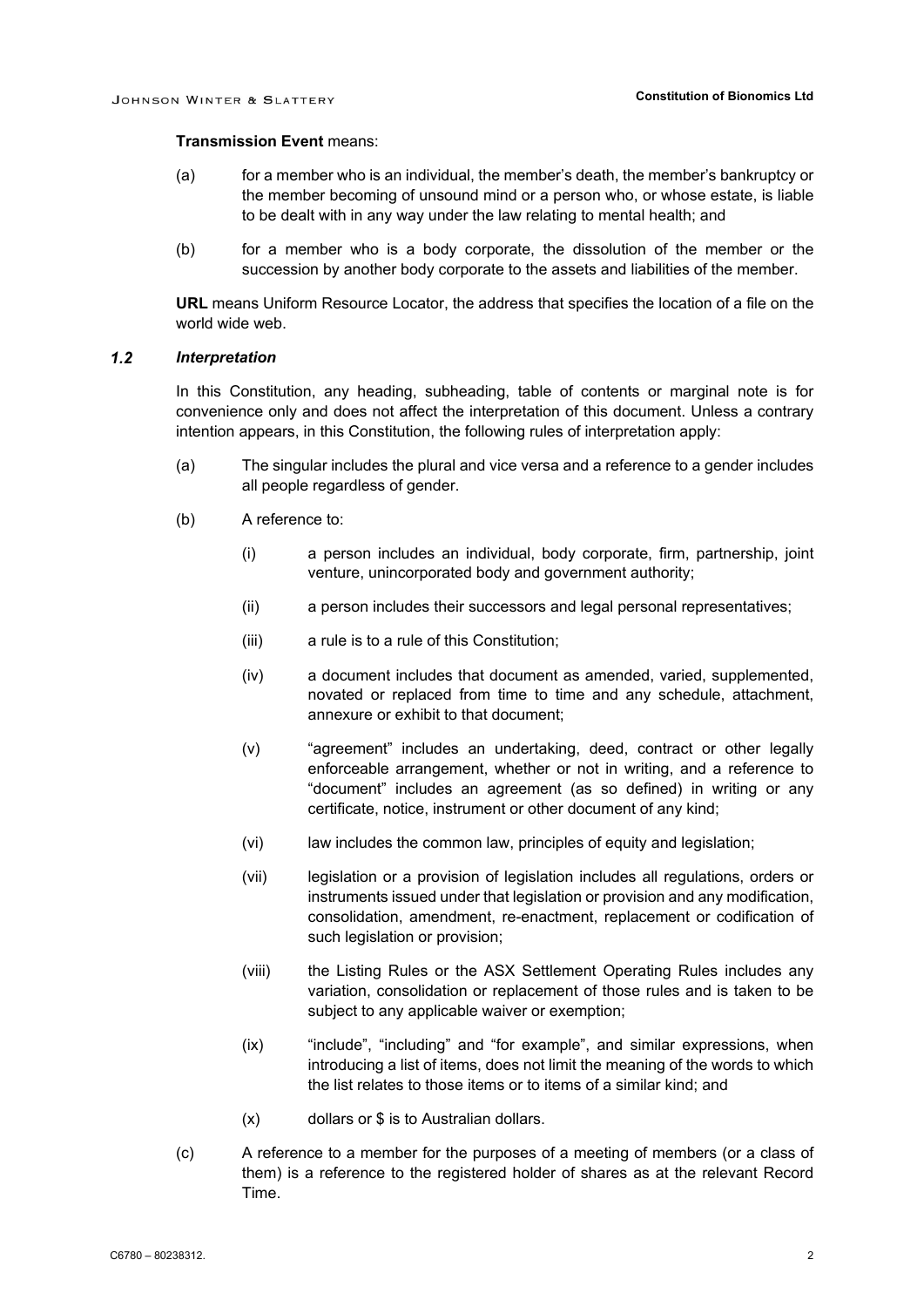- (d) A reference to a person being "present" at a meeting:
	- (i) at a meeting of members, includes:
		- (A) a member present in person;
		- (B) a member present by proxy, attorney or Representative;
		- (C) to the extent permitted by law, a member participating using technology approved by the directors in accordance with this Constitution; and
		- (D) except in any rule which specifies a quorum, a member who has duly lodged a valid direct vote in relation to the meeting under rule [7.11;](#page-29-0) and
	- (ii) at a meeting of directors, includes participating using technology approved by the directors in accordance with this Constitution.
- (e) A chair appointed under this Constitution may also be referred to as a chairperson, chairman, chairwoman or like term.
- (f) Where a word or expression is defined or given meaning, another grammatical form has a corresponding meaning.
- <span id="page-6-0"></span>(g) This Constitution is to be interpreted subject to the Act and (while the Company is admitted to the Official List,) the Listing Rules and the ASX Settlement Operating Rules. Unless the contrary intention appears:
	- (i) an expression in a rule that deals with a matter dealt with by a provision of the Act, the Listing Rules or the ASX Settlement Operating Rules has the same meaning as in that provision; and
	- (ii) subject to rule  $1.2(g)(i)$ , an expression in a rule that is used in the Act has the same meaning in this Constitution as in the Act.
- (h) A reference in this Constitution to:
	- (i) a partly paid share is a reference to a share on which there is an amount unpaid;
	- (ii) an amount unpaid on a share includes a reference to any amount of the issue price which is unpaid;
	- (iii) a call or an amount called on a share includes a reference to a sum that, by the terms of issue of a share, becomes payable on issue or at a fixed date;
	- (iv) to a person holding or occupying a particular office or position is a reference to any person who occupies or performs the duties of that office or position.
- (i) The Company may, but is not obliged to, treat a member as a separate member in respect of each separate HIN or SRN (as those terms are defined in the ASX Settlement Operating Rules) (or such other identifier as may be used by the Company) under which its shares are recorded in the Register.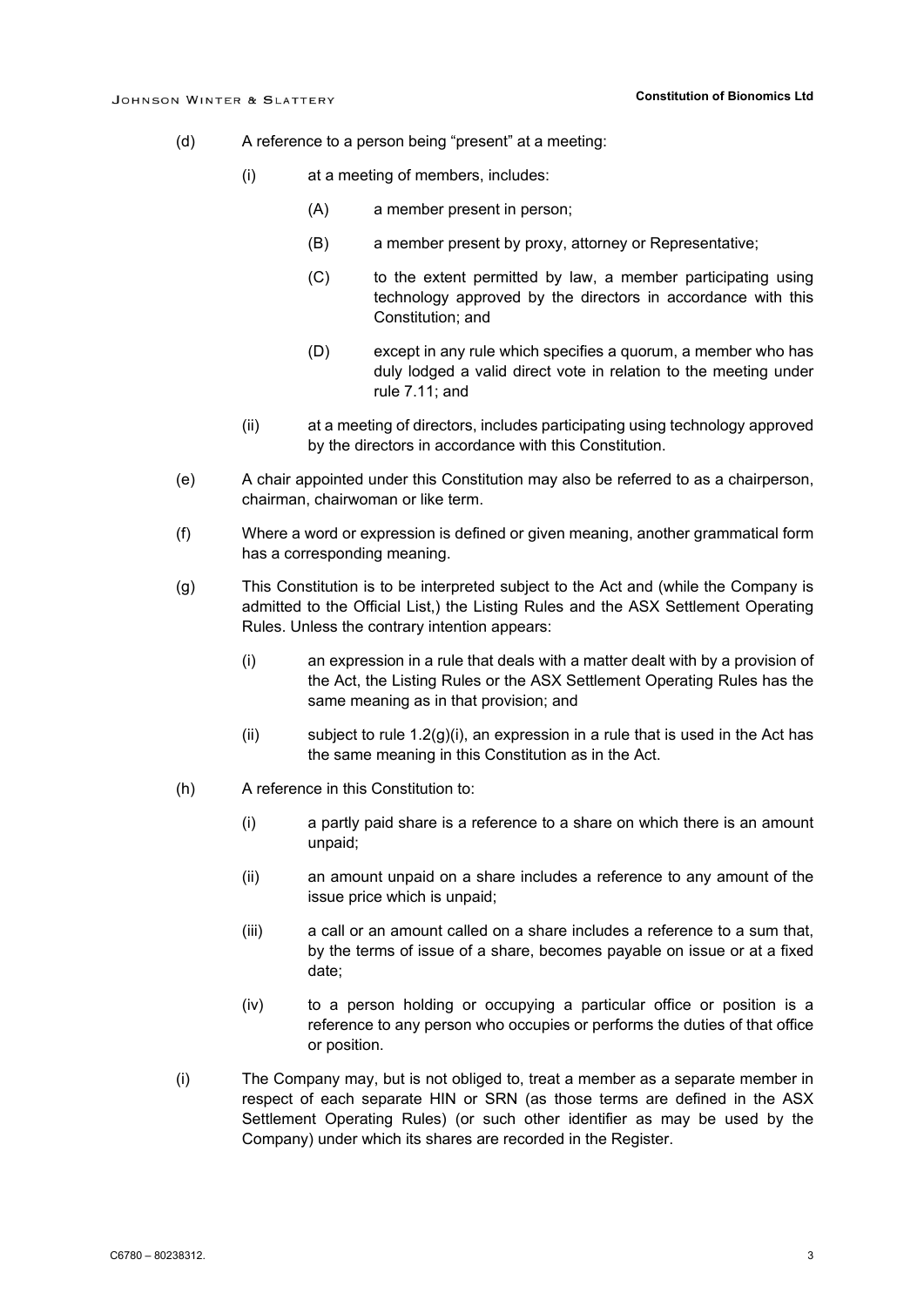#### $1.3$ *Effect of the Listing Rules*

While the Company is admitted to the Official List, the following provisions apply:

- (a) notwithstanding anything contained in this Constitution, if the Listing Rules prohibit an act being done, the act must not be done;
- (b) nothing contained in this Constitution prevents an act being done that the Listing Rules require to be done;
- (c) if the Listing Rules require an act to be done or not to be done, authority is given for that act to be done or not to be done (as the case may be);
- (d) if the Listing Rules require this Constitution to contain a provision and it does not contain such a provision, this Constitution is deemed to contain that provision;
- (e) if the Listing Rules require this Constitution not to contain a provision and it contains such a provision, this Constitution is deemed not to contain that provision;
- (f) if any provision of this Constitution is or becomes inconsistent with the Listing Rules, this Constitution is deemed not to contain that provision to the extent of the inconsistency.

#### $1.4$ *Replaceable rules not to apply*

The provisions of the Act that that apply as replaceable rules do not apply to the Company.

#### $1.5$ *Exercise of powers*

- (a) The Company may, in any way the Act permits:
	- (i) exercise any power;
	- (ii) take any action; or
	- (iii) engage in any conduct or procedure,

which, under the Act a company limited by shares may exercise, take or engage in.

- (b) Where this Constitution:
	- (i) provides that a person "may" do a particular act or thing, the act or thing may be done at the person's discretion;
	- (ii) confers a power to do a particular act or thing, the power is, unless the contrary intention appears, to be taken as including a power exercisable in the same way and subject to the same conditions (if any) to repeal, rescind, revoke, amend or vary that act or thing;
	- (iii) confers a power to do a particular act or thing, the power may be exercised from time to time and may be exercised subject to conditions; and
	- (iv) confers a power to do a particular act or thing concerning particular matters, the power is, unless the contrary intention appears, to be taken to include a power to do that act or thing as to only some of those matters or as to a particular class of those matters, and to make different provision concerning different matters or different classes of matters.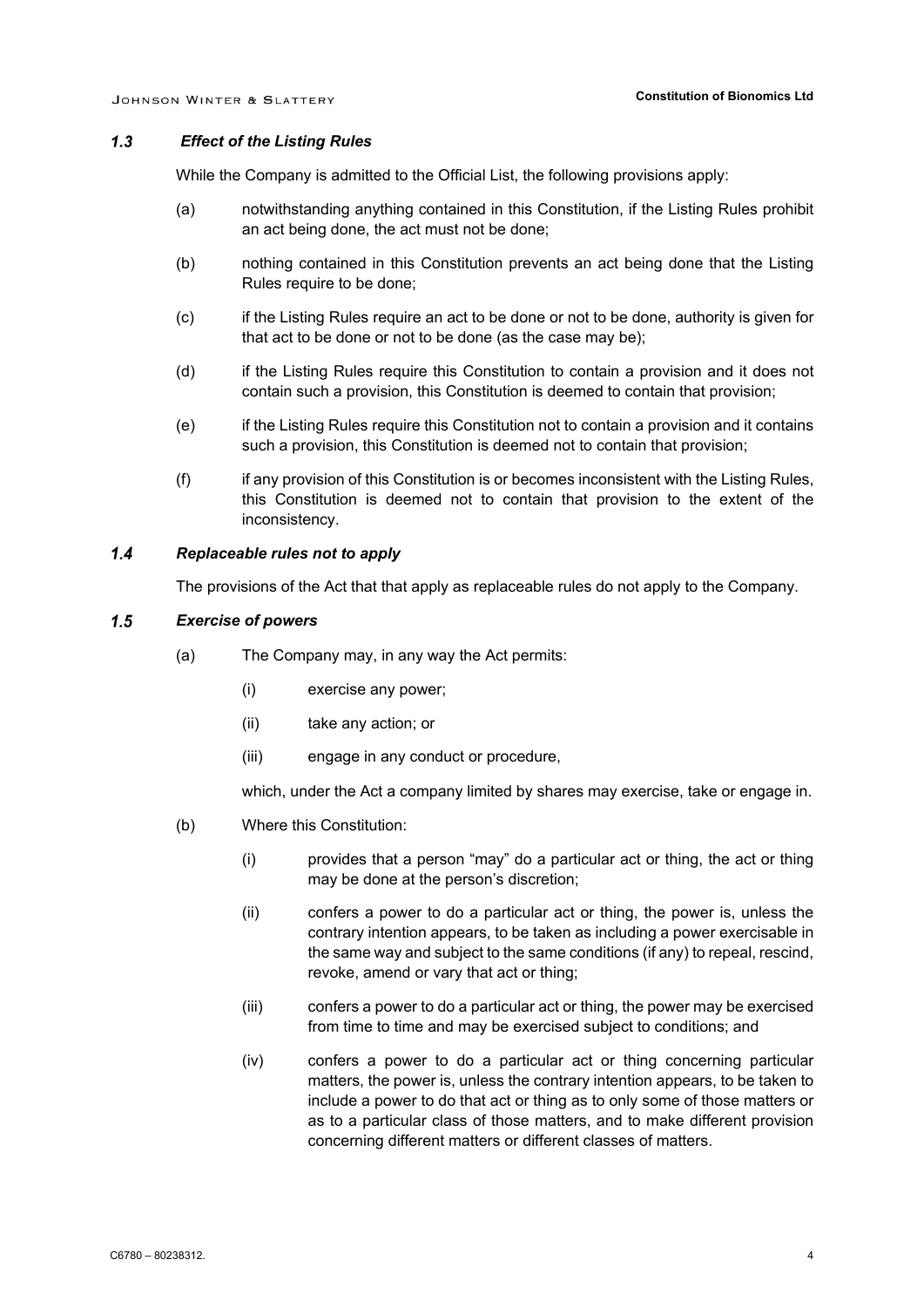- (c) Where this Constitution confers a power to make appointments to any office or position (except the power to appoint a director under rule [8.1\(c\)\)](#page-33-0), the power is, unless the contrary intention appears, taken to include a power:
	- (i) to appoint a person to act in the office or position until a person is appointed to the office or position;
	- (ii) subject to any contract between the Company and the relevant person, to remove or suspend any person appointed, with or without cause; and
	- (iii) to appoint another person temporarily in the place of any person so removed or suspended or in place of any sick or absent holder of such office or position.
- (d) Where this Constitution gives power to a person to delegate a function or power:
	- (i) the delegation may be concurrent with, or (except in the case of a delegation by the directors) to the exclusion of, the performance or exercise of that function or power by the person;
	- (ii) the delegation may be either general or limited in any way provided in the terms of delegation;
	- (iii) the delegation need not be to a specified person but may be to any person holding, occupying or performing the duties of a specified office or position;
	- (iv) the delegation may include the power to delegate; and
	- (v) where performing or exercising that function or power depends on that person's opinion, belief or state of mind about a matter, that function or power may be performed or exercised by the delegate on the delegate's opinion, belief or state of mind about that matter.

#### <span id="page-8-0"></span> $1.6$ *Currency*

The directors may, at their discretion:

- (a) differentiate between members as to the currency in which any amount payable to a member is paid (whether by way of or on account of dividends, repayment of capital, participation in surplus property of the Company or otherwise);
- (b) determine to pay a distribution or other amount to a member in a currency other than Australian dollars and the amount payable will be converted from Australian dollars in any manner, at any time and at any exchange rate as the directors think fit; and
- (c) in deciding the currency in which a payment is to be made to a member, have regard to the registered address of the member, the register on which a member's shares are registered and any other matters as the directors consider appropriate.

Payment in another currency of an amount converted under this rule [1.6](#page-8-0) is as between the Company and a member adequate and proper payment of the amount payable.

#### $1.7$ *Submission to jurisdiction*

Each member submits to the non-exclusive jurisdiction of the Supreme Court of the State or Territory in which the Company is taken to be registered for the purposes of the Act, the Federal Court of Australia and the courts which may hear appeals from those courts.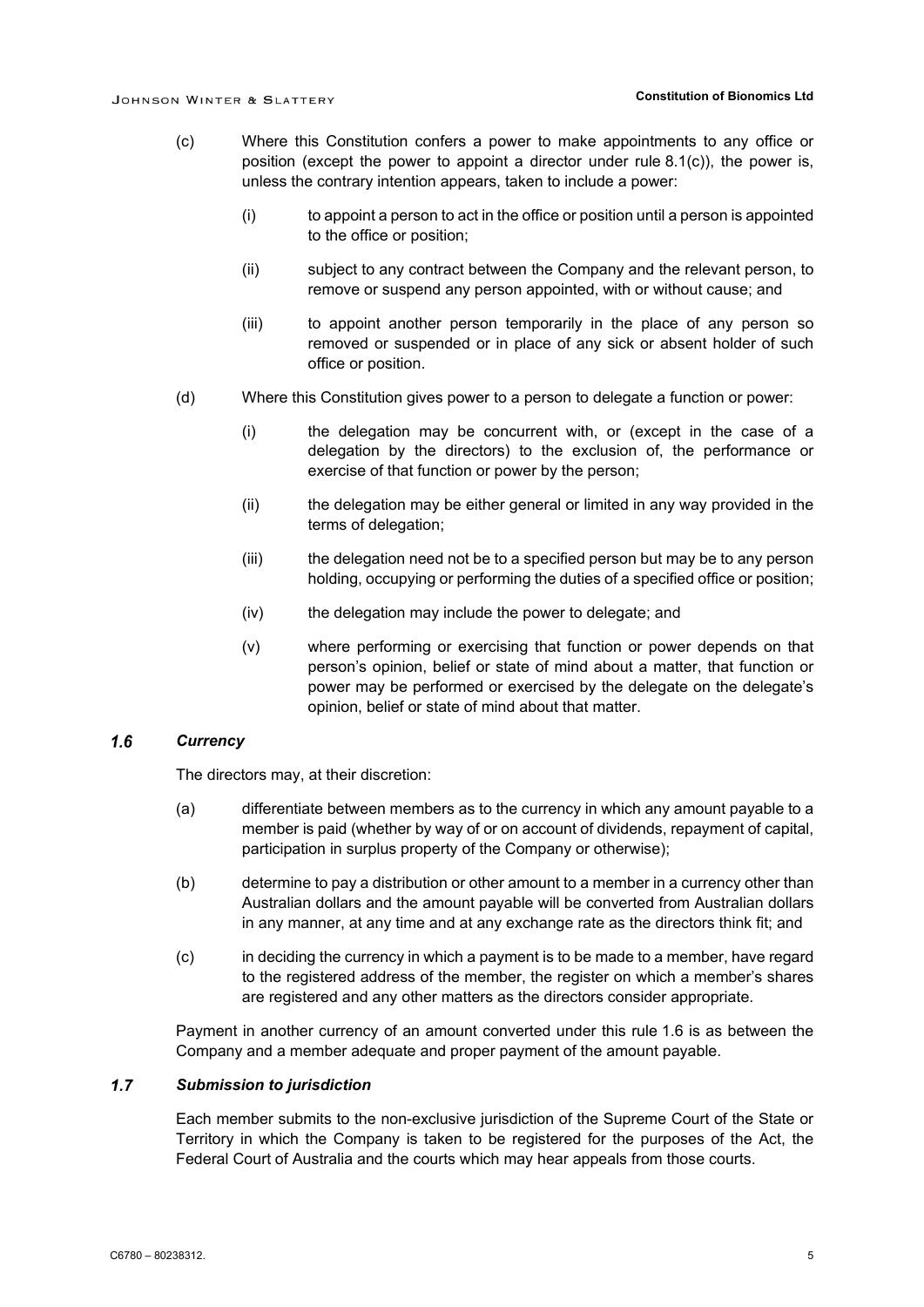#### $1.8$ *Prohibition and enforceability*

- (a) Any provision of, or the application of any provision of, this Constitution which is prohibited in any place is, in that place, ineffective only to the extent of that prohibition.
- (b) Any provision of, or the application of any provision of, this Constitution which is void, illegal or unenforceable in any place does not affect the validity, legality or enforceability of that provision in any other place or of the remaining provisions in that or any other place.

### **2 Share capital**

#### $2.1$ *Issue of shares*

Subject to the Act, the Listing Rules, this Constitution and any special rights conferred on the holders of any shares or class of shares, the directors may issue, allot or grant options for, or otherwise dispose of, shares in the Company and may decide the following:

- (a) the persons to whom shares are issued or options are granted;
- (b) the terms on which shares are issued or options are granted;
- (c) the rights and restrictions attached to those shares or options; and
- (d) the manner in which fractions of a share, however arising, are to be dealt with.

#### $2.2$ *Preference shares*

- (a) The Company may issue preference shares, including preference shares which are, or at the option of the Company or holder are, liable to be redeemed or converted into ordinary shares.
- (b) Unless otherwise determined by the members in accordance with the Act, the terms of preferences shares are as set out in rules [2.2\(c\)](#page-9-0) to [\(k\).](#page-10-0)
- <span id="page-9-0"></span>(c) Each preference share confers on the holder a right to receive a preferential dividend, in priority to the payment of any dividend on the ordinary shares, at the rate and on the basis set out in the terms of issue. The preferential dividend may be cumulative only if and to the extent set out in the terms of issue, and will otherwise be non-cumulative.
- (d) Each preference share confers on its holder the right in a winding up and on redemption to payment in priority to the ordinary shares of:
	- (i) the amount of any dividend accrued but unpaid on the share at the date of winding up or the date of redemption, unless otherwise provided for in the terms of issue; and
	- (ii) any additional amount specified in the terms of issue.
- (e) In addition to the preferential dividend and rights on winding up or redemption, each preference share may participate with the ordinary shares in the profits and assets of the Company, including on a winding up, if and to the extent set out in the terms of issue.
- (f) To the extent set out in the terms of issue, a preference share may confer a right to a bonus issue or capitalisation of profits in favour of holders of those shares only.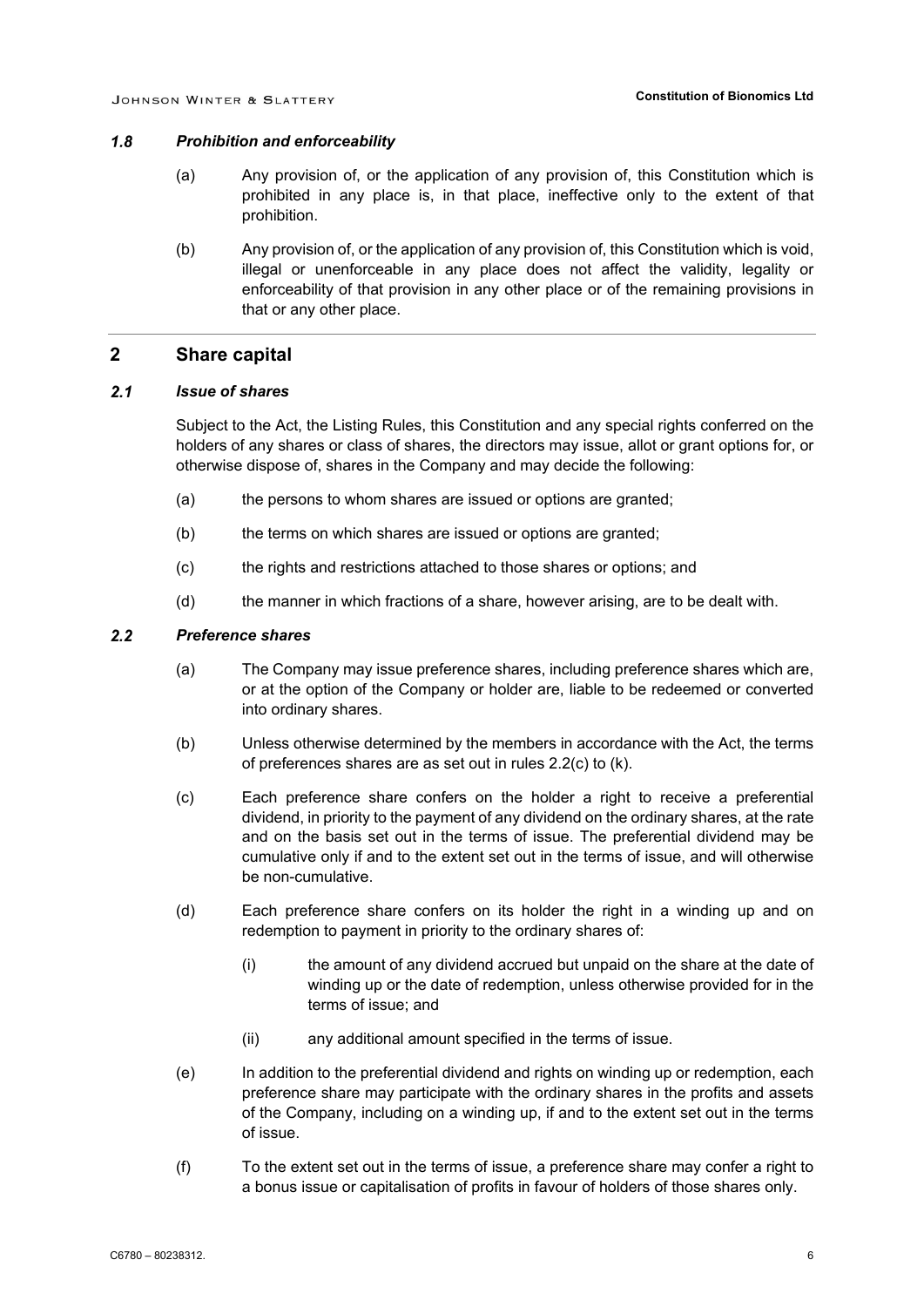- (g) A preference share does not confer on its holder any right to participate in the profits or assets of the Company except as set out above or in the terms of issue.
- <span id="page-10-1"></span>(h) A preference share entitles its holder to vote at general meetings in the following circumstances only:
	- (i) during a period in which a dividend or part of a dividend on the share is in arrears;
	- (ii) on a proposal to reduce the share capital of the Company;
	- (iii) on a resolution to approve the terms of a buy back agreement:
	- (iv) on a proposal that affects rights attached to the preference share;
	- (v) on a proposal to wind up the Company;
	- (vi) on a proposal for the disposal of the whole, or substantially the whole, of the property, business and undertaking of the Company;
	- (vii) during the winding up of the Company; or
	- (viii) in any other circumstances in which the Listing Rules require holders of preference shares to be entitled to vote.
- (i) The holder of a preference share who is entitled to vote in respect of that share under rule [2.2\(h\)](#page-10-1) is, on a poll, entitled to the greater of one vote per share or such other number of votes specified in, or determined in accordance with, the terms of issue for the share.
- (j) In the case of a redeemable preference share, the Company must redeem the share, pay the amount payable on redemption of the share, or otherwise deal with the redemption, in accordance with the terms of issue.
- <span id="page-10-0"></span>(k) A holder of a preference share must not transfer or purport to transfer, and the directors (to the extent permitted by the Listing Rules) must not register a transfer of, the preference share if the transfer would contravene any restrictions on the right to transfer the share set out in its terms of issue.

#### $2.3$ *Alteration of share capital*

Subject to the Act, the directors may do anything required to give effect to any resolution authorising reduction or alteration of the share capital of the Company, including, where a member becomes entitled to a fraction of a share:

- (a) making cash payments;
- (b) ignoring a fractional entitlement;
- (c) appointing a trustee to deal with any fractions on behalf of members; and
- (d) rounding up a fractional entitlement to the nearest whole share.

#### $2.4$ *Conversion or reclassification of shares*

Subject to the Act and this Constitution, the Company may by resolution convert or reclassify shares from one class to another.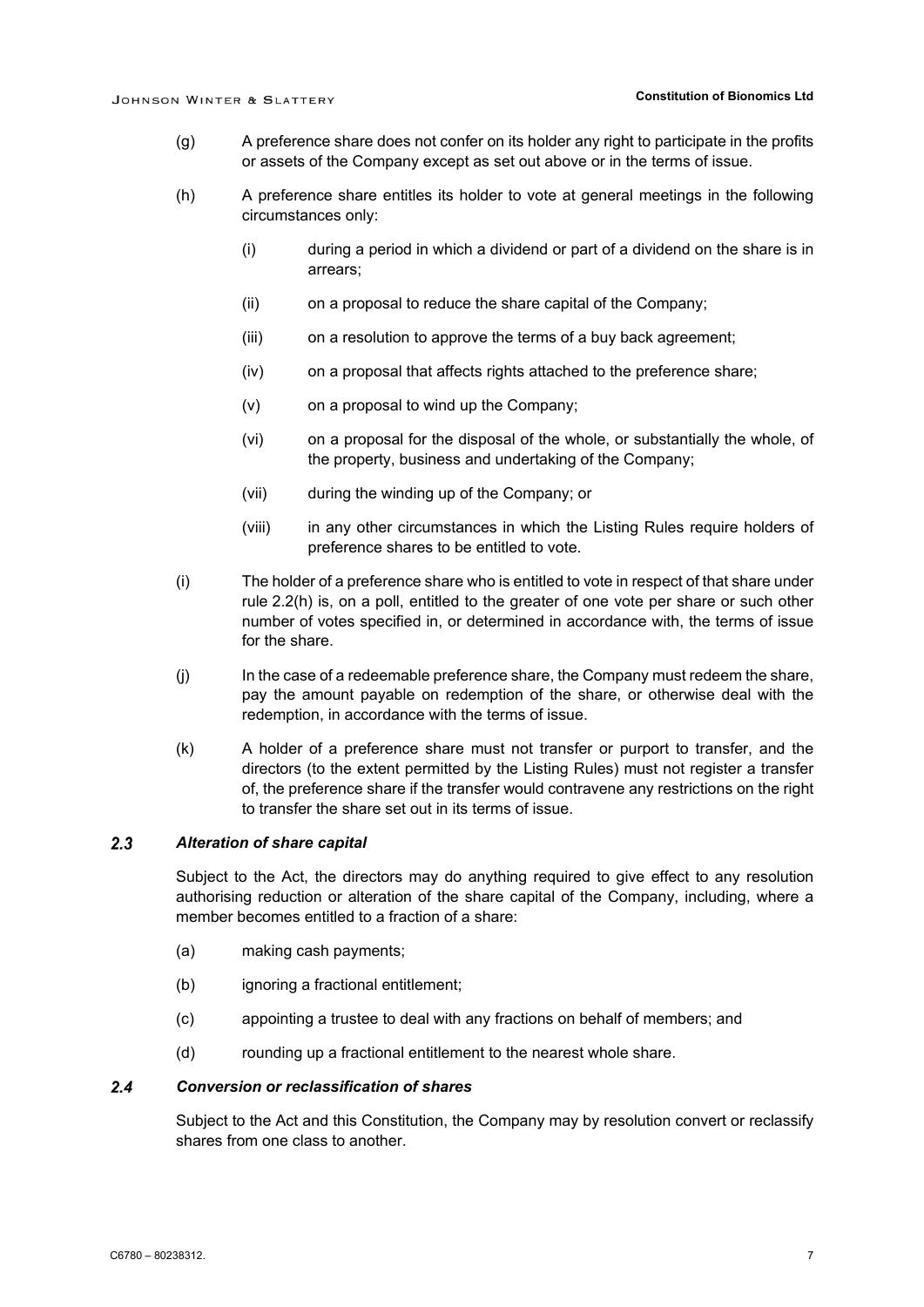#### $2.5$ *Variation of class rights*

- (a) The rights attached to any class of shares may, unless the terms of issue state otherwise, be varied:
	- (i) with written consent of the holders of 75% of the shares of the class; or
	- (ii) by a special resolution passed at a meeting of the holders of the shares of the class.
- (b) The provisions of this Constitution relating to general meetings apply, with necessary changes, to separate class meetings except that:
	- (i) if there is one holder of shares in a class, the quorum is that person; and
	- (ii) any holder of shares of the class present or the chair of the meeting may demand a poll.
- (c) Unless otherwise provided by the terms of issue, the issue of new shares ranking equally with existing shares is not a variation of the rights conferred on the holders of the existing shares.

#### $2.6$ *Joint holders of shares*

Where 2 or more persons are registered as the holders of any shares, they are considered to hold them as joint tenants with rights of survivorship, subject to the following conditions:

- (a) the Company is not bound to register more than 3 persons as joint holders of the shares, or if a greater number is permitted by the ASX Settlement Operating Rules, that number;
- (b) the joint holders are liable individually as well as jointly for all payments in respect of the shares;
- (c) on the death of any one of the joint holders, the remaining joint holder or holders (as the case may be) is the only person or persons the Company will recognise as having any title to the shares; and
- (d) any one of the joint holders may give a receipt for any dividend, bonus or other distribution or payment in respect of the shares.

#### $2.7$ *Recognition of equitable interests*

The Company may treat the registered holder of a share as the absolute owner of that share and need not:

- (a) recognise a person as holding a share on trust, even if the Company has notice of that trust; or
- (b) recognise, or be bound by, any equitable, contingent, future or partial claim to or interest in a share by any other person, except an absolute right of ownership in the registered holder, even if the Company has notice of that claim or interest.

#### $2.8$ *Restricted securities*

If, at any time, any of the securities of the Company are classified by the Exchange as "restricted securities", then despite any other provision of this Constitution: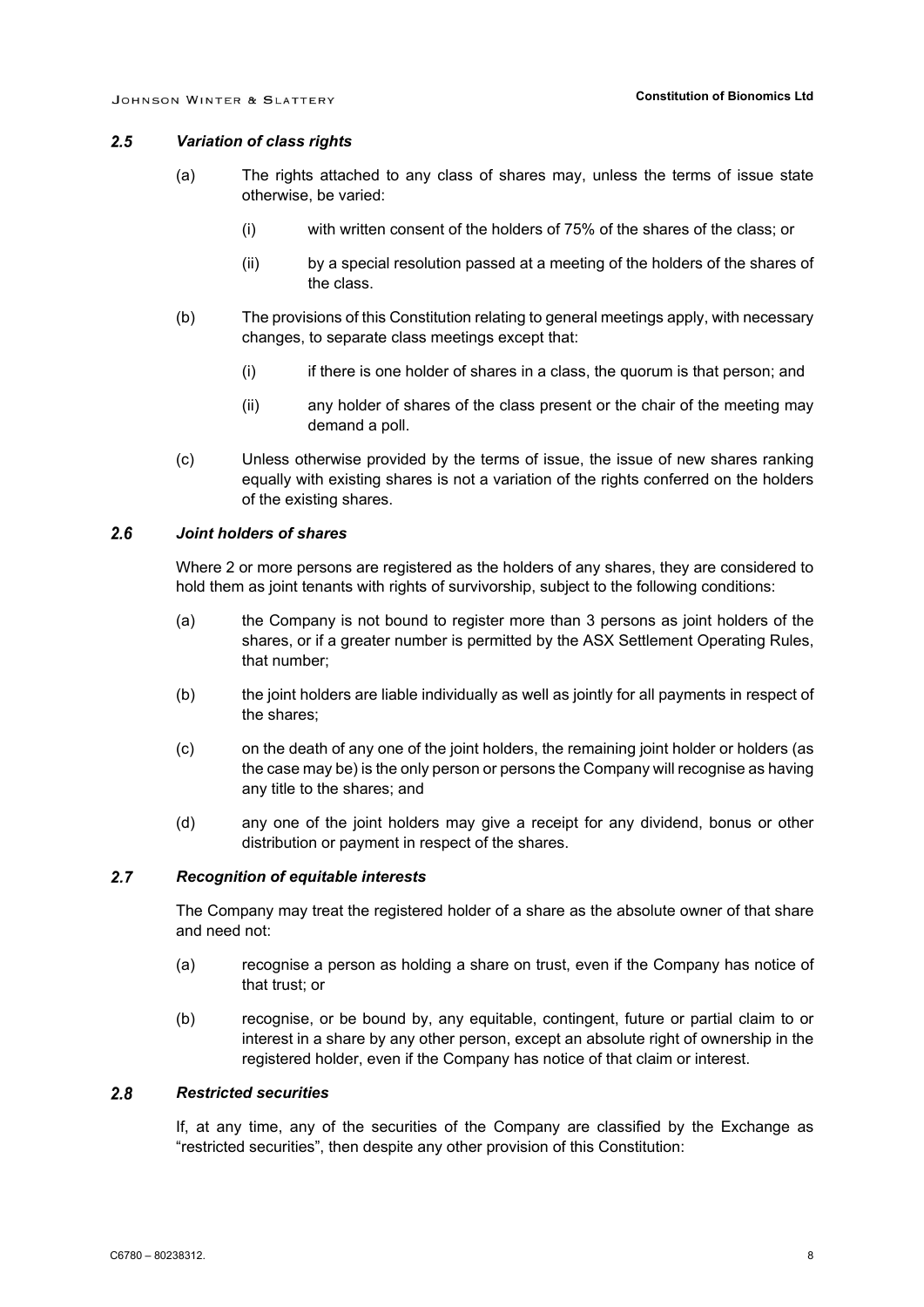- (a) A holder of restricted securities must not dispose of, or agree or offer to dispose of, the securities during the escrow period applicable to those securities except as permitted by the Listing Rules or the Exchange.
- (b) If the restricted securities are in the same class as quoted securities, the holder will be taken to have agreed in writing that the restricted securities are to be kept on the Company's issuer sponsored subregister and are to have a holding lock applied for the duration of the escrow period applicable to those securities.
- (c) The Company will refuse to acknowledge any disposal (including, without limitation, to register any transfer) of restricted securities during the escrow period applicable to those securities except as permitted by the Listing Rules or the Exchange.
- (d) A holder of restricted securities will not be entitled to participate in any return of capital on those securities during the escrow period applicable to those securities except as permitted by the Listing Rules or the Exchange.
- (e) If a holder of restricted securities breaches a restriction deed or a provision of this Constitution restricting a disposal of those securities, the holder will not be entitled to any dividend or distribution, or to exercise any voting rights, in respect of those securities for so long as the breach continues.

### **3 Calls on shares**

#### $3.1$ *Power to make calls*

- (a) Subject to the terms of issue, the directors may:
	- (i) make calls on the members for any amount unpaid on their shares;
	- (ii) require a call to be paid by instalments;
	- (iii) on the issue of shares, differentiate between members as to the amount of calls to be paid and the time for payment; and
	- (iv) revoke or postpone a call or extend the time for payment.
- (b) A call is made at the time of or as specified in the resolution of the directors authorising the call.

#### $3.2$ *Notice of calls*

- (a) The directors must send members notice of a call at least 14 days (or such longer period required by the Listing Rules) before the amount called is due, specifying the time of payment and the manner in which payment must be made.
- (b) Each member must pay the amount called by the time, and in the manner, specified in the notice.
- (c) A call is not invalidated by the non-receipt of a notice of a call or the accidental omission to give notice of a call to any member.

#### $3.3$ *Fixed instalments*

Subject to any notice requirements under the Listing Rules, if the terms of a share make a sum payable on issue of the share or at a fixed date, this is taken to be a call duly made, notified and payable on the date on which, by the terms of issue, the sum becomes payable. In the case of non-payment, all the relevant provisions of this Constitution as to payment of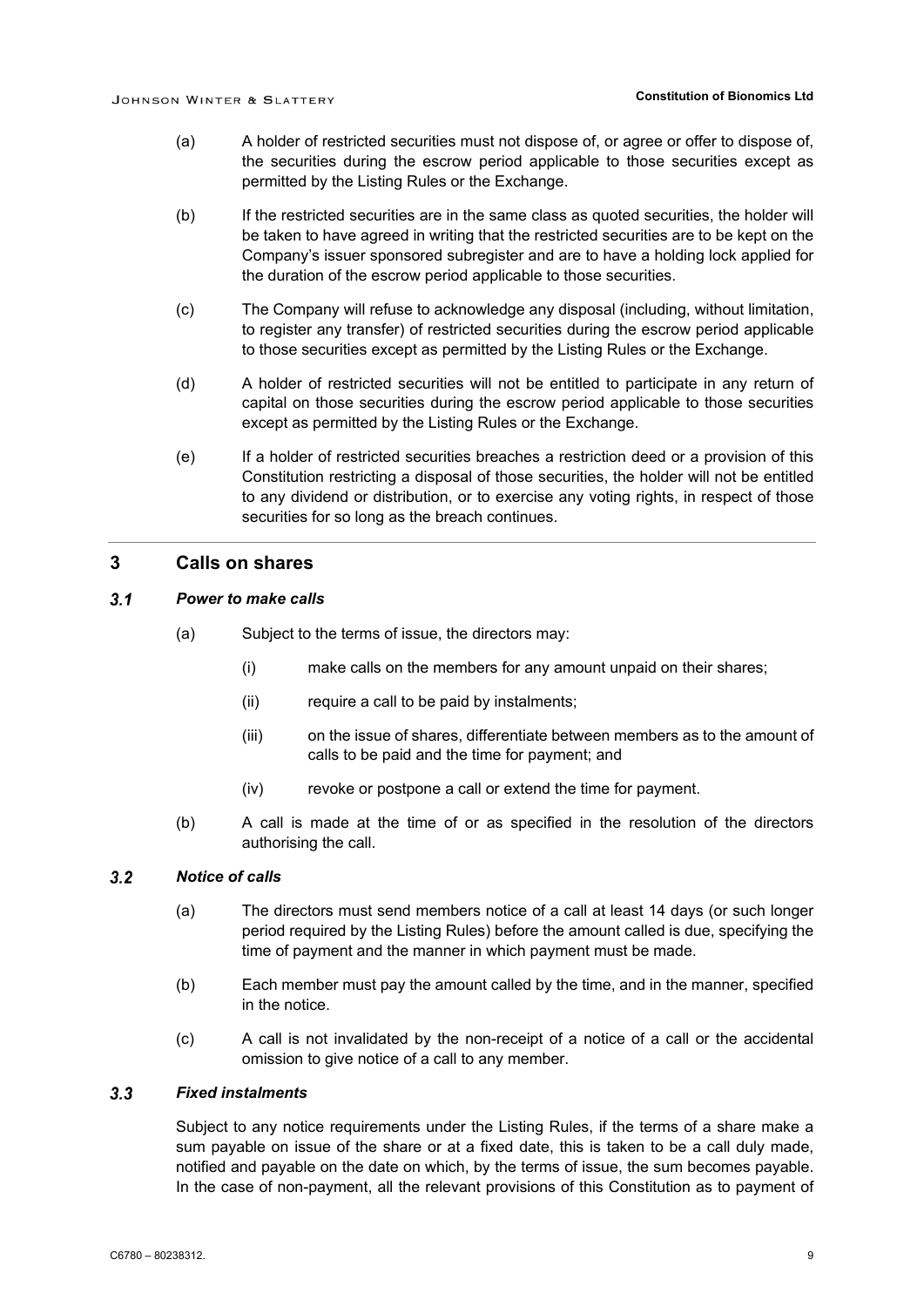interest and expenses, forfeiture or otherwise apply as if the sum had become payable by virtue of a call duly made and notified.

#### <span id="page-13-3"></span><span id="page-13-0"></span> $3.4$ *Interest on unpaid amounts*

- (a) If an amount called on a share is not paid in full by the time specified for payment, the person who owes the amount must pay:
	- (i) interest on the unpaid part from the date payment is due to the date payment is made, at a rate the directors decide. Interest accrues daily and may be capitalised monthly or at such other intervals as the directors decide; and
	- (ii) any costs, expenses or damages the Company incurs due to the failure to pay or late payment.
- (b) The directors may, to the extent permitted by law, waive payment of some or the entire amount of interest payable under rule [3.4\(a\).](#page-13-0)

#### <span id="page-13-1"></span> $3.5$ *Prepayment of calls and interest*

The directors may:

- (a) accept from a member the whole or part of the amount unpaid on a share even if no part of that amount has been called;
- (b) authorise payment by the Company of interest on the whole or any part of an amount accepted under rule [3.5\(a\)](#page-13-1) until the amount becomes payable, at a rate agreed between the directors and the member paying the amount; and
- (c) repay to a member any amount accepted under rule [3.5\(a\).](#page-13-1)

#### $3.6$ *Proceedings to recover calls*

In a proceeding to recover a call, or an amount payable due to the failure to pay or late payment of a call, conclusive evidence of the obligation to pay the call is established by proof that:

- (a) the name of the person is entered in the register of members as the holder or one of the holders of the share on which the call was made;
- (b) the resolution making the call is recorded in the minute book; and
- (c) notice of the call was given or taken to be given to the person in accordance with this Constitution,

and it is not necessary to prove the appointment of the directors who made the call or any other matter.

### **4 Forfeiture, Liens and Surrender**

#### <span id="page-13-2"></span> $4.1$ *Liability to forfeiture*

(a) If a member fails to pay any sum payable on a call by the time specified for payment, the directors may serve a notice on that member requiring payment of the unpaid part of the call, together with interest accrued and all costs, expenses or damages the Company has incurred due to the failure to pay.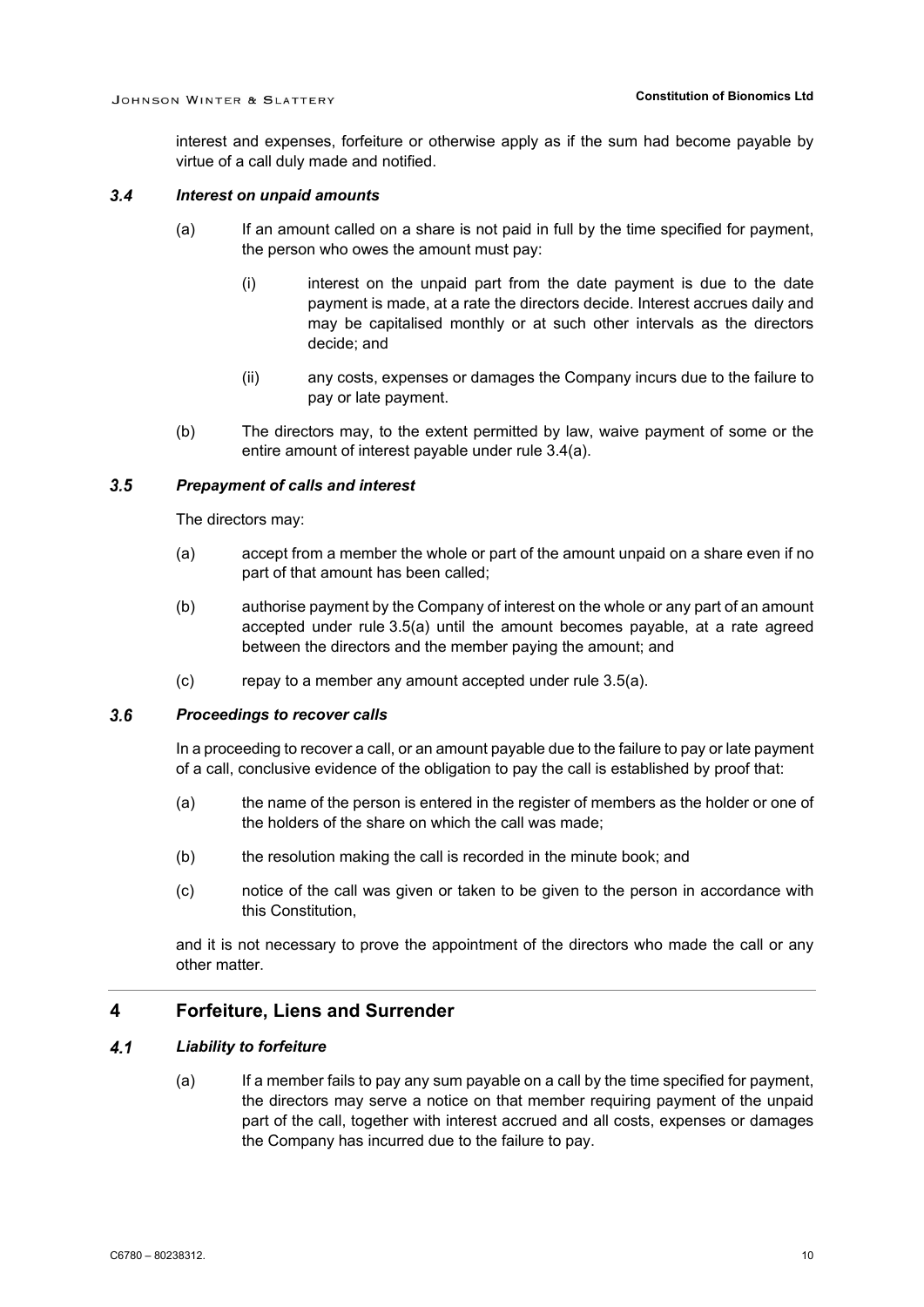- (b) The notice must:
	- (i) specify a day (at least 14 days after the date of the notice) by which, and the manner by which, the amount payable must be paid; and
	- (ii) state that, if payment is not made by the time and in the manner specified, the shares on which the call was made will be liable to be forfeited.

#### <span id="page-14-0"></span> $4.2$ *Power to forfeit*

- (a) If a notice served under rule [4.1](#page-13-2) has not been complied with by the date specified in the notice, the directors may by resolution forfeit the relevant shares, at any time before the payment required by the notice is made.
- (b) A forfeiture under rule [4.2\(a\)](#page-14-0) includes all dividends, interest and other amounts payable by the Company in respect of the forfeited shares and not paid or distributed before the forfeiture.
- (c) At any time before a forfeited share has been sold, reissued or otherwise disposed of, the directors may cancel the forfeiture on the conditions they decide.

#### $4.3$ *Notice of forfeiture*

- (a) Where a share has been forfeited:
	- (i) notice of the resolution must be given to the member holding the share immediately before the forfeiture; and
	- (ii) an entry of the forfeiture, with the date, must be made in the register of members.
- (b) Any failure to give notice or enter the forfeiture in the register of members does not invalidate the forfeiture.

#### <span id="page-14-2"></span><span id="page-14-1"></span> $4.4$ *Consequences of forfeiture*

- (a) A forfeited share becomes the property of the Company and may be sold, reissued or otherwise disposed of on such terms as the directors decide, and with or without crediting as paid up any amount paid on the share by any former holder.
- (b) A person whose shares have been forfeited:
	- (i) ceases to be a member in respect of the forfeited shares;
	- (ii) has no claims, demands or other rights against the Company in respect of or incident to those shares, except as provided by the Act or this Constitution; and
	- (iii) remains liable to pay to the Company all amounts that are owing on the shares at the time of the forfeiture, including calls, instalments, interest, costs and expenses.
- <span id="page-14-3"></span>(c) The forfeiture of a share extinguishes all interest in, and all claims and demands against the Company relating to, the forfeited share and, subject to rule [4.7\(h\),](#page-16-0) all other rights attached to the share.
- (d) The directors may:
	- (i) exempt a share from all or part of this rule [4.4;](#page-14-1)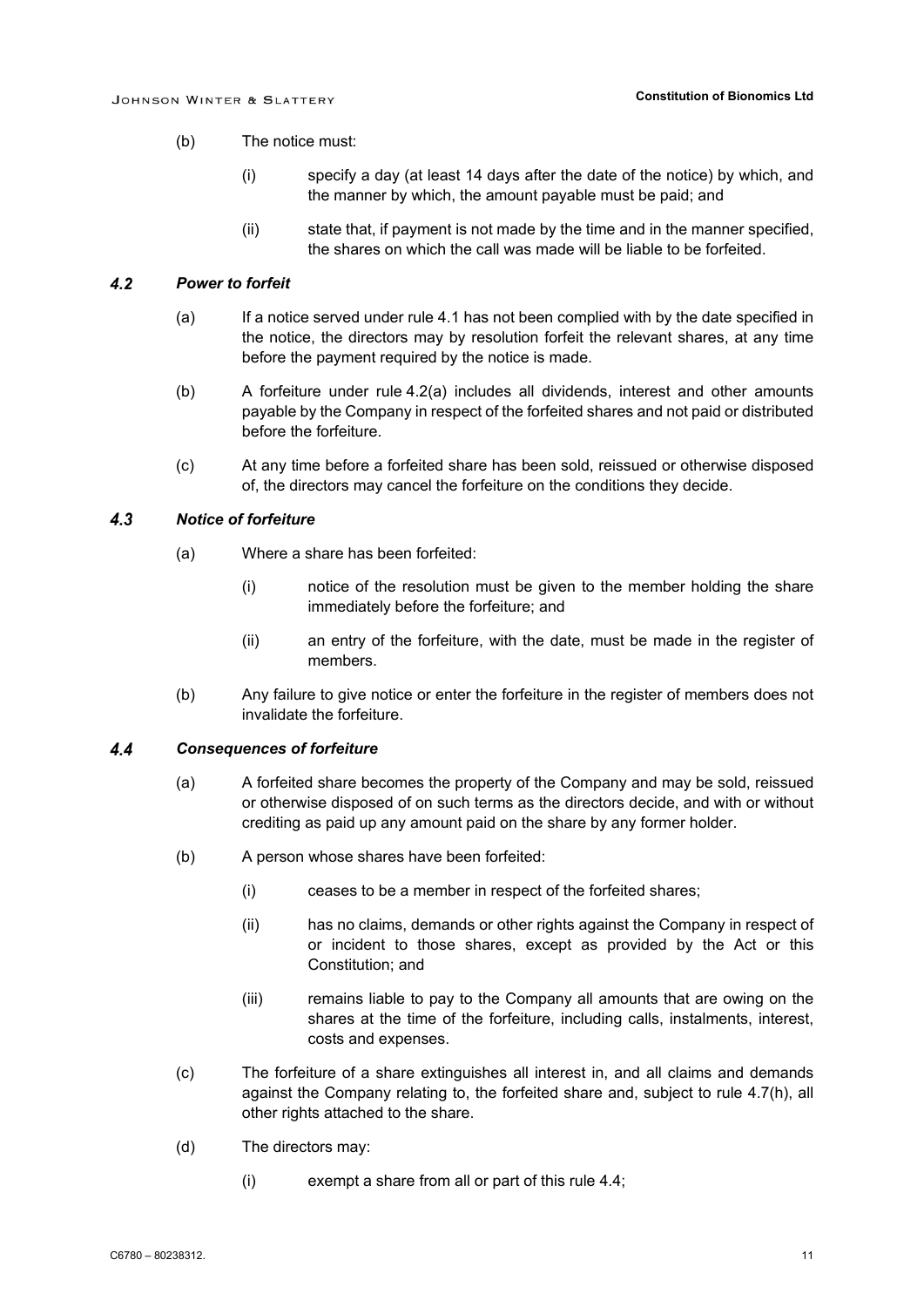- (ii) waive or compromise all or part of any payment due to the Company under this rule [4.4;](#page-14-1) and
- (iii) before a forfeited share has been sold, reissued or otherwise disposed of, cancel the forfeiture on the conditions it decides.

#### <span id="page-15-0"></span> $4.5$ *Lien on shares*

- (a) Unless the terms of issue provide otherwise, the Company has first lien on a share and on the proceeds of sale and dividends payable on that share for:
	- (i) any due and unpaid calls and instalments in respect of that share;
	- (ii) any amount the Company is required by law to pay and has paid in respect of that share;
	- (iii) any amount which is outstanding under loans made by the Company to acquire a share under an employee incentive scheme; and
	- (iv) all interest and expenses due and payable to the Company in respect of unpaid amounts on that share.
- <span id="page-15-1"></span>(b) The Company may sell any share on which the Company has a lien, in any manner the directors think fit, if:
	- (i) an amount in respect of which the lien exists is presently payable; and
	- (ii) the Company has, not less than 14 days before the date of sale, given to the holder of the share a notice setting out, and demanding payment of, the amount which is presently payable in respect of which the lien exists.
- (c) The directors may do anything necessary or desirable to protect a lien or other interest in shares to which the Company is entitled under this Constitution or a law.
- (d) When the Company registers a transfer of shares on which the Company has a lien without giving the transferee notice of its claim, the Company's lien is released so far as it relates to amounts owing by the transferor or any predecessor in title.
- (e) The directors may at any time exempt a share wholly or in part from the provisions of this rule [4.5,](#page-15-0) and waive or compromise all or any part of any payment due to the Company under this rule [4.5.](#page-15-0)

#### $4.6$ *Surrender of shares*

- (a) The directors may accept a surrender of shares by way of compromise of a claim.
- (b) Any shares surrendered may be sold, reissued or otherwise disposed of in the same manner as a forfeited share.

#### <span id="page-15-2"></span> $4.7$ *Sale of shares by the Company*

- (a) Where the Company sells a share under rules [4.4\(a\),](#page-14-2) [4.5\(b\)](#page-15-1) or [6.5,](#page-23-0) the directors may:
	- (i) effect a transfer of the share;
	- (ii) receive the consideration given for the share; and
	- (iii) register as the holder of the share the person to whom the share is sold.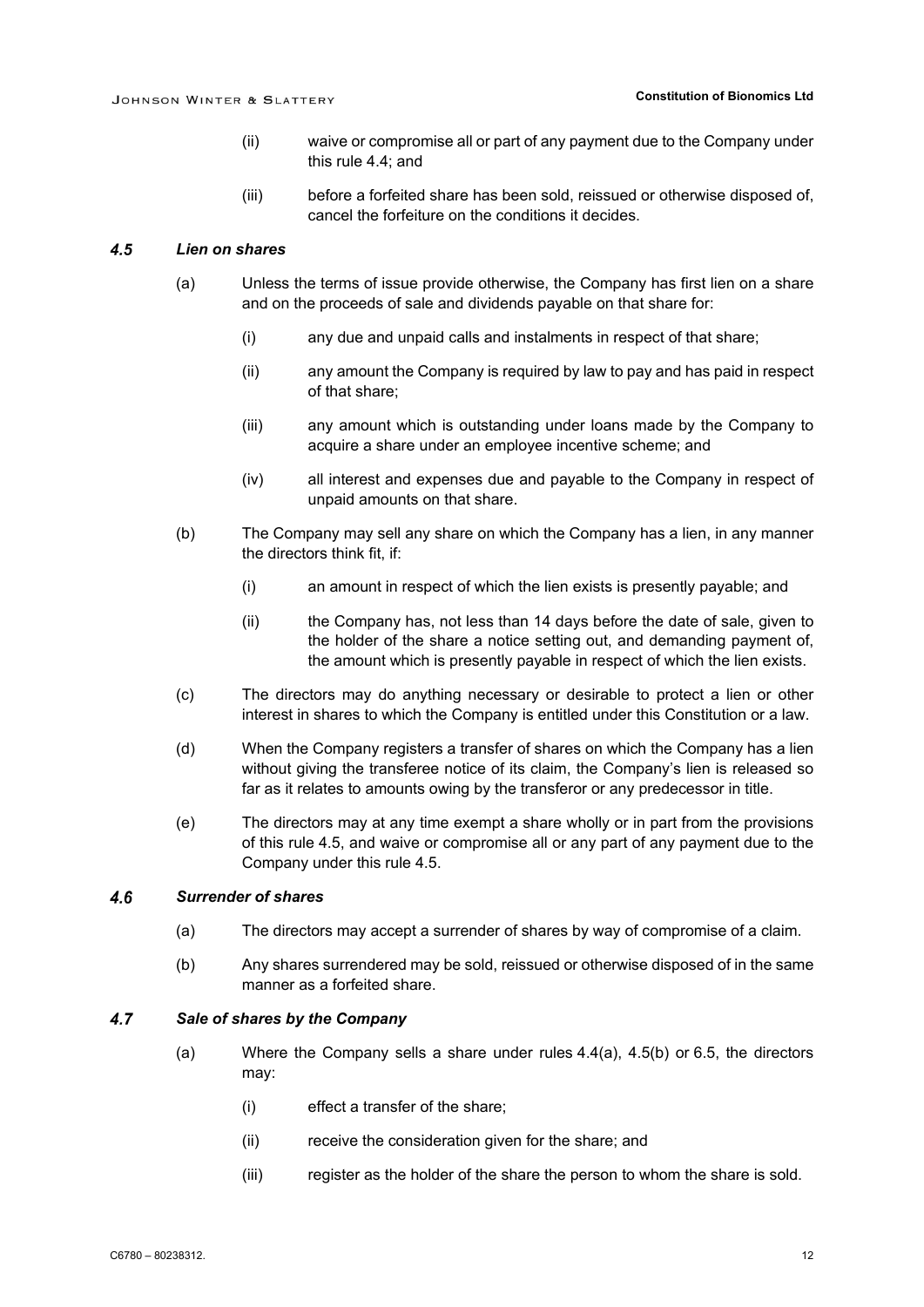- (b) The validity of the sale of shares may not be questioned by any person after the transfer has been registered.
- (c) The title of the purchaser is not affected by any irregularity in relation to the sale.
- (d) The proceeds of a sale of shares under rules [4.4\(a\)](#page-14-2) or [4.5\(b\)](#page-15-1) must be applied in paying:
	- (i) first, the expenses of the sale; and
	- (ii) second, all amounts due and unpaid in respect of the shares, and

any balance must be paid to the person listed on the register of members as being entitled to the shares immediately prior to the sale.

- (e) The proceeds of a sale under rule [6.5](#page-23-0) must not be applied in payment of the expenses of the sale and must be paid to the person listed on the register of members as being entitled to the shares immediately prior to the sale.
- (f) Until the proceeds of a sale of a share sold by the Company are claimed or otherwise disposed of according to law, the directors may invest or use those proceeds in any other way for the benefit of the Company.
- (g) The Company is not required to pay interest on money payable to a former holder under this rule [4.7.](#page-15-2)
- <span id="page-16-0"></span>(h) On completion of a sale, reissue or other disposal of a share under rule [4.4\(a\),](#page-14-2) the rights which attach to the share which were extinguished under rule [4.4\(c\)](#page-14-3) revive.
- (i) The only remedy of any person aggrieved by the sale of shares is a claim for damages against the Company.

#### <span id="page-16-2"></span><span id="page-16-1"></span> $4.8$ *Members' indemnity*

- (a) A member or, if the member is dead, the member's legal personal representative, must indemnify the Company against any liability which the Company has under any law to make a payment for or on account of that member including in respect of:
	- (i) shares held by that member, solely or jointly;
	- (ii) a transfer or transmission of shares by a member; or
	- (iii) dividends, bonuses or other money or property owed to the member.
- (b) Rule [4.8\(a\)](#page-16-1) includes, without limitation, a payment arising from:
	- (i) the death of that member;
	- (ii) the non-payment of any income tax, capital gains tax, wealth tax or other tax by that member or the legal personal representative of that member; or
	- (iii) the non-payment of any estate, probate, succession, death, stamp or other duty by that member or the legal personal representative of that member.
- (c) The member or, if the member is dead, the member's legal personal representative, must pay to the Company immediately on demand:
	- (i) the amount required to reimburse the Company for a payment described in rule [4.8\(a\);](#page-16-1) and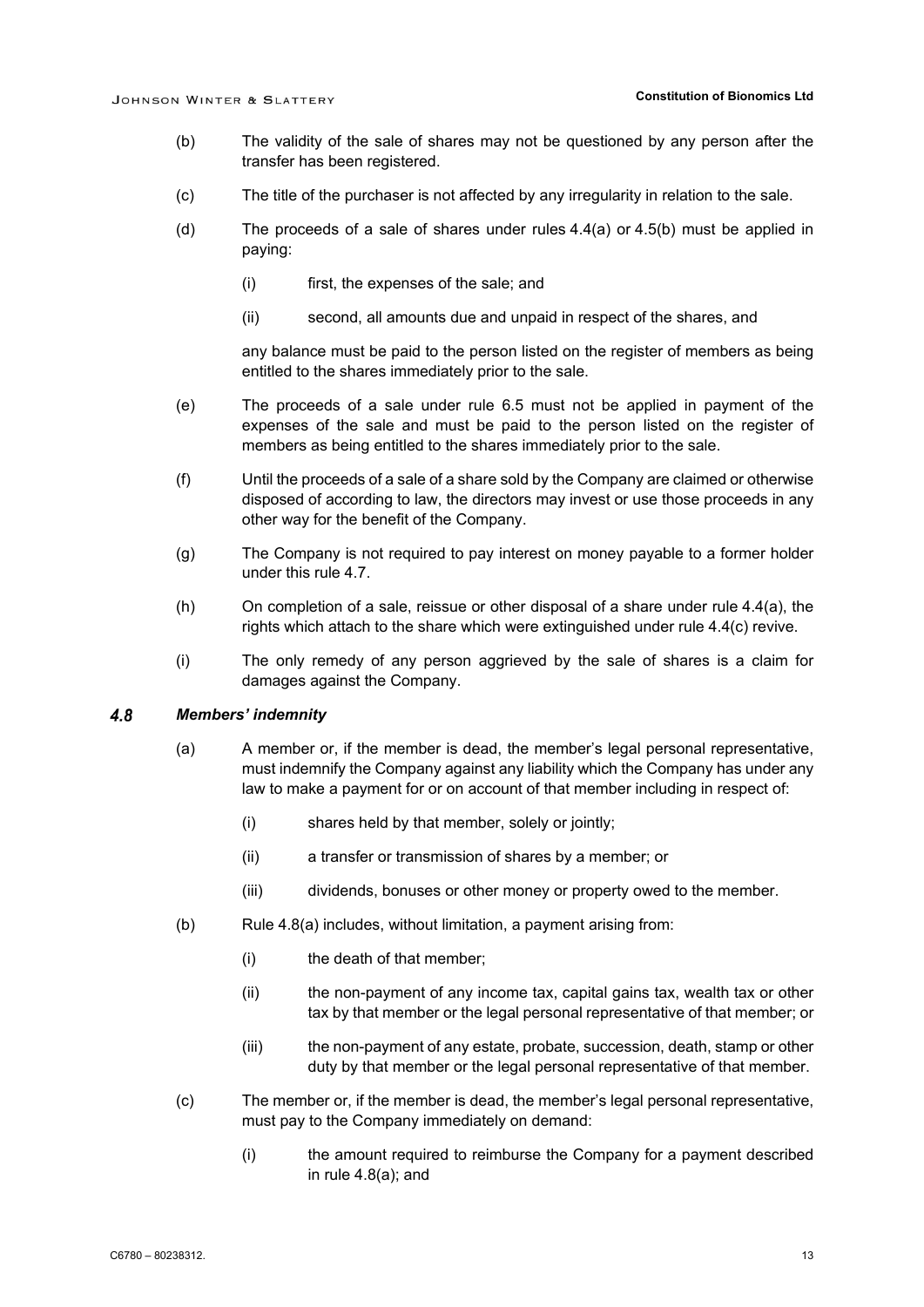- (ii) interest on any part of that amount which is unpaid from the date the Company makes the payment until the date the Company is reimbursed in full for that payment, at a rate determined under rule [3.4\(a\)\(i\).](#page-13-3)
- (d) This rule [4.8](#page-16-2) is in addition to any right or remedy the Company may have under the law which requires it to make the payment.
- (e) The directors may:
	- (i) exempt a share from all or any part of this rule [4.8;](#page-16-2) and
	- (ii) waive or compromise all or any part of any payment due to the Company under this rule [4.8.](#page-16-2)

### **5 Distributions**

#### $5.1$ *Dividends*

- (a) The directors may declare or determine to pay any dividend that, in their judgment, the financial position of the Company justifies.
- (b) Where they are entitled by law to do so, the directors may rescind a decision to pay a dividend if they decide.
- (c) The directors may pay any dividend required to be paid under the terms of issue of a share.
- (d) Paying a dividend does not require confirmation at a general meeting.
- <span id="page-17-1"></span><span id="page-17-0"></span>(e) Subject to any rights or restrictions attached to any shares or class of shares:
	- (i) all dividends must be paid equally on all shares, except that a partly paid share confers an entitlement only to the proportion of the dividend which the amount paid (not credited) on the share is of the total amounts paid and payable (excluding amounts credited);
	- $(i)$  for the purposes of rule [5.1\(e\)\(i\),](#page-17-0) unless the directors decide otherwise, an amount paid on a share in advance of a call is to be taken as not having been paid until it becomes payable; and
	- (iii) interest is not payable by the Company on any dividend.
- <span id="page-17-2"></span>(f) Subject to the ASX Settlement Operating Rules, the directors may fix a record date for a dividend, with or without suspending the registration of transfers from that date under rule [6.3.](#page-22-0)
- <span id="page-17-3"></span>(g) Subject to the ASX Settlement Operating Rules, a dividend in respect of a share must be paid to the person who is registered, or entitled under rule [6.1\(c\)](#page-22-1) to be registered, as the holder of the share:
	- (i) where the directors have fixed a record date in respect of the dividend, on that date; or
	- (ii) where the directors have not fixed a record date in respect of that dividend, on the date fixed for payment of the dividend,

and a transfer of a share that is not registered, or left with the Company for registration under rule [6.1\(b\)\(iii\),](#page-22-2) on or before that date is not effective, as against the Company, to pass any right to the dividend.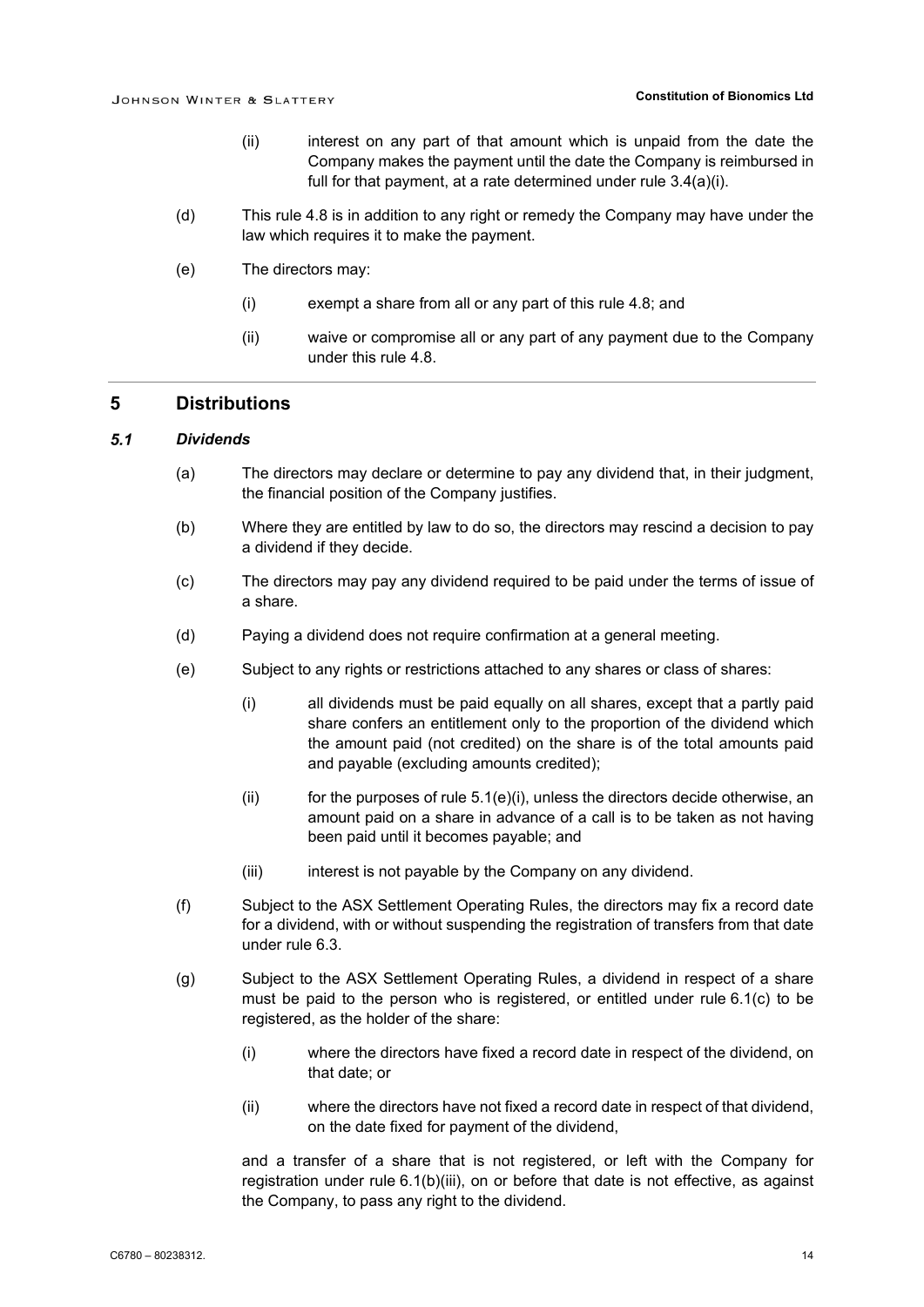- (h) When resolving to pay a dividend, the directors may direct payment of the dividend from any available source permitted by law, including:
	- (i) wholly or partly by the distribution of specific assets, including paid-up shares or other securities of the Company or of another body corporate, either generally or to specific members; and
	- (ii) unless prevented by the Listing Rules, to particular members wholly or partly out of any particular fund or reserve or out of profits derived from any particular source, and to the other members wholly or partly out of any other particular fund or reserve or out of profits derived from any other particular source.
- (i) Subject to the ASX Settlement Operating Rules, where a person is entitled to a share because of a Transmission Event, the directors may, but need not, retain any dividends payable on that share until that person becomes registered as the holder of that share or transfers it.
- (j) The directors may retain from any dividend payable to a member any amount presently payable by the member to the Company and apply the amount retained to the amount owing.
- <span id="page-18-0"></span>(k) The directors may decide the method of payment of any dividend or other amount in respect of a share. Different methods of payment may apply to different members or groups of members (such as overseas members). Without limiting any other method of payment which the Company may adopt, payment in respect of a share may be made:
	- (i) by such electronic or other means approved by the directors directly to an account (of a type approved by the directors) nominated in writing by the member or the joint holders; or
	- (ii) by cheque sent to the address of the member shown in the register of members or, in the case of joint holders, to the address shown in the register of members of any of the joint holders, or to such other address as the member or any of the joint holders in writing direct.
- (l) A cheque sent under rule [5.1\(k\):](#page-18-0)
	- (i) may be made payable to bearer or to the order of the member to whom it is sent or any other person the member directs; and
	- (ii) is sent at the member's risk.
- <span id="page-18-1"></span>(m) If the directors decide that payments will be made by electronic transfer into an account (of a type approved by directors) nominated by a member, but no such account is nominated by the member or an electronic transfer into a nominated account is rejected or refunded, the Company may credit the amount payable to an account of the Company to be held until the member nominates a valid account.
- <span id="page-18-2"></span>(n) Where a member does not have a registered address or the Company believes that a member is not known at the member's registered address, the Company may credit an amount payable in respect of the member's shares to an account of the Company to be held until the member claims the amount payable or nominates an account into which a payment may be made.
- (o) An amount credited to an account under rules  $5.1(m)$  or  $(n)$  is to be treated as having been paid to the member at the time it is credited to that account. The Company will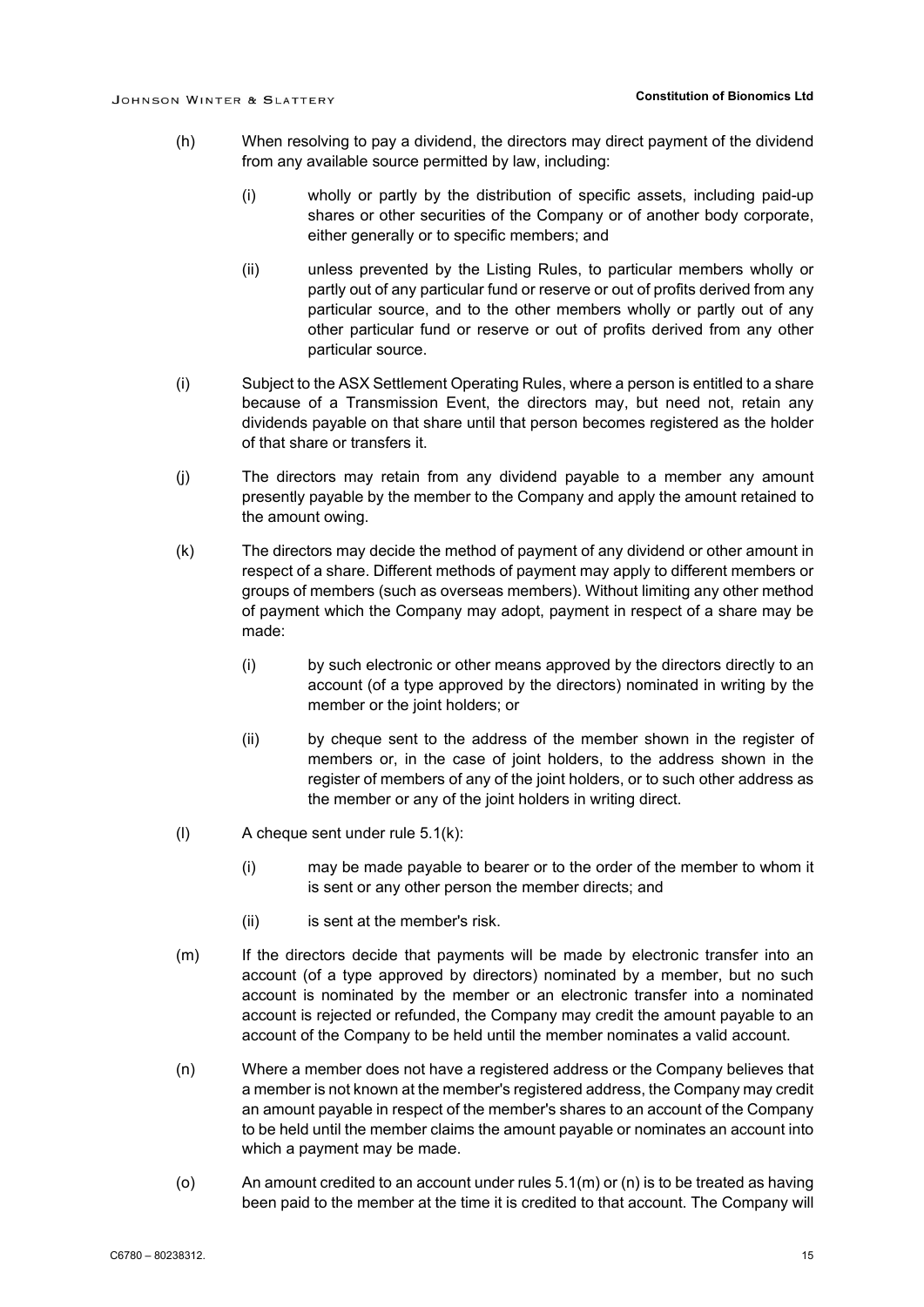not be a trustee of the money and no interest will accrue on the money. The money may be used for the benefit of the Company until claimed, reinvested under rule [5.1\(p\)](#page-19-0) or disposed of in accordance with the laws relating to unclaimed monies.

<span id="page-19-0"></span>(p) If a cheque for an amount payable under rule [5.1\(k\)](#page-18-0) is not presented for payment for at least 11 calendar months after issue or an amount is held in an account under rules [5.1\(m\)](#page-18-1) or [\(n\)](#page-18-2) for at least 11 calendar months, the directors may reinvest the amount, after deducting reasonable expenses, into shares in the Company on behalf of, and in the name of, the member concerned and may stop payment on the cheque. The shares may be acquired on market or by way of new issue at a price the directors accept is market price at the time. Any residual sum which arises from the reinvestment may be carried forward or donated to charity on behalf of the member, as the directors decide. The Company's liability to provide the relevant amount is discharged by an application of the relevant amount under this rule [5.1\(p\).](#page-19-0) The directors may do anything necessary or desirable (including executing any document) on behalf of the member to effect the application of an amount under this rule [5.1\(p\).](#page-19-0) The directors may determine other rules to regulate the operation of this rule [5.1\(p\)](#page-19-0) and may delegate their power under this rule to any person.

#### <span id="page-19-3"></span> $5.2$ *Capitalising profits*

- (a) Subject to the Listing Rules, any rights or restrictions attached to any shares or class of shares and any special resolution of the Company, the directors may capitalise and distribute among those members who would be entitled to receive dividends and in the same proportions, any amount:
	- (i) forming part of the undivided profits of the Company;
	- (ii) representing profits arising from an ascertained accretion to capital or a revaluation of the assets of the Company;
	- (iii) arising from the realisation of any assets of the Company; or
	- (iv) otherwise available for distribution as a dividend.
- <span id="page-19-4"></span><span id="page-19-2"></span><span id="page-19-1"></span>(b) The directors may resolve that all or any part of the capitalised amount is to be applied:
	- (i) in paying up in full, at an issue price decided by the directors, any unissued shares in or other securities of the Company;
	- (ii) in paying up any amounts unpaid on shares or other securities held by the members; or
	- (iii) partly as specified in rule  $5.2(b)(i)$  and partly as specified in rule  $5.2(b)(ii)$ .

The members entitled to share in the distribution must accept that application in full satisfaction of their interest in the capitalised amount.

- (c) Rules [5.1\(e\),](#page-17-1) [\(f\)](#page-17-2) and [\(g\)](#page-17-3) apply, so far as they can and with any necessary changes, to capitalising an amount under this rule [5.2](#page-19-3) as if references in those rules to:
	- (i) a dividend were references to capitalising an amount; and
	- (ii) a record date were references to the date the directors resolve to capitalise the amount under this rule [5.2.](#page-19-3)
- (d) Where in accordance with the terms and conditions on which options to take up shares are granted (and being options existing at the date of the passing of the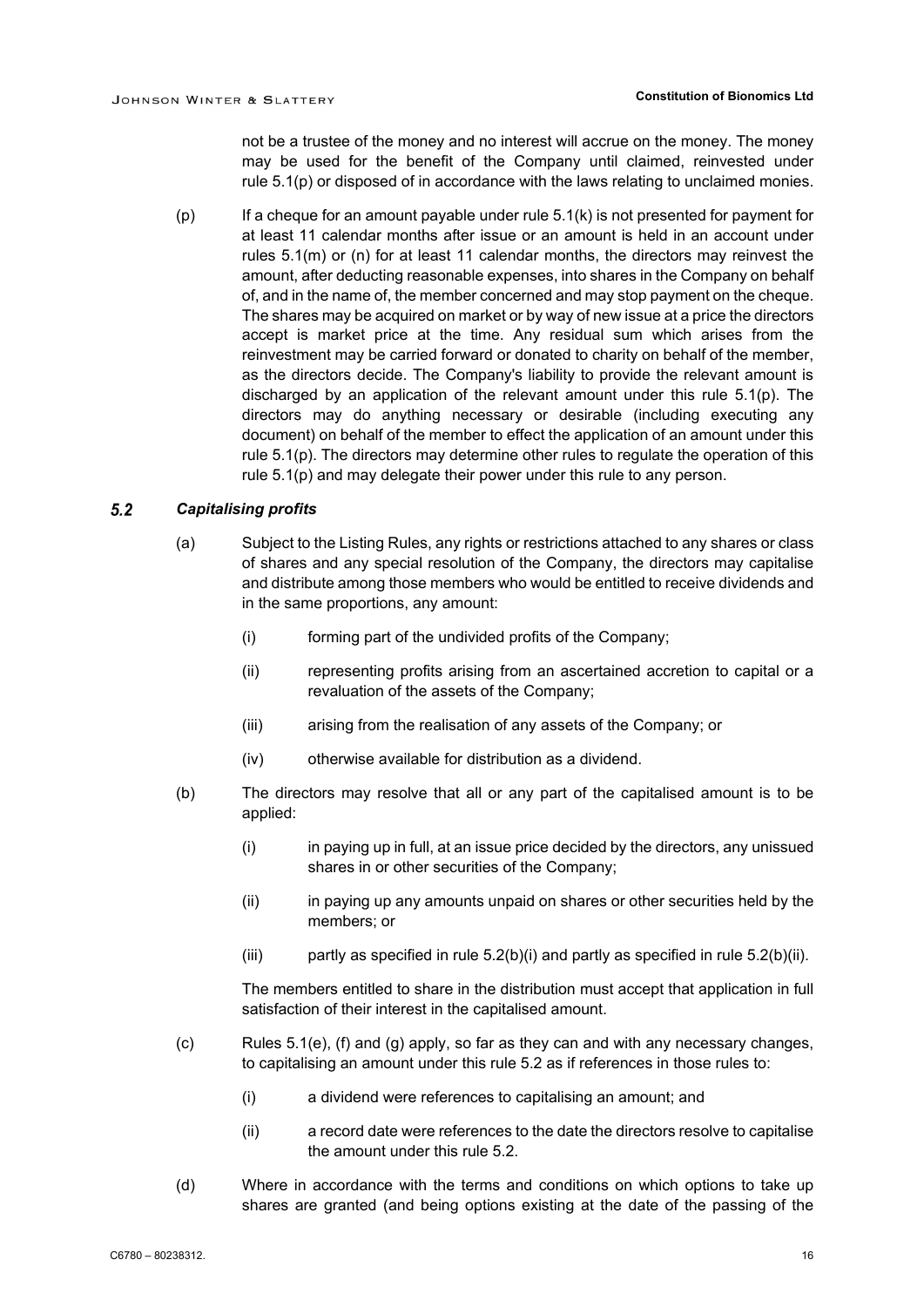resolution referred to in rule [5.2\(b\)\)](#page-19-4) a holder of those options will be entitled to an issue of bonus shares under this rule [5.2,](#page-19-3) the directors may in determining the number of unissued shares to be so issued, allow in an appropriate manner for the future issue of bonus shares to option holders.

#### <span id="page-20-1"></span> $5.3$ *Ancillary powers*

- (a) To give effect to any resolution to reduce the capital of the Company (by way of share buy-back or otherwise), to satisfy a dividend or to capitalise any amount, the directors may:
	- (i) settle as they think expedient any difficulty that arises in making the distribution or capitalisation and, in particular, make cash payments in cases where members are entitled to fractions of shares or other securities and decide that amounts or fractions of less than a particular value decided by the directors may be rounded up or down to adjust the rights of all parties;
	- (ii) fix the value for distribution of any specific assets;
	- (iii) pay cash or issue shares or other securities to any member to adjust the rights of all parties;
	- (iv) vest any of those specific assets, cash, shares or other securities in a trustee on trust for the persons entitled to the distribution or capitalised amount that seem expedient to the directors; and
	- (v) authorise any person to make, on behalf of all the members entitled to any specific assets, cash, shares or other securities as a result of the distribution or capitalisation, an agreement with the Company or another person which provides, as appropriate, for the distribution or issue to them of shares or other securities credited as fully paid up or for payment by the Company on their behalf of the amounts or any part of the amounts remaining unpaid on their existing shares or other securities by applying their respective proportions of the amount resolved to be distributed or capitalised.
- <span id="page-20-0"></span>(b) Any agreement made under an authority referred to in rule  $5.3(a)(v)$  is effective and binds all members concerned.
- (c) If a distribution, transfer or issue of specific assets, shares or securities to a particular member or members is, in the directors' discretion, considered impracticable or would give rise to parcels of securities which do not constitute a Marketable Parcel, the directors may make a cash payment to those members or allocate the assets, shares or securities to a trustee to be sold on behalf of, and for the benefit of, those members, instead of making the distribution, transfer or issue to those members.
- (d) If the Company distributes to members (either generally or to specific members) securities in the Company or in another body corporate or trust (whether as a dividend, capital return or otherwise and whether or not for value), each of those members appoints the Company as its agent to do anything needed to give effect to that distribution, including agreeing to become a member of that other body corporate.

#### $5.4$ *Reserves*

(a) The directors may set aside out of the Company's profits any reserves or provisions they decide.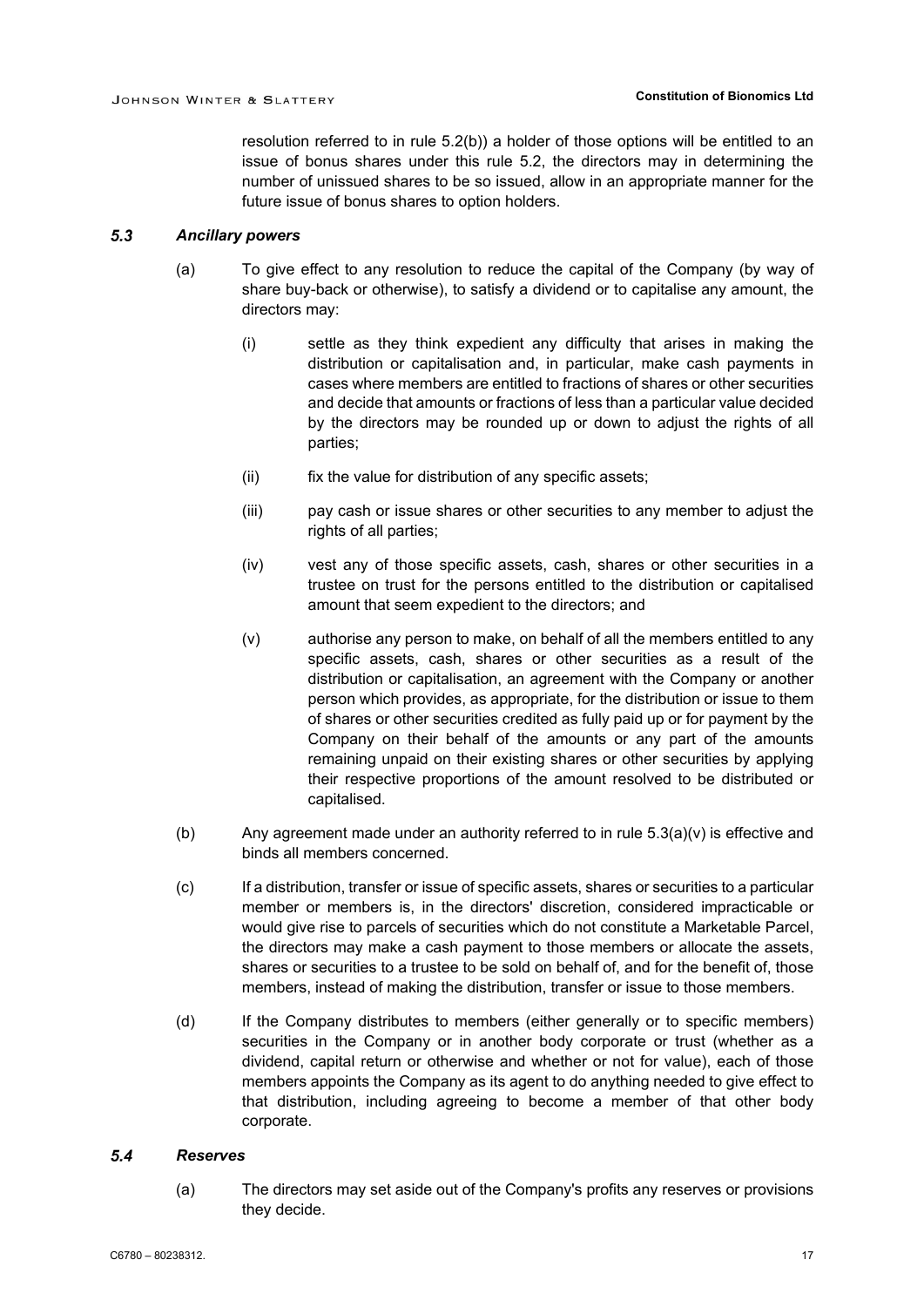- (b) The directors may appropriate to the Company's profits any amount previously set aside as a reserve or provision.
- (c) Setting aside an amount as a reserve or provision does not require the directors to keep the amount separate from the Company's other assets, nor prevent the amount being used in the Company's business or being invested or subsequently distributed to members, as the directors think fit.

#### $5.5$ *Carrying forward profits*

The directors may carry forward any part of the profits remaining that they consider should not be distributed as dividends or capitalised, without transferring those profits to a reserve or provision.

#### $5.6$ *Dividend reinvestment plan*

- (a) The directors may implement a dividend reinvestment plan on the terms they think fit under which the whole or any part of a dividend due to members who participate in the plan on their shares or any class of shares may be applied in subscribing for securities of the Company or of a related body corporate.
- (b) The directors may amend, suspend or terminate a dividend reinvestment plan implemented by them.

#### $5.7$ *Dividend selection plans*

The directors may:

- (a) implement a dividend selection plan on terms they decide, under which participants may choose:
	- (i) to receive a dividend from the Company paid wholly or partly out of any available source, including any particular fund or reserve or out of profits derived from any particular source; or
	- (ii) to forego a dividend from the Company in place of some other form of distribution from the Company or another body corporate or a trust; and
- (b) amend, suspend or terminate a dividend selection plan.

### **6 Transfer and Transmission**

#### <span id="page-21-2"></span> $6.1$ *Transferring shares*

- (a) Subject to this Constitution and any rights or restrictions attached to any shares or class of shares, a member may transfer any of the member's shares:
	- (i) by a Proper ASTC Transfer; or
	- (ii) by an instrument in writing in any usual form or in any other form approved by the directors and permitted by law.
- <span id="page-21-1"></span><span id="page-21-0"></span>(b) An instrument referred to in rule  $6.1(a)(ii)$  must be:
	- (i) signed by or on behalf of the transferor and, if required by the directors, the transferee;
	- (ii) if required by law, duly stamped; and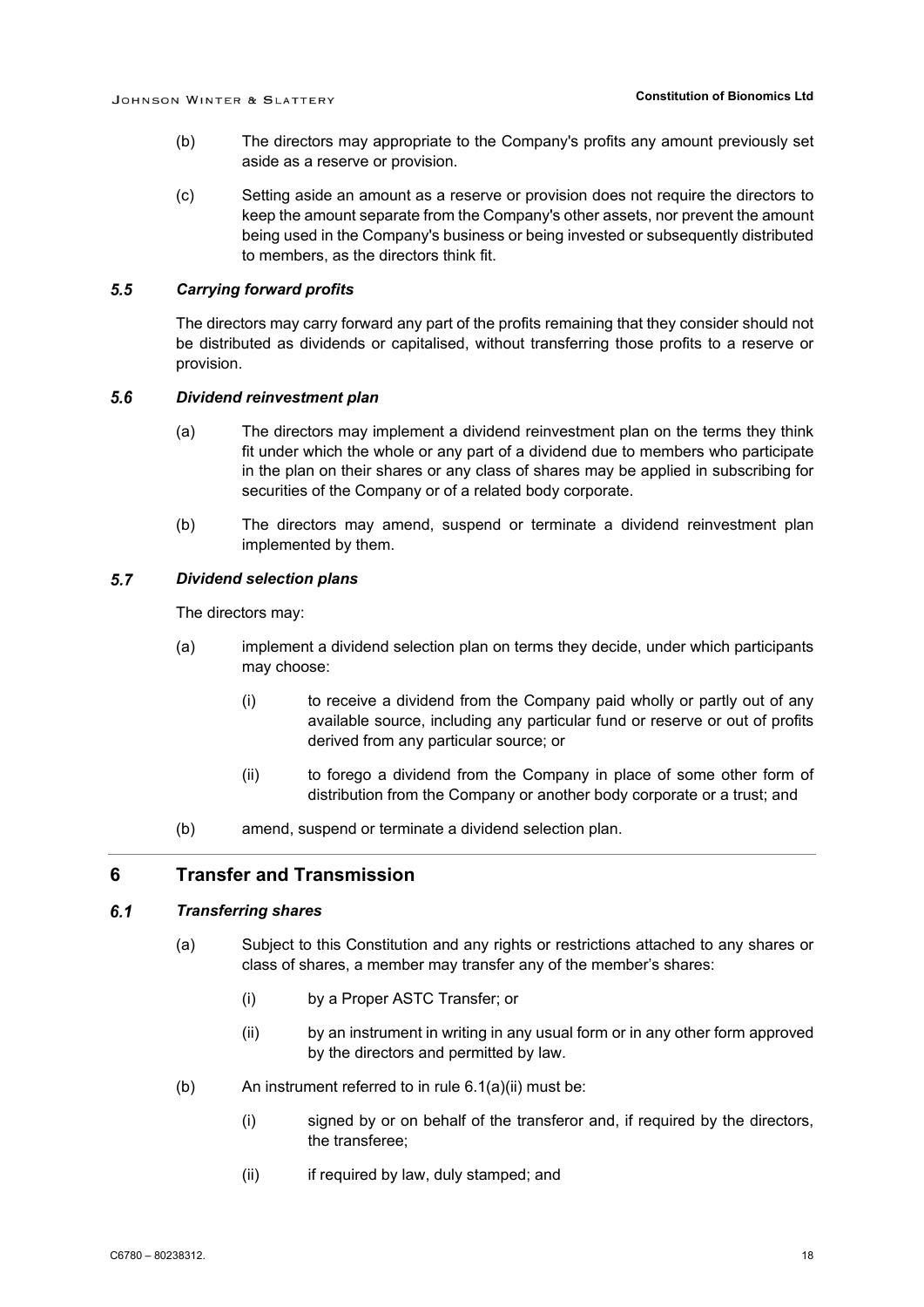- (iii) left for registration at the Company's registered office, or at any other place determined by the directors, with such evidence as the directors require to prove the transferor's title or right to the shares and the transferee's right to be registered as the owner of the shares.
- <span id="page-22-2"></span><span id="page-22-1"></span> $(c)$  If the Company receives an instrument in accordance with rules [6.1\(a\)\(ii\)](#page-21-0) an[d 6.1\(b\),](#page-21-1) the Company must, subject to the powers vested in the directors by this Constitution, register the transferee as the holder of the shares.
- (d) A transferor of shares remains the holder of the shares until the transferee's name is entered in the register of members as the holder of the shares.
- (e) The Company may retain a registered instrument of transfer for any period the directors decide.
- <span id="page-22-3"></span>(f) The directors may do anything necessary or desirable to facilitate participation by the Company in any clearing and settlement facility for the transfer of financial products.
- (g) The directors may, to the extent permitted by law and the Listing Rules, waive all or any of the requirements of this rule [6.1,](#page-21-2) whether for the purpose of giving effect to rule [6.1\(f\)](#page-22-3) or otherwise.

#### <span id="page-22-4"></span> $6.2$ *Power to refuse to register transfers*

- (a) The directors may decline to register, or prevent registration of, a transfer of shares or apply a holding lock to prevent a transfer in accordance with the Act or the Listing Rules:
	- (i) where the transfer is not in registrable form;
	- (ii) where the Company has a lien on any of the shares transferred;
	- (iii) where registration of the transfer may breach a law of Australia;
	- (iv) where the transfer is paper-based and registration of the transfer will result in a holding which, at the time the transfer is lodged, is less than a Marketable Parcel;
	- (v) if the transfer breaches the terms of an employee share plan; or
	- (vi) if the Company is otherwise permitted or required to do so under the Listing Rules or, except for a Proper ASTC Transfer, under the terms of issue of the shares.
- (b) If the directors decline to register a transfer, the Company must give notice of the refusal as required by the Act and the Listing Rules. Failure to give that notice will not invalidate the decision of the directors to decline to register the transfer.
- (c) The directors may delegate their authority under this rule [6.2](#page-22-4) to any person.

#### <span id="page-22-0"></span> $6.3$ *Power to suspend registration of transfers*

The directors may suspend the registration of transfers at any times, and for any periods, permitted by the ASX Settlement Operating Rules that they decide.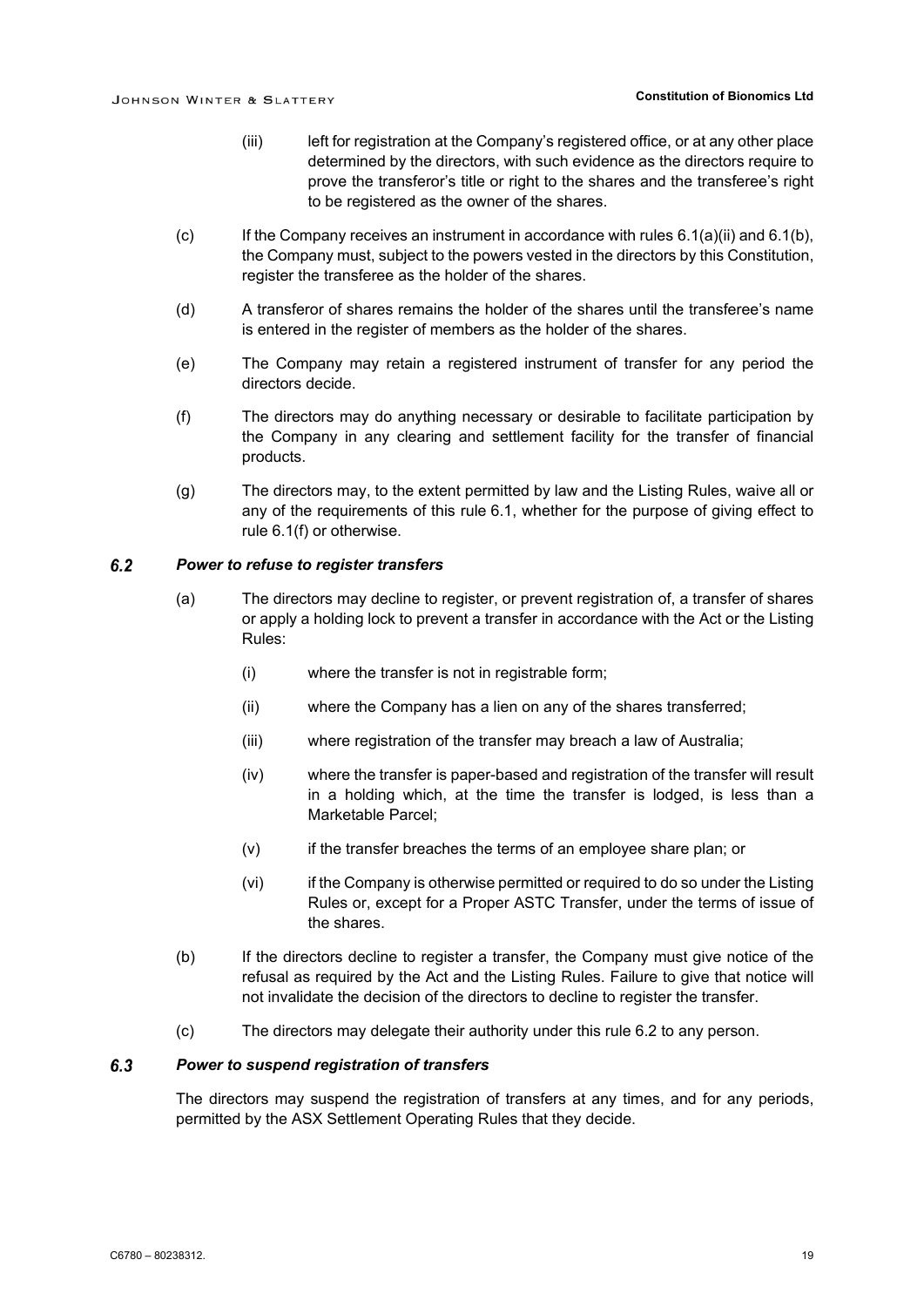#### $6.4$ *Transmission of shares*

- (a) If a member dies, the only persons the Company will recognise as having any title to the member's shares or any benefits accruing on those shares are:
	- (i) where the member was a sole holder, the member's legal personal representative; and
	- (ii) where the member was a joint holder, the surviving member or members.
- (b) The death of a member does not release their estate from any liability on a share registered in the name of that member, whether that share was held solely or jointly.
- (c) The directors may register a transfer of shares signed by a member before a Transmission Event even though the Company has notice of the Transmission Event.
- <span id="page-23-1"></span>(d) A person who establishes to the satisfaction of the directors that they are entitled to a share because of a Transmission Event may:
	- (i) elect to be registered as the holder of the share by giving the Company written notice; or
	- (ii) transfer that share to another person.
- (e) A transfer under rule [6.4\(d\)](#page-23-1) is subject to all provisions of this Constitution relating to transfers of shares, so far as they can and with any necessary changes, as if the Transmission Event had not occurred and the notice or transfer were executed or effected by the registered holder of the share.
- (f) Where 2 or more persons are jointly entitled to a share because of a Transmission Event they will, on being registered as the holders of the share, be taken to be joint holders of that share.

#### <span id="page-23-5"></span><span id="page-23-3"></span><span id="page-23-0"></span> $6.5$ *Sale of small holdings*

- <span id="page-23-4"></span><span id="page-23-2"></span>(a) The Company may sell the shares of a holder who has less than a Marketable Parcel of those shares on the following conditions:
	- (i) The Company may do so only once in any 12 month period.
	- (ii) The Company must notify the holder in writing of its intention in the manner authorised by rule [13.1.](#page-44-0)
	- (iii) The holder must be given at least six weeks from the date the notice is taken to be served in which to tell the Company that the holder wishes to retain the holding.
	- $(iv)$  If the holder tells the Company under rule  $6.5(a)$ (iii) that the holder wishes to retain the holding, the Company may not sell it.
	- (v) If a takeover bid for the Company is announced after a notice is given but before an agreement is entered into for the sale of shares, this rule ceases to operate for those shares. However, despite rule [6.5\(a\)\(i\),](#page-23-3) a new notice under rule [6.5\(a\)\(ii\)](#page-23-4) may be given after the offer period of the takeover bid closes.
	- (vi) The Company must ensure that it or the purchaser pays the costs of the sale.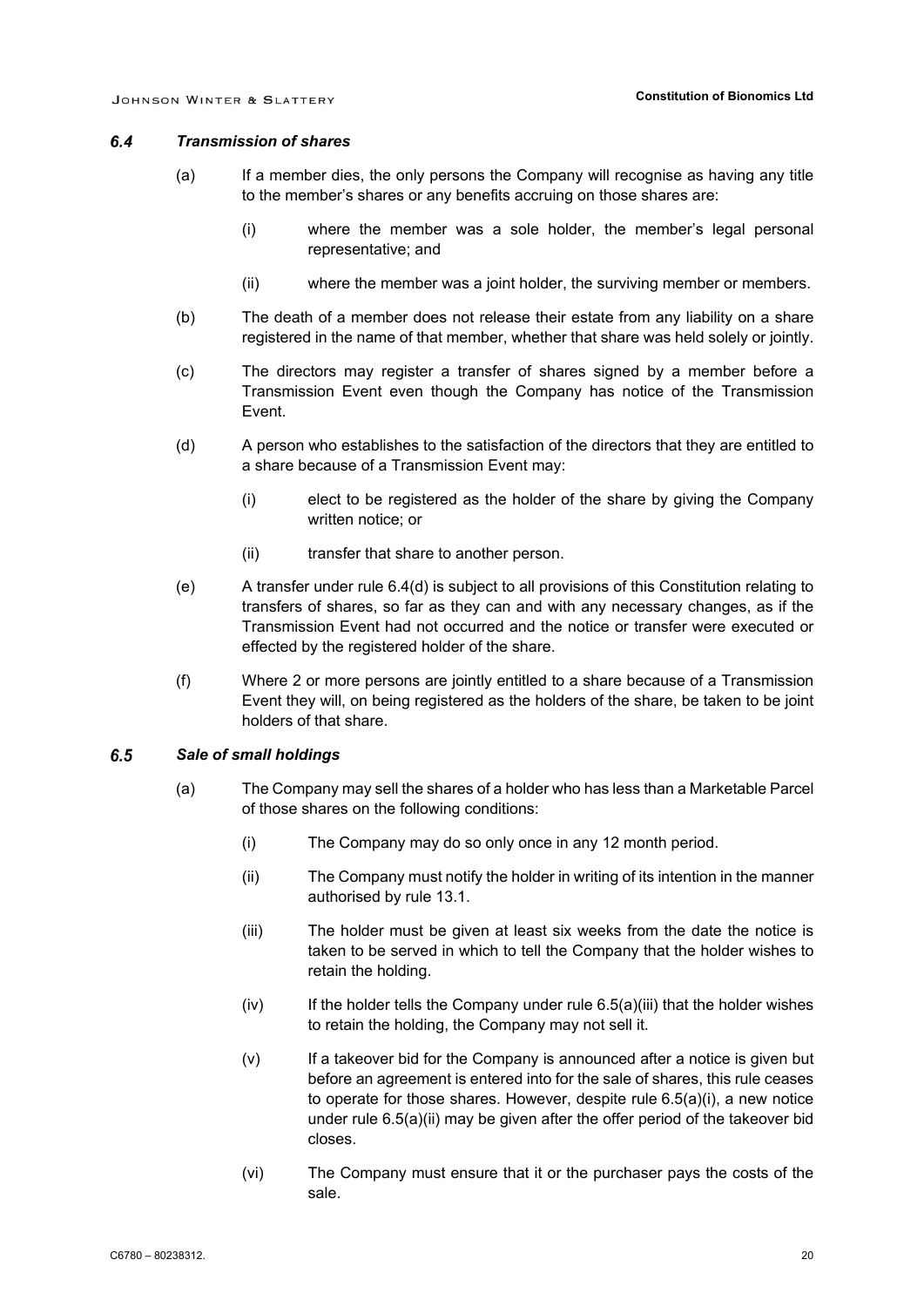- (b) Subject to rule [6.5\(a\),](#page-23-5) the Listing Rules and the ASX Settlement Operating Rules, the Company may sell the shares under this rule [6.5](#page-23-0) on the terms and in the manner the directors think appropriate.
- (c) Where any shares are sold under this rule [6.5,](#page-23-0) the directors may:
	- (i) receive the purchase money or consideration given for the shares on the sale;
	- (ii) effect a transfer of the shares and, if necessary, execute, or appoint a person to execute, on behalf of the former holder an instrument of transfer of the shares or any other instrument for the purpose of giving effect to the sale; and
	- (iii) register as the holder of the shares the person to whom the shares have been sold.
- (d) The title of a person to whom shares are sold under this rule [6.5](#page-23-0) is not affected by an irregularity or invalidity in connection with that sale.
- (e) The remedy of any person aggrieved by a sale of shares under this rule [6.5](#page-23-0) is limited to damages only and is against the Company exclusively.
- (f) The Company may deduct from the proceeds of a sale of shares under this rule [6.5,](#page-23-0) all sums of money presently payable by the former holder to the Company for calls due and payable and apply the amount deducted in or towards satisfaction of the money owing.
- (g) A statement in writing signed by a director or secretary of the Company to the effect that a share in the Company has been duly sold under this rule [6.5](#page-23-0) on a date stated in the statement, is conclusive evidence of the facts stated in the statement as against all persons claiming to be entitled to the share and of the right of the Company to sell the share.

### **7 General Meetings**

#### $7.1$ *Calling general meetings*

A general meeting may only be called:

- (a) by a directors' resolution; or
- (b) as otherwise provided in the Act.

#### $7.2$ *Cancellation and postponement*

The directors may, by notice to the Exchange, change the venue for, postpone or cancel a general meeting, but:

- (a) a meeting that is called in accordance with a members' requisition under the Act; and
- (b) any other meeting that is not called by a directors' resolution,

may not be postponed or cancelled without the prior written consent of the persons who called or requisitioned the meeting.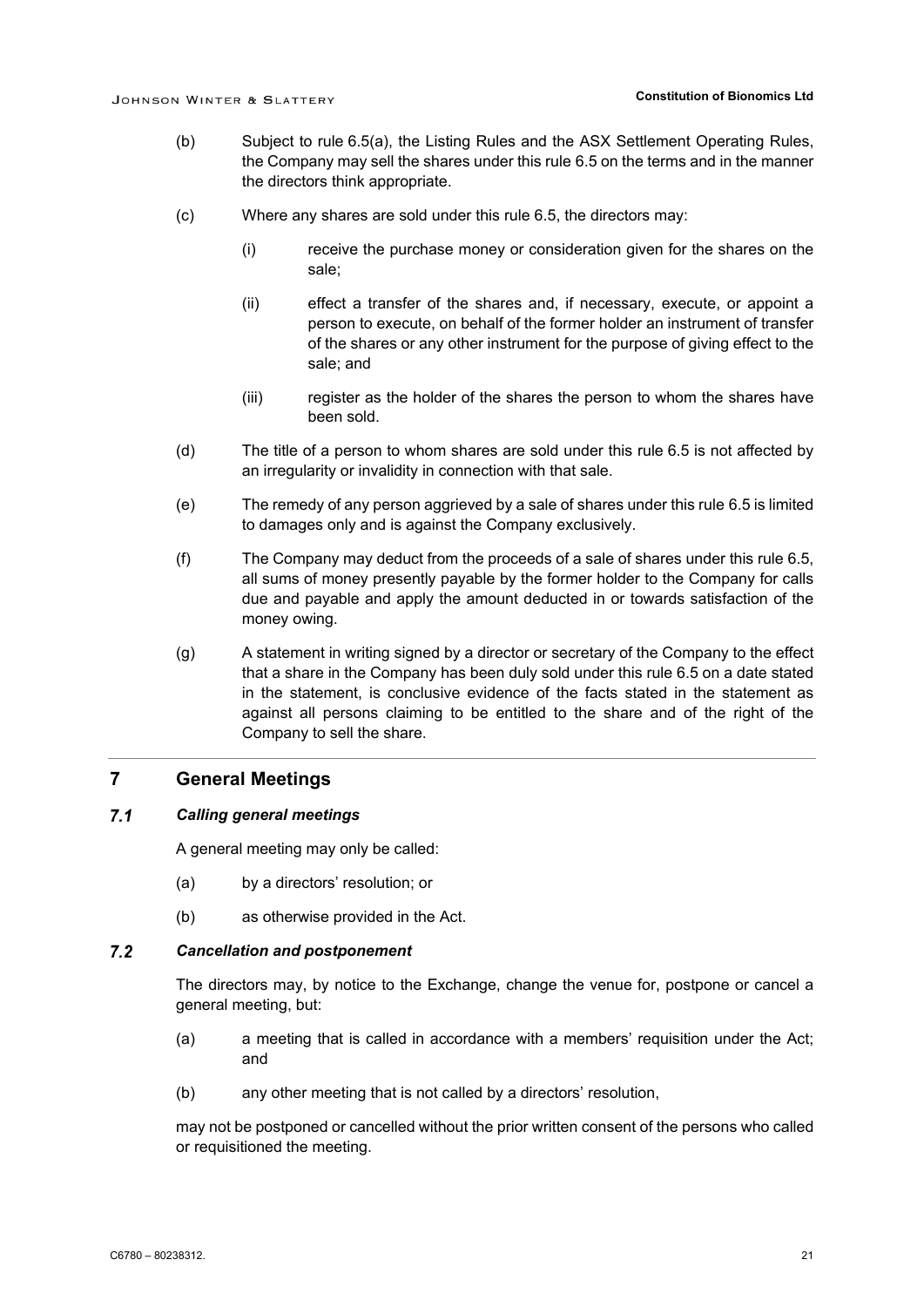#### <span id="page-25-0"></span> $7.3$ *Use of technology at general meetings*

- (a) Subject to any applicable law:
	- (i) the Company may hold a meeting of members using any technology approved by the directors that give the members as a whole a reasonable opportunity to participate; and
	- (ii) a meeting conducted using such technology may be held at multiple venues (not all of which need to be specified) or not held at any specified venue,

and participation in such a meeting will constitute presence as if in person at such a meeting.

- (b) If, before or during a meeting of members, any technical difficulty occurs, such that the members as a whole do not have a reasonable opportunity to participate, the chair may:
	- (i) adjourn the meeting until the difficulty is remedied; or
	- (ii) where a quorum remains present (either at the place at which the chair is present or by technology as contemplated by this rule [7.3\)](#page-25-0) and able to participate, subject to the Act, continue the meeting.
- (c) For the avoidance of doubt, and so long as the law permits, a virtual general meeting may be held without there being a physical meeting place by using any technology, including by an instantaneous audio-visual communication device or audio and visual or virtual communication technology, on the basis that:
	- (i) the notice convening the general meeting refers to the main procedures governing how the meeting is to be conducted;
	- (ii) a member participating at the general meeting is entitled to exercise all rights as a member at the meeting including the right to vote; and
	- (iii) the members participating at the meeting should be able to hear the meeting in real time and should be given a reasonable opportunity to participate including being able to ask questions or to make comments, provided that an ability of one or more members to do so will not affect the validity of the general meeting or any business conducted so long as there are sufficient members present to constitute a quorum.

#### $74$ *Notice of general meetings*

- (a) Notice of a general meeting must be given to each person who, at the time of giving the notice, is a member, director or auditor of the Company in the form and manner the directors decide.
- (b) The non-receipt of a notice convening a general meeting or the accidental omission to give notice to any person entitled to receive the notice does not invalidate anything done or any resolution passed at the general meeting.
- (c) Unless the Act provides otherwise, no business may be transacted at a general meeting unless the general nature of the business is stated in the notice calling the meeting.
- (d) A person may waive notice of any general meeting by written notice to the Company.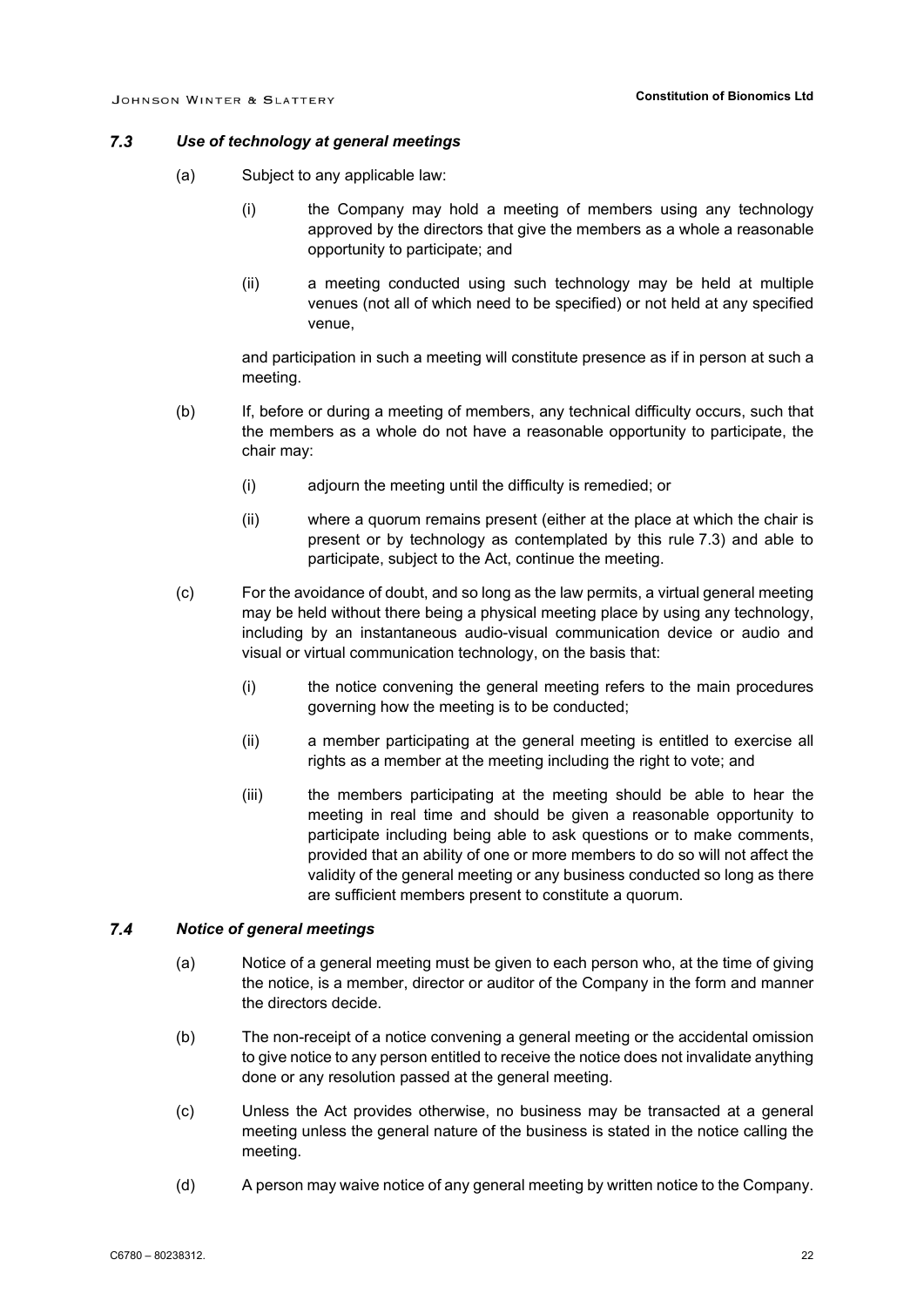- (e) Failure to give a member or any other person notice of a general meeting or a proxy form, does not invalidate anything done or any resolution passed at the general meeting if:
	- (i) the failure occurred by accident or inadvertent error; or
	- (ii) before or after the meeting, the person notifies the Company of the person's agreement to that thing or resolution.
- (f) A person's attendance at a general meeting waives any objection that person may have to a failure to give notice, or the giving of a defective notice, of the meeting unless the person at the beginning of the meeting objects to the holding of the meeting.

#### $7.5$ *Quorum at general meetings*

- (a) No business may be transacted at a general meeting, except the election of a chair and the adjournment of the meeting, unless a quorum of members is present when the meeting proceeds to business.
- (b) A quorum is 2 members present at the meeting and entitled to vote.
- (c) If there is no quorum within 30 minutes after the time appointed for the meeting:
	- (i) where the meeting was called by a single director, or at the request of members, the meeting is dissolved; or
	- (ii) in any other case, the meeting stands adjourned to the same day, time and place in the next week, or to such other day, time and place as the directors present decide. If no quorum is present at any adjourned meeting within 30 minutes after the time for the meeting, the meeting is dissolved.

#### $7.6$ *Chair of general meetings*

- (a) The chair of directors must preside as chair at each general meeting if present within 15 minutes after the time appointed for the meeting and willing to act.
- <span id="page-26-0"></span>(b) If at a general meeting:
	- (i) there is no chair of directors;
	- (ii) the chair of directors is not present within 15 minutes after the time appointed for the meeting; or
	- (iii) the chair of directors is present within that time but is not willing to act as chair of the meeting,

the directors present may elect a person present to chair the meeting.

- $(c)$  If the directors do not choose a chair under rule [7.6\(b\),](#page-26-0) the members present must elect as chair of the meeting:
	- (i) another director who is present and willing to act; or
	- (ii) if no other director is present and willing to act, a member who is present and willing to act.
- (d) The chair of a general meeting may, for any item of business or discrete part of the meeting, vacate the chair in favour of another person that the chair nominates (**Acting Chair**). Where an instrument appoints the chair as a member's proxy for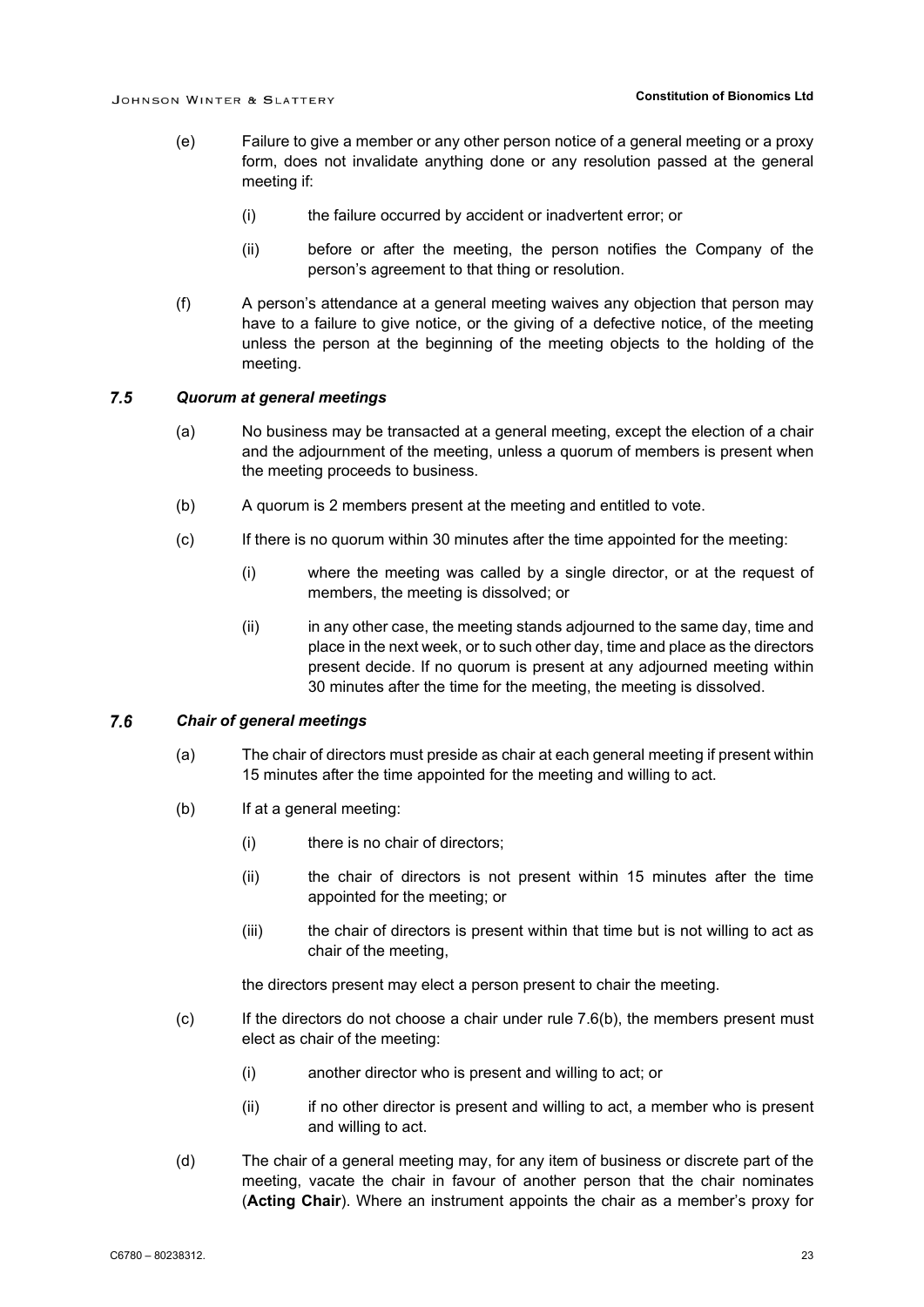part of the proceedings for which an Acting Chair has been nominated, the instrument is taken to appoint the Acting Chair for the relevant part of the proceedings.

#### <span id="page-27-0"></span> $7.7$ *Admission to general meetings*

- (a) The chair of a general meeting may refuse admission to a person, or require that person to leave and remain out of the meeting, if that person:
	- (i) has a camera, tape recorder or video camera, or another audio or visual recording device;
	- (ii) has a placard, banner or prop;
	- (iii) has an article which the chair considers to be dangerous, offensive or liable to cause disruption;
	- (iv) refuses to produce or to permit examination of any article, or the contents of any article, in the person's possession;
	- (v) behaves or threatens to behave in a dangerous, offensive or disruptive manner; or
	- (vi) is not:
		- (A) a member or a proxy, attorney or Representative of a member;
		- (B) a director; or
		- (C) an auditor of the Company.
- (b) A person requested by the directors or the chair to attend a general meeting is entitled to be present, whether the person is a member or not.
- (c) Nothing in this rule [7.7](#page-27-0) is taken to limit the powers conferred on the chair by law.

#### <span id="page-27-3"></span><span id="page-27-1"></span> $7.8$ *Conduct of general meetings*

- (a) Subject to the Act, the chair of a general meeting is responsible for the general conduct of the meeting and for the procedures to be adopted at the meeting.
- <span id="page-27-2"></span>(b) The chair may, at any time the chair considers it necessary or desirable for the efficient and orderly conduct of the meeting:
	- (i) impose a limit on the time that a person may speak on each motion or other item of business and terminate debate or discussion on any business, question, motion or resolution being considered by the meeting and require the business, question, motion or resolution to be put to a vote of the members present;
	- (ii) adopt any procedures for casting or recording votes at the meeting whether on a show of hands or on a poll, including the appointment of scrutineers; and
	- (iii) decide not to put to the meeting any resolution proposed in the notice convening the meeting (other than a resolution proposed by members in accordance with section 249N of the Act or required by the Act to be put to the meeting).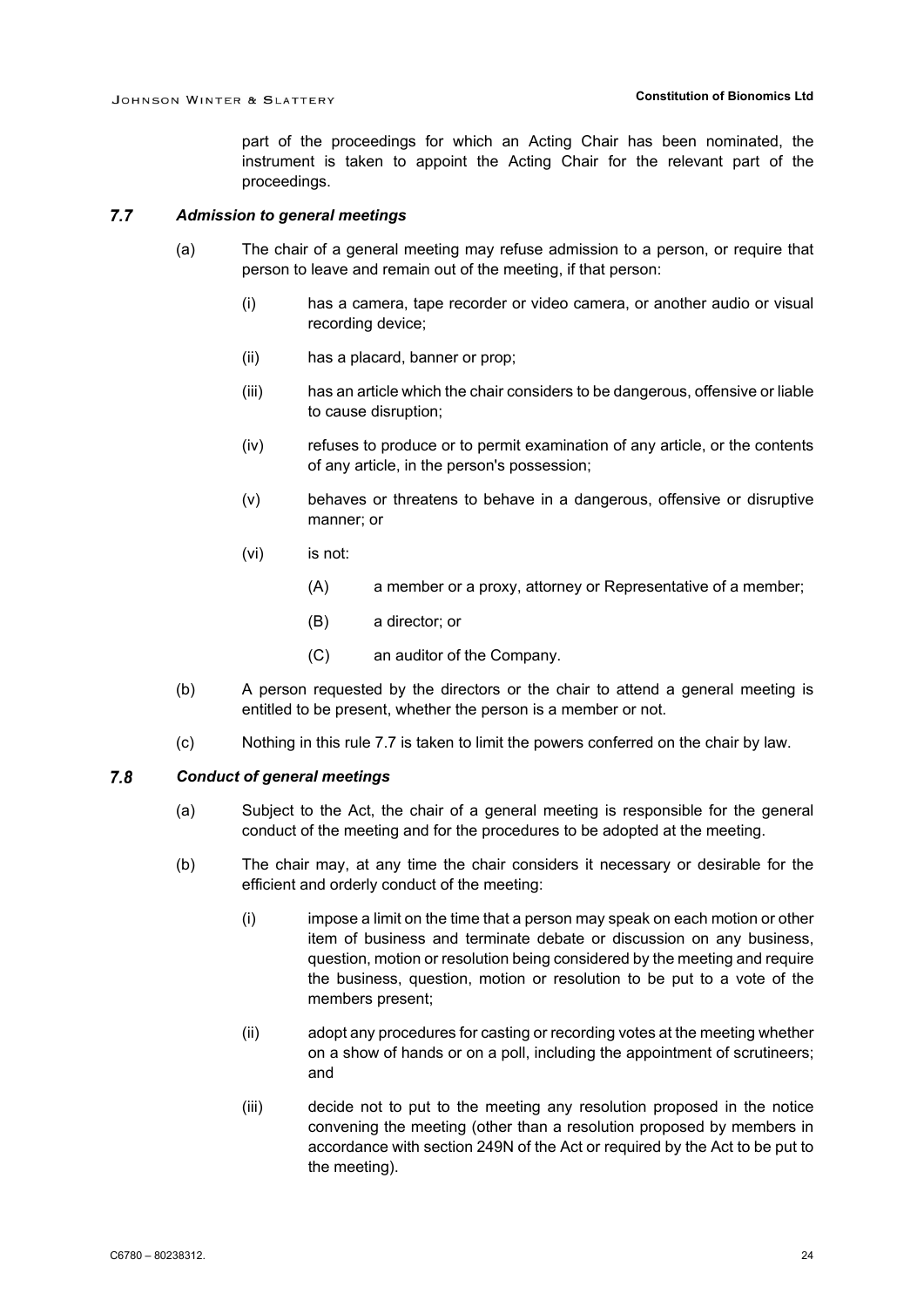- (c) Any decision by the chair on matters of procedure under rules [7.8\(a\)](#page-27-1) or [\(b\)](#page-27-2) is final. Any challenge to a decision must be made at the meeting and may be determined by the chair whose decision is final.
- (d) Nothing contained in this rule [7.8](#page-27-3) limits the powers conferred on a chair by law.

#### <span id="page-28-2"></span><span id="page-28-0"></span> $7.9$ *Suspensions and adjournments*

- (a) At any time during the course of the meeting, the chair may, for the purpose of allowing a poll to be taken or determined, suspend the proceedings of the meeting for such period as the chair decides without effecting an adjournment.
- <span id="page-28-1"></span>(b) At any time during the course of the meeting, the chair may adjourn the meeting or any business, motion, question or resolution being considered or remaining to be considered by the meeting either:
	- (i) to a later time at the same meeting; or
	- (ii) to an adjourned meeting to be held at a time and place determined by the chair.
- (c) The chair's rights under rules [7.9\(a\)](#page-28-0) and [\(b\)](#page-28-1) are exclusive and, unless the chair requires otherwise, no vote may be taken or demanded by the members present in respect of any suspension or adjournment of proceedings.
- (d) Only unfinished business may be transacted at a meeting resumed after an adjournment under this rule [7.9.](#page-28-2)
- (e) Subject to rule [7.9\(g\),](#page-28-3) where a meeting is adjourned under this rule [7.9,](#page-28-2) notice of the adjourned meeting need only be given to the Exchange.
- (f) Where a meeting is postponed or adjourned, the directors may, by notice to the Exchange, postpone, cancel or change the place of the postponed or adjourned meeting.
- (g) Where a meeting is postponed or adjourned for 60 days or more, notice of the postponed or adjourned meeting must be given as in the case of the original meeting.

#### <span id="page-28-3"></span> $7.10$ *Voting rights*

- (a) Subject to the Act, any rights or restrictions attached to any shares and to this Constitution:
	- (i) on a show of hands, each member present has one vote; and
	- (ii) on a poll, each member present has one vote for each share held as at the Record Time, except for partly paid shares, each of which confers on a poll only the fraction of one vote which the amount paid (not credited) on the share bears to the total issue price of that share and excludes amounts paid in advance of a call.
- (b) If a person present at a general meeting represents personally or by proxy, attorney or Representative more than one member, on a show of hands the person is, subject to the Act, entitled to one vote only even though he or she represents more than one member.
- (c) A joint holder may vote at a meeting either personally or by proxy, attorney or Representative as if that person was the sole holder. If more than one joint holder tenders a vote in respect of the relevant shares, the vote of the holder named first in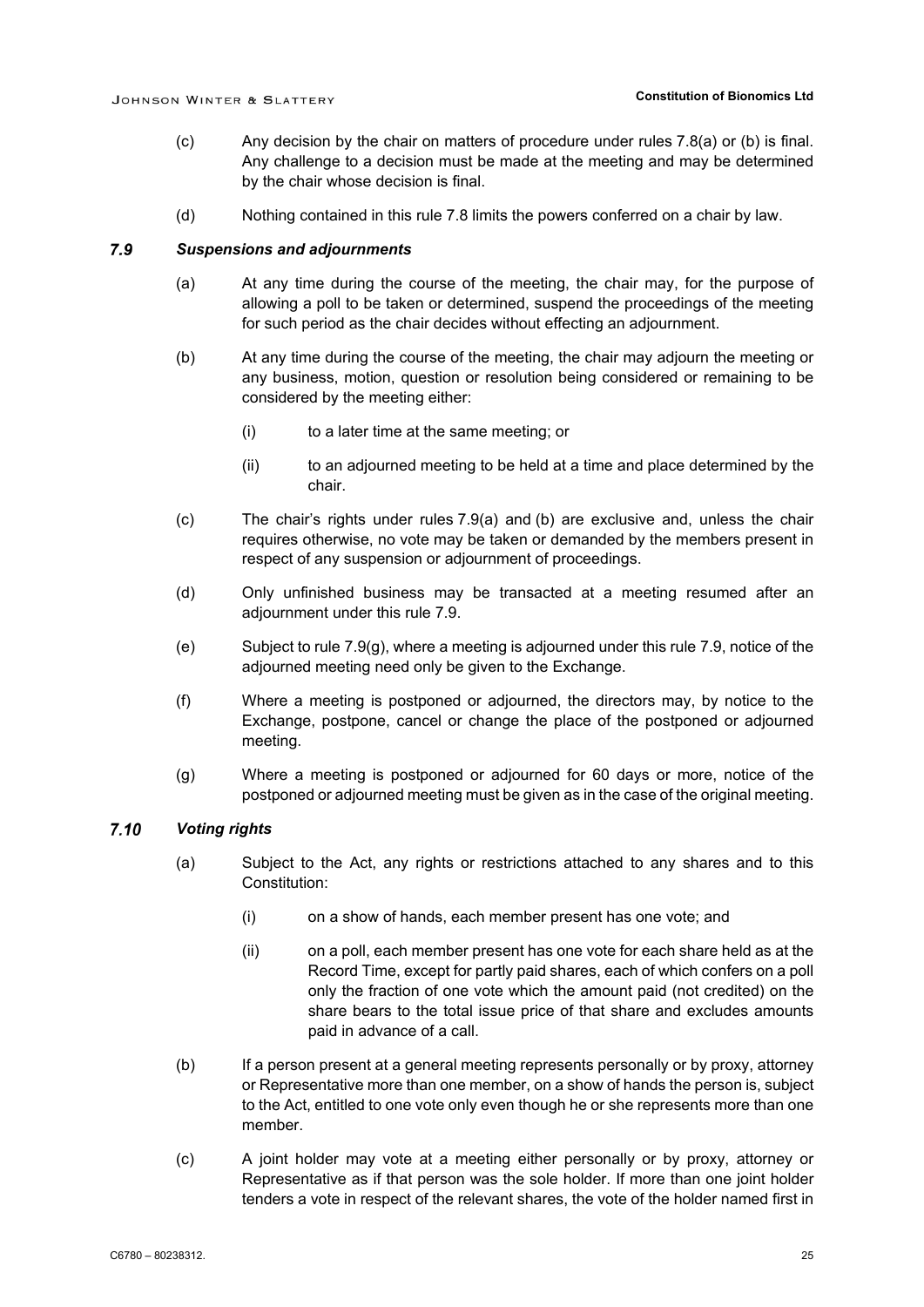the register of members who tenders a vote, whether in person or by proxy, attorney or Representative, must be accepted to the exclusion of the votes of the other joint holders.

- (d) A person entitled to a share because of a Transmission Event may vote at a meeting in respect of that share as if that person were the registered holder of the share if, at least 48 hours before the meeting, or such shorter time as the directors decide, the directors:
	- (i) admitted that person's right to vote in respect of the share; or
	- (ii) were satisfied of that person's right to be registered as the holder of the share.

Any vote duly tendered by that person must be accepted and any vote tendered by the current registered holder must be excluded.

- (e) If a member holds a share on which a call or other amount payable to the Company has not been duly paid:
	- (i) that member is only entitled to be present at a general meeting and vote if that member holds, as at the Record Time, other shares on which no money is then due and payable; and
	- (ii) on a poll, that member is not entitled to vote in respect of that share but may vote in respect of any shares that member holds, as at the Record Time, on which no money is then due and payable.
- (f) A member is not entitled to vote on a resolution to the extent that, under the Act or the Listing Rules:
	- (i) the member must not vote or must abstain from voting on the resolution;  $\alpha$ r
	- (ii) a vote on the resolution by the member must be disregarded for any purpose.

If the member or a person acting as proxy, attorney or Representative of the member does tender such a vote on that resolution, their vote must not be counted.

- (g) An objection to the validity of a vote tendered at a meeting must be:
	- (i) raised before or immediately after the result of the vote is declared; and
	- (ii) referred to the chair of the meeting, whose decision is final, and

a vote not disallowed under the objection is valid for all purposes.

(h) The chair may decide any difficulty or dispute which arises as to the number of votes that may be cast by or on behalf of any member and the decision of the chair is final.

#### <span id="page-29-1"></span><span id="page-29-0"></span> $7.11$ *Direct voting*

(a) The directors may determine that at any general meeting or class meeting, a member who is entitled to attend and vote on a resolution at that meeting (or where approved by the directors, an attorney, proxy or Representative appointed by such a member) is entitled to a direct vote in respect of that resolution. A "direct vote" includes a vote delivered to the Company by post or electronic means approved by the directors. The directors may prescribe rules to govern direct voting including specifications as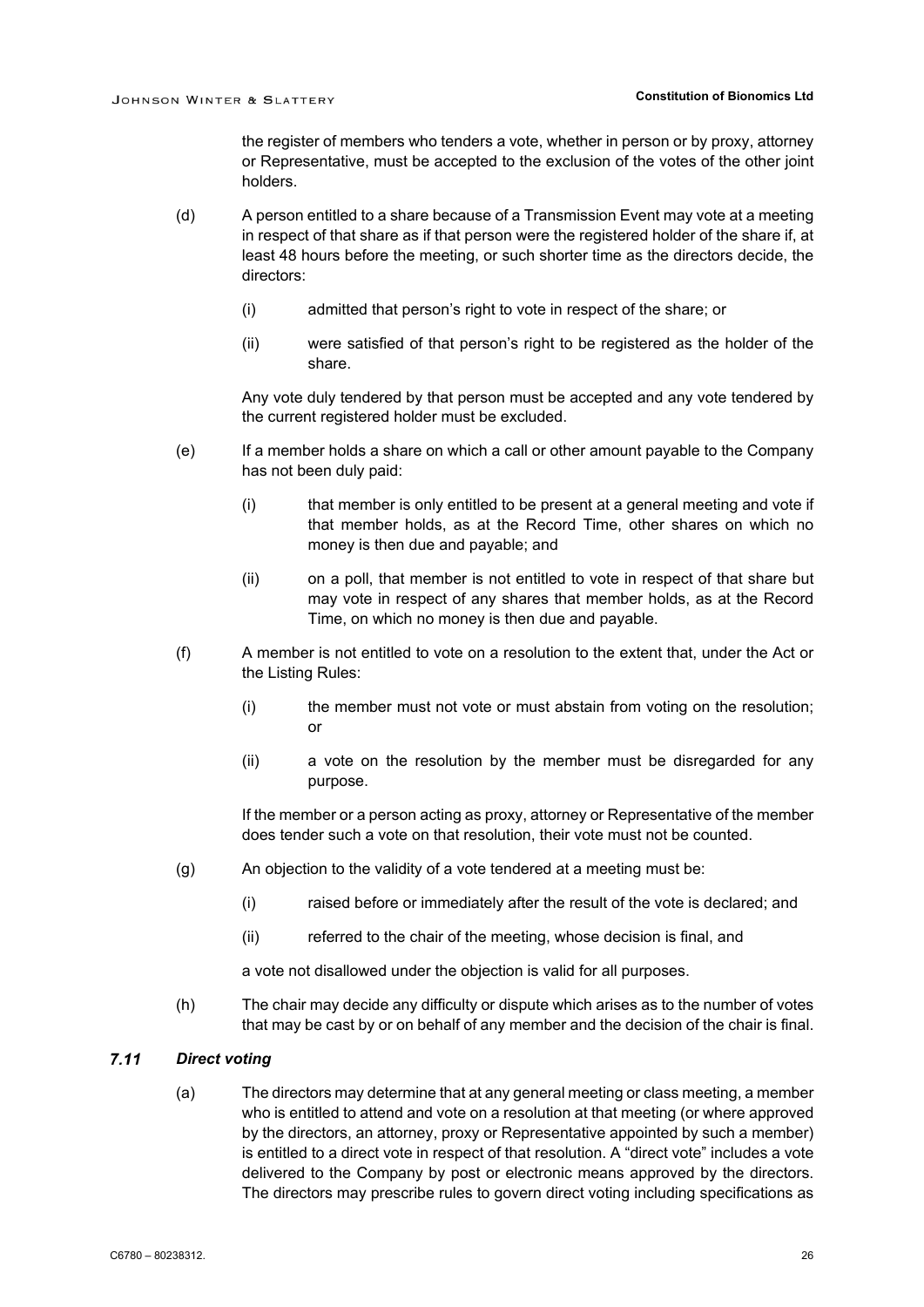to the form, method and timing of giving the direct vote in order for the vote to be valid, and the treatment of direct votes.

- (b) Subject to any rules prescribed by the directors under rule [7.11\(a\),](#page-29-1) a direct vote on a resolution cast in accordance with rule [7.11\(a\)](#page-29-1) is of no effect and will be disregarded:
	- (i) if, at the time of the resolution, the person who cast the direct vote:
		- (A) is not entitled to vote on the resolution in respect of the share voted; or
		- (B) would not be entitled to vote on the resolution in respect of the share if the person were present at the meeting at which the resolution is considered;
	- (ii) if, had the vote been cast in person at the meeting at which the resolution is considered, the vote would not be valid or the Company would be obliged to disregard the vote; or
	- (iii) if the direct vote was not cast in accordance with any regulations, rules and procedures prescribed by the directors under rule [7.11\(a\).](#page-29-1)
- (c) Subject to any rules prescribed by the directors under rule [7.11\(a\),](#page-29-1) where:
	- (i) a direct vote is cast on a resolution at a meeting in respect of a share in accordance with rule [7.11\(a\);](#page-29-1) and
	- (ii) either:
		- (A) the member who is registered in respect of the share(s) for which the direct vote was cast; or
		- (B) if not that member, the person who cast the direct vote on behalf of that member,

is present in person at the meeting at the time the resolution is considered (including in the case of a body corporate, by Representative),

then the direct vote will be disregarded unless the member or other person instructs otherwise.

#### $7.12$ *Decisions at general meetings*

- (a) Except where a resolution requires a special majority, a resolution is taken to be passed if a simple majority of the votes cast are in favour of the resolution. A resolution passed in this way is, for all purposes, a resolution of the members.
- (b) If the votes on a proposed resolution are equal, the chair has a casting vote in addition to any deliberative vote.
- (c) Subject to rules [7.12\(d\)](#page-30-0) and [\(f\),](#page-31-0) each resolution submitted to a general meeting must be decided in the first instance by a show of hands.
- <span id="page-30-0"></span>(d) A poll may be demanded by a member in accordance with the Act (and not otherwise) or by the chair. The demand for a poll may be withdrawn with the chair's consent.
- (e) Unless the chair or the directors otherwise determine, no poll may be demanded on the election of a chair.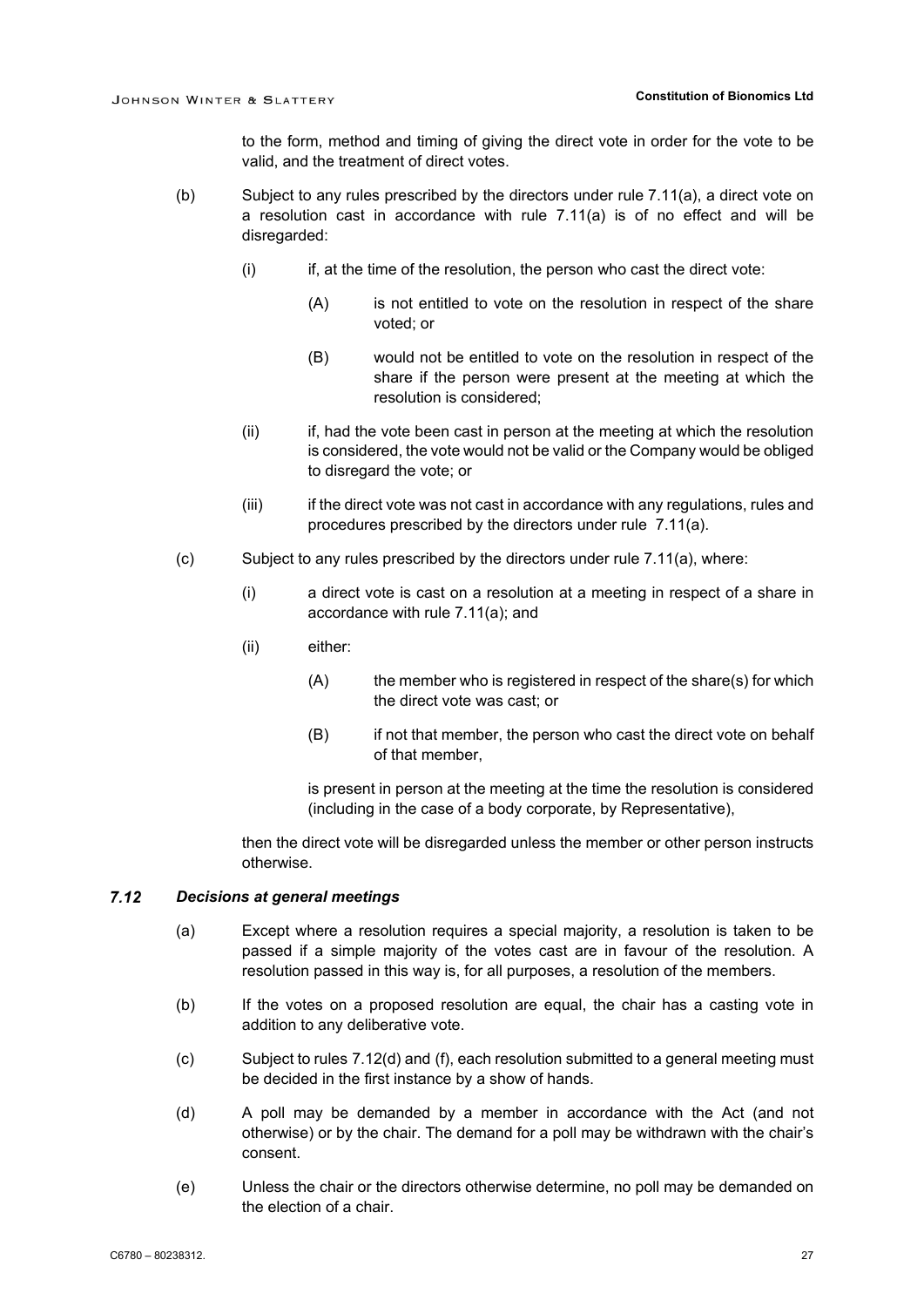- <span id="page-31-0"></span>(f) The chair may determine that a resolution be determined by a poll without first submitting the resolution to the meeting to be decided by a show of hands.
- (g) A demand for a poll does not prevent a meeting continuing to transact any business other than the question on which the poll is demanded.
- (h) Where demanded, a poll must be taken in the manner and at the time the chair decides. The result of the poll as declared by the chair is the resolution of the meeting at which the poll was demanded.
- (i) Unless a poll is demanded, a declaration by the chair following a vote on a show of hands that a resolution has either been passed or lost is conclusive, without proof of the number or proportion of the votes recorded in favour of or against the resolution.

#### $7.13$ *Representation at general meetings*

- (a) Subject to this Constitution, each member entitled to vote at a meeting may, in accordance with the Act:
	- (i) vote in person or, where a member is a body corporate, by its Representative; or
	- (ii) appoint not more than 2 proxies or attorneys to vote for the member.
- (b) A proxy, attorney or Representative may, but need not, be a member of the Company.
- (c) An instrument appointing a proxy is valid if it is in accordance with the Act or in any form (including electronic) approved by the directors.
- (d) A proxy appointment received at an electronic address specified in the notice of meeting for the receipt of proxy appointment or otherwise received by the Company in accordance with the Act is taken to have been received at the registered office and validated by the member if the requirements set out in the notice are satisfied or the appointment is otherwise authenticated in accordance with the Act.
- <span id="page-31-2"></span>(e) Unless otherwise provided in the appointment of a proxy, attorney or Representative, an appointment will be taken to confer authority:
	- $(i)$  to do any of the acts specified in rule [7.13\(f\),](#page-31-1) even though the appointment may refer to specific resolutions and may direct the proxy, attorney or Representative how to vote on those resolutions; and
	- (ii) even though the appointment may refer to a specific meeting to be held at a specified time or venue, where the meeting is rescheduled, adjourned or postponed to another time or changed to another venue, to attend and vote at the rescheduled, adjourned or postponed meeting or at the new venue.
- <span id="page-31-1"></span>(f) The acts referred to in rule  $7.13(e)(i)$  are:
	- (i) to vote on any amendment moved to the proposed resolutions and on any motion that the proposed resolutions not be put or any similar motion;
	- (ii) to vote on any motion before the general meeting, whether or not the motion is referred to in the appointment; and
	- (iii) to act generally at the meeting (including to speak, demand a poll, join in demanding a poll and to move motions).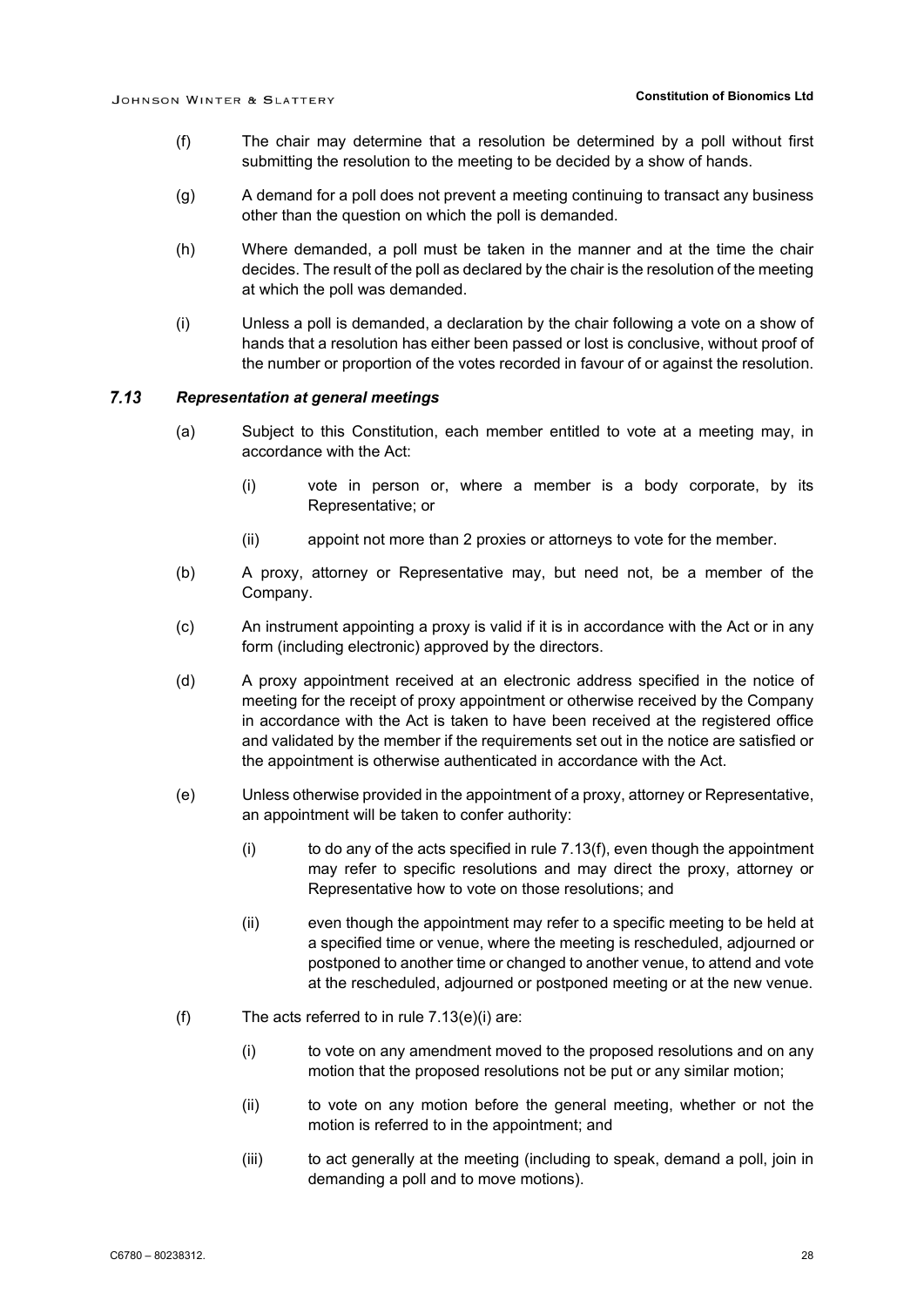- (g) A proxy form issued by the Company must allow for the insertion of the name of the person to be appointed as proxy and may provide that, in circumstances and on conditions specified in the form, the chair (or another person specified in the form) is appointed as proxy.
- <span id="page-32-2"></span><span id="page-32-1"></span>(h) A proxy or attorney may not vote at a meeting or adjourned meeting or on a poll unless the instrument appointing the proxy or attorney, together with the authority under which the instrument is signed, is received by the Company:
	- (i) at least 48 hours (or any shorter period as specified by the Act or as the directors permit) before the commencement of the meeting or adjourned meeting or taking the poll, as applicable; or
	- (ii) where rule [7.13\(j\)\(ii\)](#page-32-0) applies, such shorter period before the time for holding the meeting or adjourned or postponed meeting or taking the poll, as applicable, as the directors determine in their discretion.
- <span id="page-32-3"></span>(i) A document is received by the Company under rule [7.13\(h\)](#page-32-1) when it is received in accordance with the Act, and to the extent permitted by the Act, if the document is produced or the transmission of the document is otherwise verified to the Company in the way specified in the notice of meeting.
- <span id="page-32-5"></span><span id="page-32-4"></span>(j) Where, within the period specified in rule [7.13\(h\)\(i\)](#page-32-2) or as otherwise determined by the directors, the Company receives an instrument recording a direct vote or appointing a proxy or attorney in accordance with this Constitution or the Act, the Company may:
	- (i) clarify with the relevant member any instruction in relation to that instrument by written or verbal communication and make any amendments to the instrument required to reflect any clarification; and
	- (ii) where the Company considers that the instrument has not been duly executed, return the instrument to the appointing member and request that the member duly execute the instrument and return it to the Company within the period determined by the Company under rule [7.13\(h\)\(ii\)](#page-32-3) or otherwise determined by the directors and notified to the member.
- <span id="page-32-0"></span>(k) The member is taken to have appointed the Company as its attorney for the purpose of any amendments made to an instrument recording a direct vote or appointing a proxy or attorney in accordance with rule [7.13\(j\)\(i\).](#page-32-4) An instrument appointing a proxy or attorney which is received by the Company in accordance with rule  $7.13(i)(ii)$  is taken to have been validly received by the Company.
- (l) Where a member appoints 2 proxies or attorneys to vote at the same meeting:
	- (i) if the appointment does not specify the proportion or number of the member's votes each proxy or attorney may exercise, each may exercise half of the votes;
	- (ii) if both proxies or attorneys attend, neither may vote on a show of hands; and
	- (iii) on a poll, each proxy or attorney may only exercise votes in respect of those shares or voting rights the proxy or attorney represents.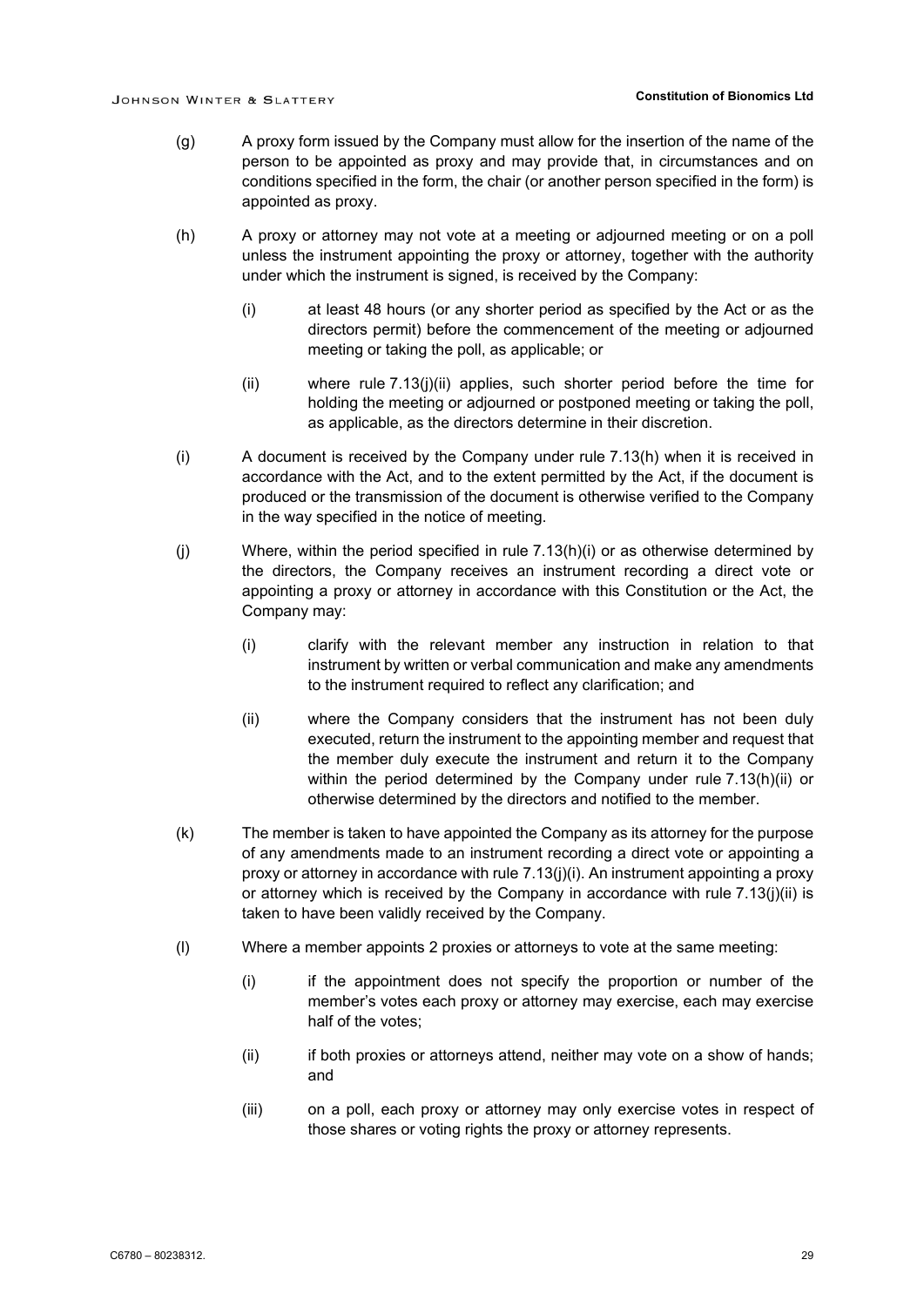- (m) A vote exercised in accordance with the terms of an instrument appointing a proxy, a power of attorney or other relevant instrument of appointment is valid despite:
	- (i) the occurrence of a Transmission Event;
	- (ii) the revocation of the instrument or the power (or of the authority under which a third party appointed the proxy or attorney); or
	- (iii) the transfer of the share in respect of which the instrument or power is given,

if no notice in writing of the Transmission Event, revocation or transfer (as the case may be) has been received by the Company within the period specified in rules [7.13\(h\)](#page-32-1) or [\(j\)](#page-32-5) (as applicable).

- (n) Unless otherwise determined by the directors:
	- (i) the appointment of a proxy or attorney is not revoked by the appointor attending and taking part in the meeting; but
	- (ii) if the appointor votes on a resolution, the proxy or attorney is not entitled to vote on the resolution as the proxy or attorney of the appointor.
- (o) The chair of a meeting, or their delegate, may require a person acting as a proxy, attorney or Representative to establish to the chair's satisfaction that the person is duly appointed to act and may, if the person fails to do so, exclude the person from attending or voting at the meeting.

### **8 Directors**

#### <span id="page-33-1"></span> $8.1$ *Appointment and retirement of directors*

- (a) The number of directors (not including alternate directors) shall:
	- (i) not be less than 3; and
	- (ii) not be more than 12,

unless the Company resolves otherwise at a general meeting.

- (b) The directors in office on the date that this Constitution was adopted by the Company continue in office but on the terms and conditions set out in this Constitution.
- <span id="page-33-0"></span>(c) The directors may appoint any eligible person to be a director, either as an addition to the existing directors or to fill a casual vacancy, but so that the total number of directors must not exceed the maximum number fixed under rule [8.1\(a\).](#page-33-1)
- <span id="page-33-2"></span>(d) A director appointed by the directors under rule [8.1\(c\),](#page-33-0) who is not a managing director, holds office until the conclusion of the next AGM following their appointment and is eligible for election at that meeting.
- <span id="page-33-3"></span>(e) No director who is not a managing director may hold office beyond the third AGM following the meeting at which the director was last elected or re-elected.
- <span id="page-33-4"></span>(f) Where required by the Act or Listing Rules to do so, the Company must hold an election of directors at each AGM. If there would otherwise not be a vacancy on the board of directors, and no director is required to retire under rules [8.1\(d\)](#page-33-2) or [\(e\),](#page-33-3) then the director who has been longest in office since their last election or appointment (other than the managing director) must retire. As between directors who were last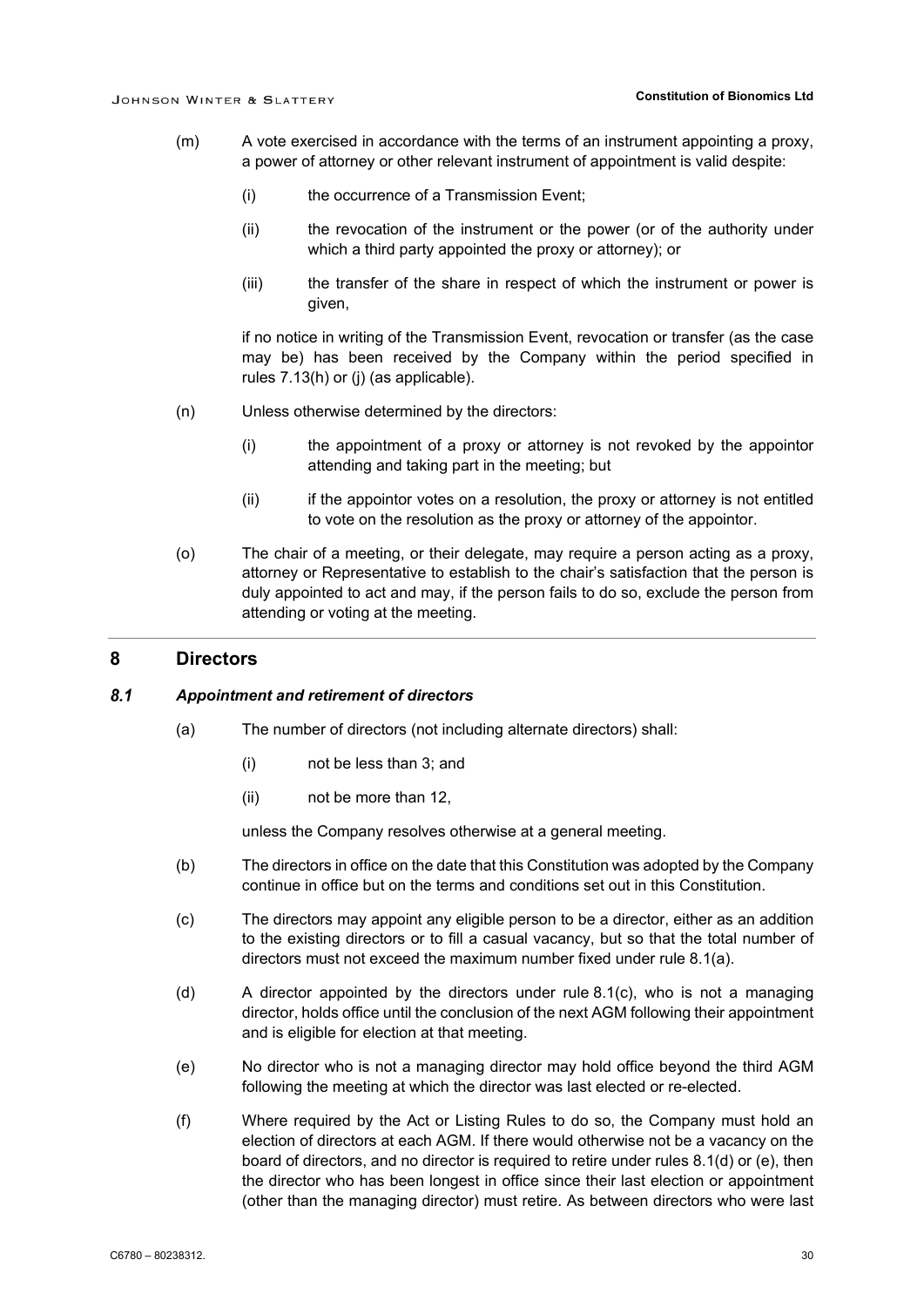elected or appointed on the same day, the one to retire must (unless they can agree among themselves) be decided by lot.

- (g) If there is more than one managing director, only one of them, nominated by the directors, is entitled not to be subject to vacation of office under rule [8.1\(d\)](#page-33-2) or retirement under rules [8.1\(e\)](#page-33-3) or [\(f\).](#page-33-4)
- (h) The identification of directors to retire under rule [8.1\(f\)](#page-33-4) is based on the composition of the board of directors at the date of the notice calling the AGM. A director is not required to retire and is not relieved from retiring because of a change in the number or identity of the directors after the date of the notice but before the meeting closes.
- (i) The members may by resolution at a general meeting appoint any eligible person to be a director, either as an addition to the existing directors or to fill a casual vacancy, but so that the total number of directors must not exceed the maximum number fixed under rule [8.1\(a\).](#page-33-1)
- (j) The retirement of a director from office under this Constitution and the re-election of a director or the election of another person to that office (as the case may be) takes effect at the conclusion of the meeting at which the retirement and re-election or election occur.

#### $8.2$ *Eligibility for election*

- (a) A person is eligible for election to the office of a director at a general meeting only if:
	- (i) the person is in office as a director immediately before that meeting;
	- (ii) the person has been recommended by the directors for election at that meeting; or
	- (iii) not less than the number of members specified in the Act as being required to give notice of a proposed resolution at a general meeting have, at least 45 Business Days before the general meeting, given the Company a notice signed by the relevant members stating their intention to nominate the person for election, together with the person's signed consent to act as a director.
- (b) An auditor of the Company, or a partner, employer or employee of an auditor of the Company, may not be appointed or elected as a director.

#### $8.3$ *Director need not be a member*

- (a) A person is not required to hold shares in the Company to qualify for appointment or election as a director.
- (b) A director is entitled to attend and speak at general meetings and at meetings of the holders of a class of shares, even if the director is not a member or a holder of shares in the relevant class.

#### $8.4$ *Vacating office*

In addition to the circumstances prescribed by the Act and this Constitution, the office of a director becomes vacant if the director:

(a) becomes of unsound mind or a person whose person or estate is liable to be dealt with in any way under the law relating to mental health;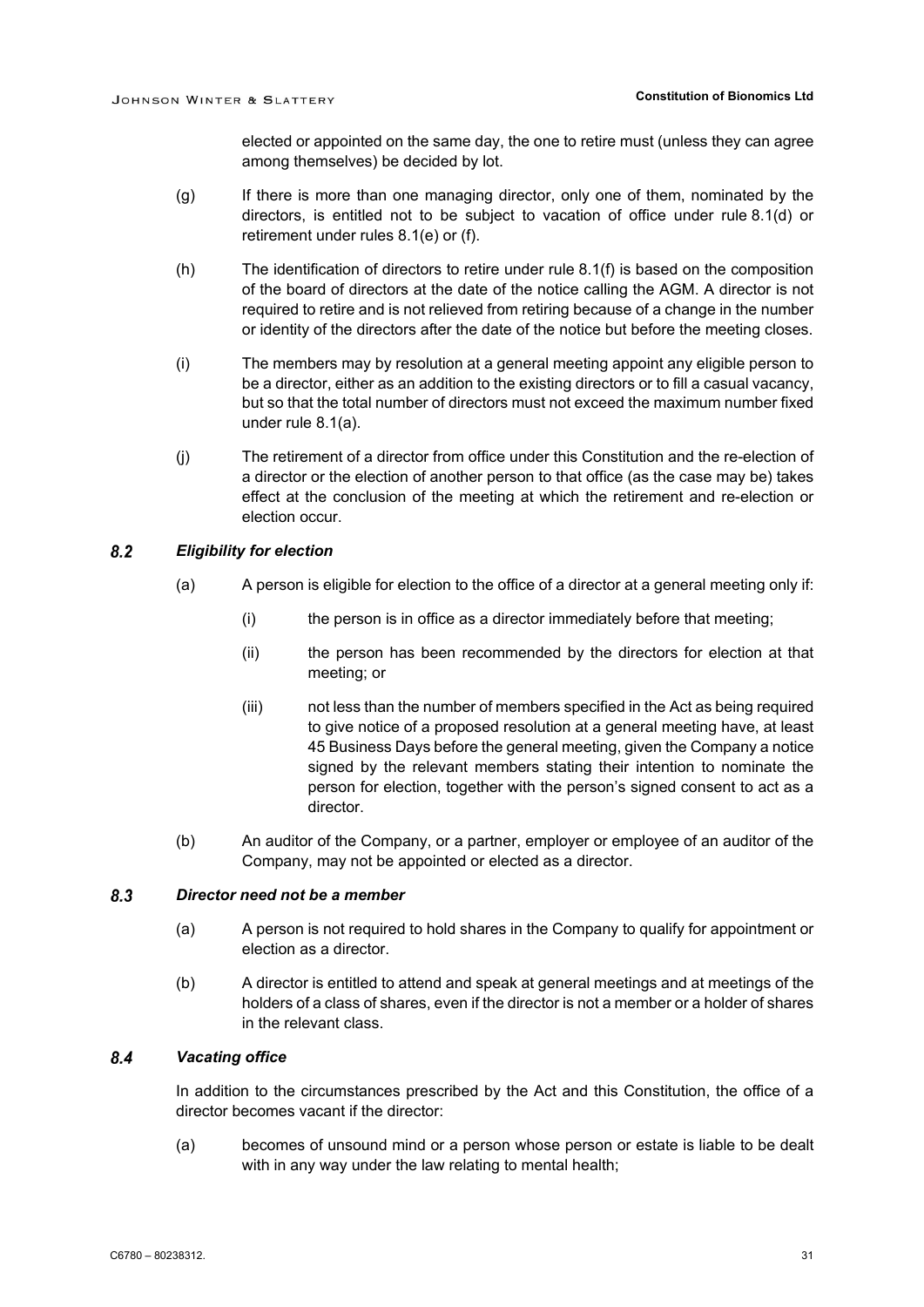- (b) becomes bankrupt or insolvent or makes any arrangement or composition with their creditors generally;
- (c) fails to attend meetings of the directors for more than 3 consecutive months without leave of absence from the directors and a majority of the other directors have not, within 14 days of having been given a notice by the secretary giving details of the absence, resolved that leave of absence be granted;
- (d) resigns by notice in writing to the Company; or
- (e) being an executive director (including the managing director), ceases to be an employee of the Company or a subsidiary of the Company, unless determined otherwise by the directors.

#### <span id="page-35-0"></span> $8.5$ *Remuneration*

- (a) Each director is entitled to such remuneration from the Company as the directors decide, but the total remuneration of non-executive directors (in their capacity as non-executive directors) in any financial year may not exceed an amount fixed by the Company in general meeting.
- (b) For the purposes of rule [8.5\(a\),](#page-35-0) the amount fixed by the Company as remuneration for the directors does not include any amount paid by the Company or a related body corporate:
	- $(i)$  under rules  $8.5(d)$  or  $(e)$ ;
	- (ii) in the form of securities issued or granted with the approval of members under the Listing Rules; or
	- (iii) in the form of any insurance premium paid or agreed to be paid for a director under rule [10.3.](#page-42-0)
- (c) Subject to the Act, the Listing Rules and other applicable laws, remuneration under rule [8.5\(a\)](#page-35-0) may be provided in cash or in any other manner that the directors decide, including by way of non cash benefit, such as a contribution to a superannuation fund or the issue or grant of securities.
- <span id="page-35-1"></span>(d) The directors are entitled to be paid or reimbursed for all travelling and other expenses properly incurred by them in attending and returning from any general meetings of the Company or of the directors or of committees of the directors.
- <span id="page-35-2"></span>(e) If a director, with the approval of the directors, performs extra services or makes any special exertions for the benefit of the Company, the directors may cause that director to receive out of the funds of the Company such additional remuneration as the directors decide having regard to the value to the Company of the extra services or special exertions.
- (f) Any remuneration paid to an executive director must not include a commission on, or percentage of, operating revenue.
- (g) Any person (including an officer of the Company) may be paid a benefit in connection with the retirement from office of any officer of the Company, in accordance with the Act and the Listing Rules.
- (h) The Company may pay contributions to a superannuation, retirement or pension fund for a director.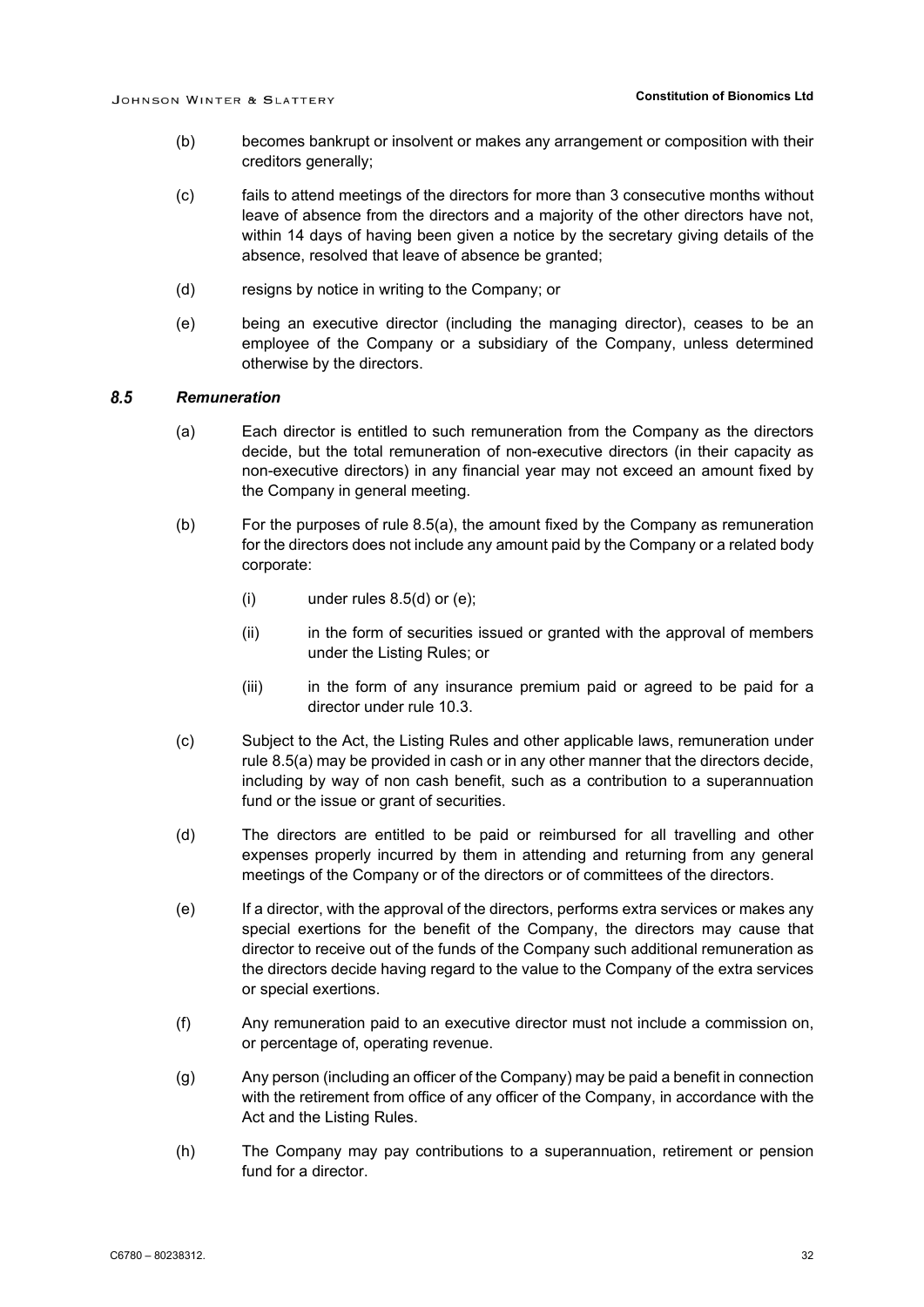(i) Subject to the Act, a director may be engaged by the Company in any other capacity (other than an auditor) and may be appointed on terms as to remuneration, tenure of office and otherwise as may be agreed by the directors.

#### <span id="page-36-2"></span><span id="page-36-0"></span> $8.6$ *Interested directors*

- (a) A director who has an interest in a matter that relates to the affairs of the Company shall comply with any applicable provisions of the Act relating to disclosure of that interest or any rules relating to disclosure adopted by the directors.
- (b) No act, transaction, agreement, instrument, resolution or other thing is invalid or voidable only because a person fails to comply with rule [8.6\(a\).](#page-36-0)
- <span id="page-36-1"></span>(c) A director is not disqualified by reason only of being a director from:
	- (i) holding any office or place of profit in the Company, except that of auditor;
	- (ii) holding any office or place of profit in any other company, body corporate, trust, partnership or entity promoted by or otherwise associated with the Company, including one that acts in a professional capacity for the Company;
	- (iii) contracting or entering into an arrangement with the Company as vendor, purchaser or in another capacity;
	- (iv) being present and being counted in a quorum for any meeting, or voting on a resolution or decision at a meeting, where the director has an interest in a matter that is being considered by the directors, unless that is prohibited by the Act; or
	- (v) signing or participating in the execution of a document by or on behalf of the Company.
- (d) Notwithstanding the fiduciary obligations arising from the director's office, the director may do any of the things referred to in rule [8.6\(c\):](#page-36-1)
	- (i) without any liability to account to the Company for any direct or indirect benefit accruing to the director; and
	- (ii) without affecting the validity of any contract, arrangement, instrument, resolution or other thing.
- (e) A director may exercise the voting power conferred by securities in any entity held by the Company, in accordance with the terms of the director's appointment, even in circumstances where the director may be interested in the exercise (such as a resolution appointing a director as an officer of the entity or providing for the payment of remuneration to officers of the entity).
- (f) This rule [8.6](#page-36-2) also applies as if each reference to the Company were a reference to a subsidiary of the Company.

#### <span id="page-36-4"></span><span id="page-36-3"></span> $8.7$ *Powers and duties*

(a) The directors are responsible for managing the business of the Company and may exercise all powers of the Company which are not, by the law or this Constitution, required to be exercised by the Company in general meeting.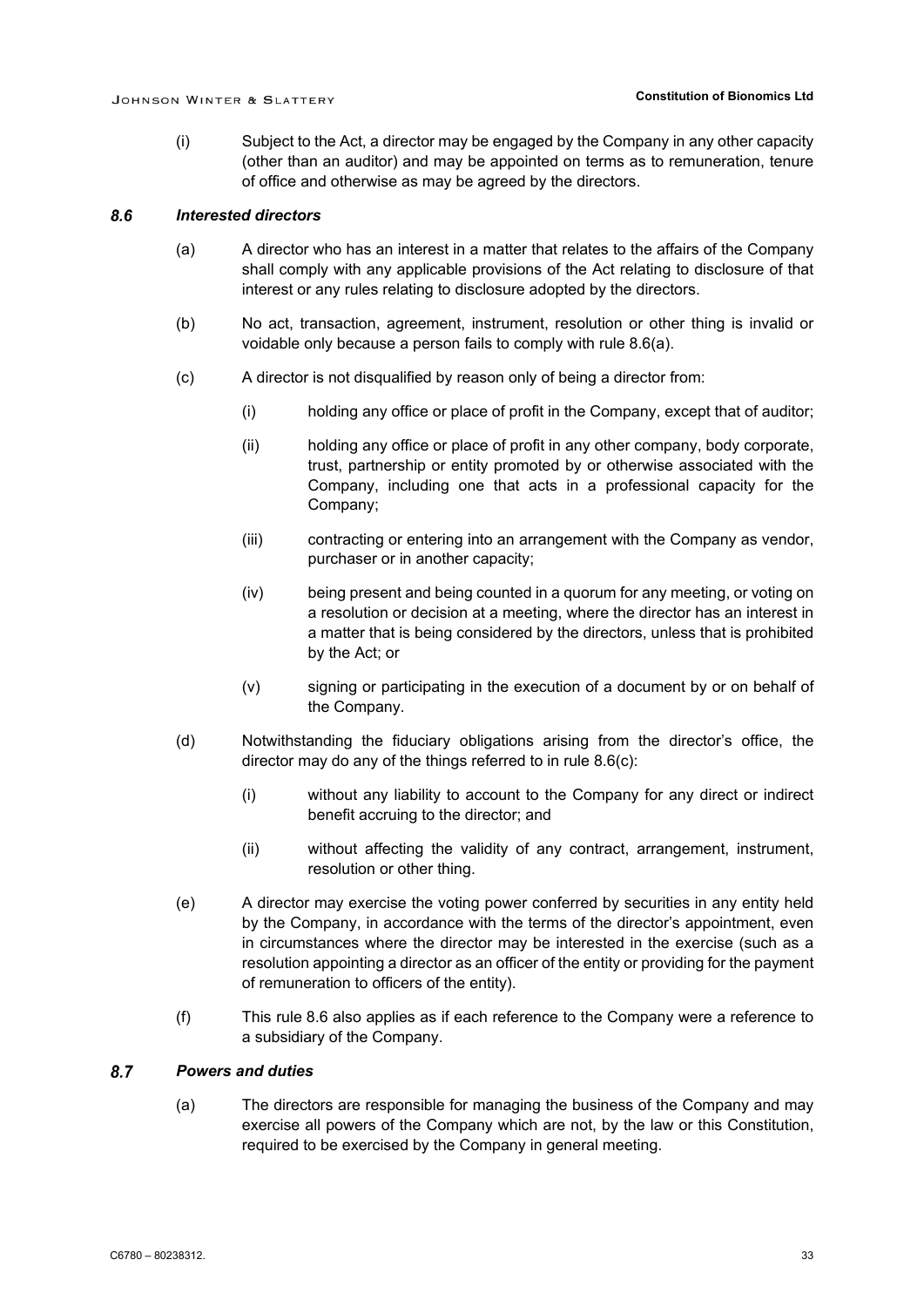- (b) Without limiting the generality of rule [8.7\(a\),](#page-36-3) the directors may exercise all the powers of the Company to:
	- (i) borrow or raise money in any way;
	- (ii) charge any of the Company's property or business or any of its uncalled capital; and
	- (iii) issue debentures or give any other security for a debt, liability or obligation of the Company or of any other person.
- (c) Debentures or other securities may be issued on the terms and at prices decided by the directors, including bearing interest or not, with rights to subscribe for, or exchange into, shares or other securities in the Company or a related body corporate or with special privileges as to redemption, participating in share issues, attending and voting at general meetings and appointing directors.
- (d) The directors may decide how cheques, promissory notes, banker's drafts, bills of exchange or other negotiable instruments must be signed, drawn, accepted, endorsed or otherwise executed, as applicable, by or on behalf of the Company.
- (e) The directors may pay out of the Company's funds all expenses relating to the promotion, formation and registration of the Company and the vesting in it of the assets acquired by it.
- <span id="page-37-0"></span>(f) The directors may:
	- (i) appoint any person to be an officer, attorney or agent of the Company for any purpose, with the powers, discretions and duties (including those vested in or exercisable by the directors), for any period and on any terms (including as to remuneration) as the directors decide;
	- (ii) authorise an officer, attorney or agent to delegate any of the powers, discretions and duties vested in the attorney or agent; and
	- (iii) revoke or vary any power delegated to the attorney or agent, or remove or dismiss the attorney or agent with or without cause.
- (g) A power of attorney granted under rule [8.7\(f\)](#page-37-0) may contain such provisions for the protection and convenience of the attorney or persons dealing with the attorney as the directors decide.
- (h) Nothing in this rule [8.7](#page-36-4) limits the general nature of rule [8.7\(a\).](#page-36-3)

#### <span id="page-37-1"></span> $8.8$ *Committees and delegates*

- (a) The directors may delegate any of their powers to one director, a committee of directors, or any other person or persons (including a committee composed partly of one or more directors and partly of one or more other persons).
- (b) A committee or delegate must exercise the powers delegated in accordance with any directions of the directors.
- (c) Any power delegated in accordance with this rule [8.8](#page-37-1) may be revoked, withdrawn, altered or varied as the directors decide.
- (d) Subject to the terms of appointment or reference of a committee, the provisions of this Constitution applying to meetings and resolutions of directors apply, so far as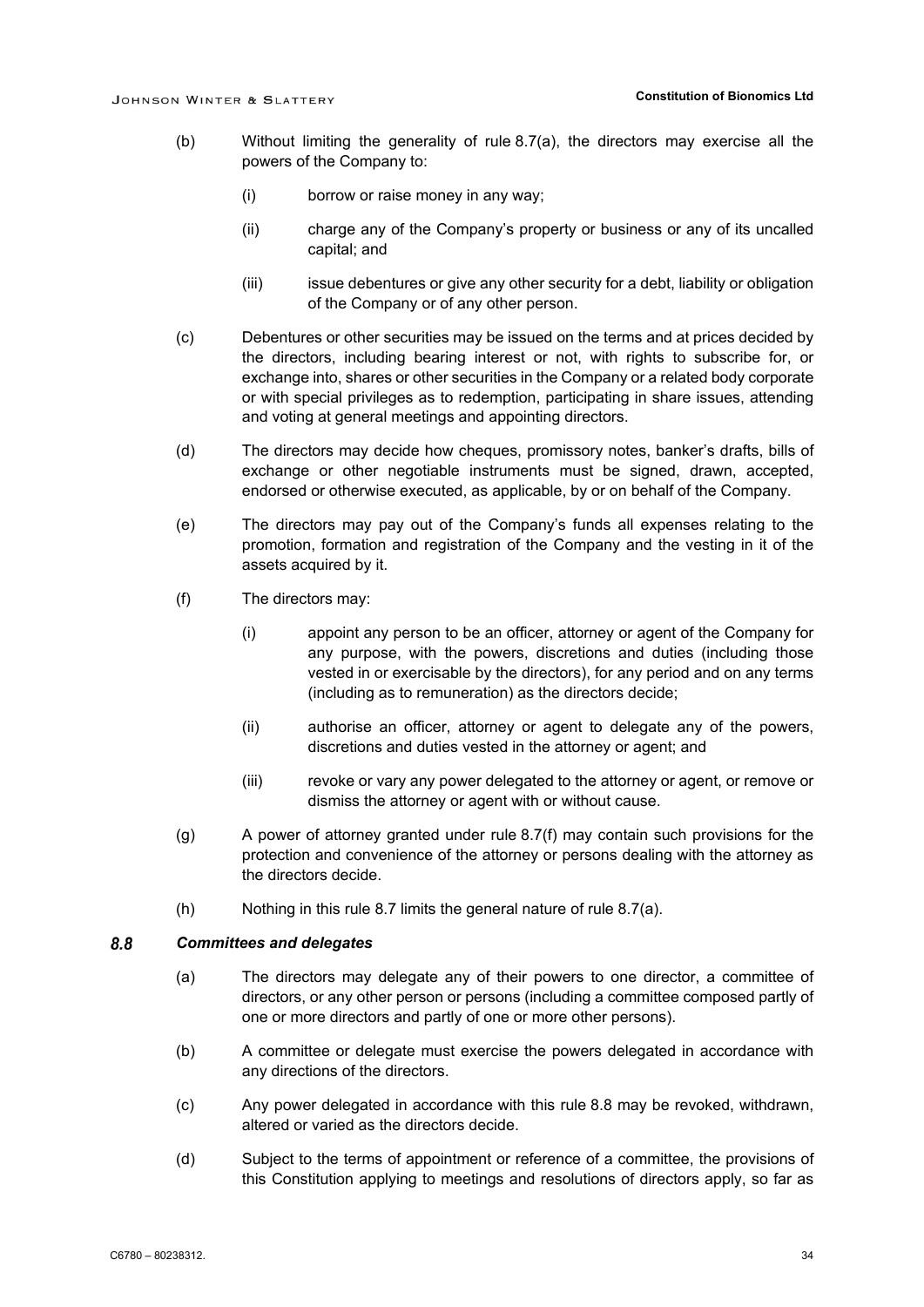they can and with the necessary changes, to meetings and resolutions of a committee.

- (e) The acceptance of a delegation of powers by a director may, if the directors so resolve, be treated as an extra service or special exertion performed by the delegate for the purposes of rule [8.5\(e\).](#page-35-2)
- (f) Nothing in this rule [8.8](#page-37-1) limits the powers of the directors to delegate.

#### 8.9 *Meetings of directors*

- (a) The directors may meet together to attend to business and adjourn and otherwise regulate their meetings as they decide.
- <span id="page-38-0"></span>(b) The contemporaneous linking together by telephone or other electronic means of a sufficient number of directors to constitute a quorum constitutes a meeting of the directors. All the provisions in this Constitution relating to meetings of the directors apply, as far as they can and with any necessary changes, to meetings of the directors by telephone or other electronic means.
- (c) A meeting by telephone or other electronic means is taken to be held at the place where the chair of the meeting is, or at such other place the chair of the meeting decides, as long as at least one of the directors involved was at that place for the duration of the meeting.
- (d) A director taking part in a meeting by telephone or other electronic means is taken to be present in person at the meeting and all directors participating in the meeting will (unless there is a specific statement otherwise) be taken to have consented to the holding of the meeting by the relevant electronic means.
- (e) If, before or during the meeting, any technical difficulty occurs where one or more directors cease to participate, the chair may adjourn the meeting until the difficulty is remedied or may, where a quorum of directors remains present, continue with the meeting.

#### 8.10 *Calling meetings of directors*

- (a) A director may, whenever the director thinks fit, call a meeting of the directors.
- (b) A secretary must, if requested by a director, call a meeting of the directors.

#### $8.11$ *Notice of meetings of directors*

- (a) Notice of a meeting of directors must be given to each person who is at the time the notice is given:
	- (i) a director, except a director on leave of absence approved by the directors; or
	- (ii) an alternate director appointed under rule [8.16\(a\)](#page-40-0) by a director on leave of absence approved by the directors.
- (b) A notice of meeting of directors:
	- (i) must specify the time of the meeting and its location (or other method(s) by which the directors may participate under rule [8.9\(b\)\)](#page-38-0);
	- (ii) need not state the nature of the business to be transacted at the meeting;
	- (iii) may, if necessary, be given immediately before the meeting;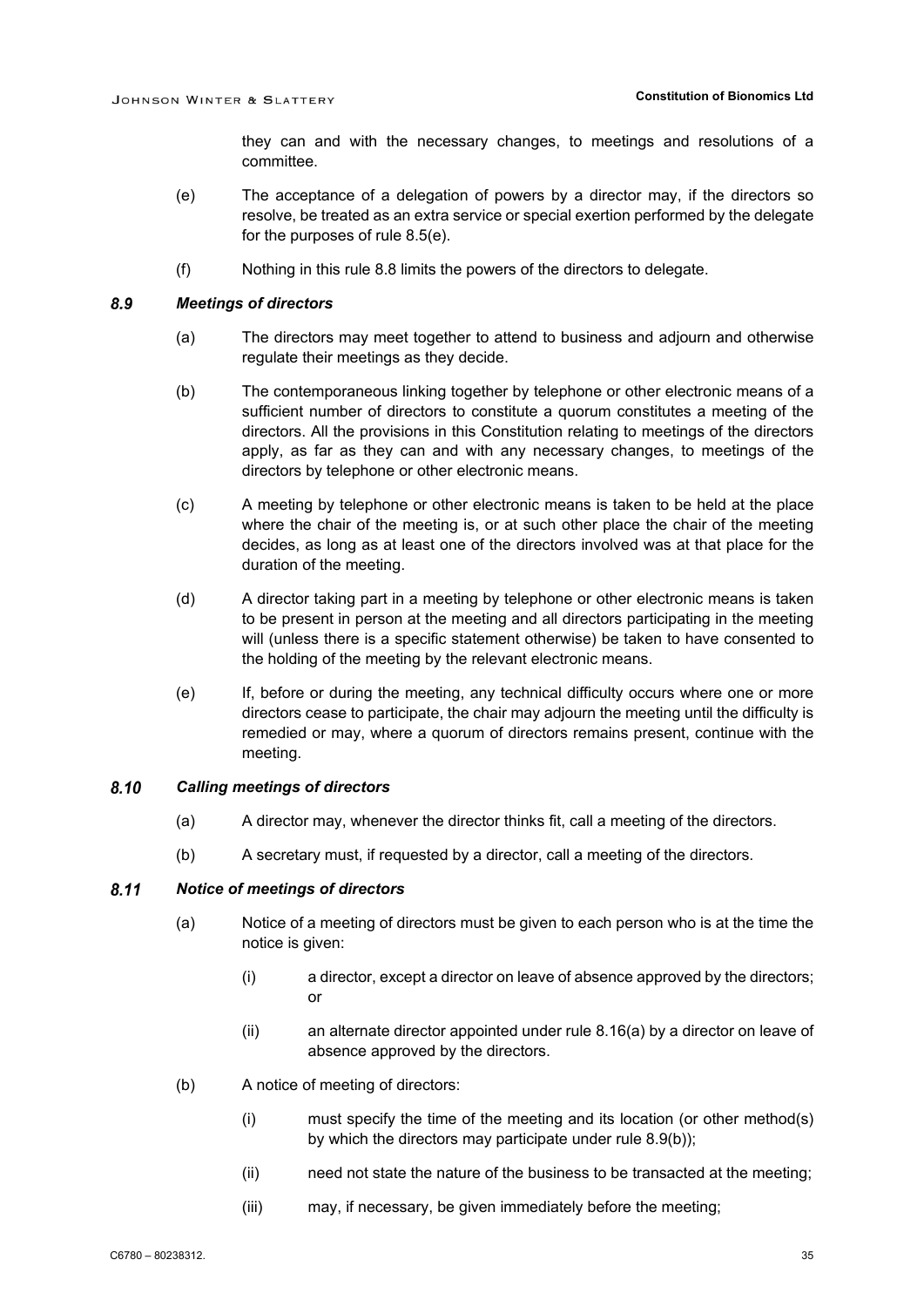- (iv) may be given in person or by post or by telephone, fax or other electronic means, or in any other way consented to by the directors; and
- (v) will be taken to have been given to an alternate director if it is given to the director who appointed that alternate director.
- (c) A director or alternate director may waive notice of a meeting of the directors by giving notice to that effect in person or by post or by telephone, fax or other electronic means.
- (d) Failure to give a director or alternate director notice of a meeting of the directors does not invalidate anything done or any resolution passed at the meeting if:
	- (i) the failure occurred by accident or inadvertent error; or
	- (ii) the director or alternate director attended the meeting or waived notice of the meeting (whether before or after the meeting).
- (e) A person who attends a meeting of the directors waives any objection that person may have to a failure to give notice of the meeting.

#### $8.12$ *Quorum at meetings of directors*

- (a) Unless the directors decide otherwise, 3 directors constitute a quorum.
- (b) No business may be transacted at a meeting of directors unless a quorum of directors is present at the time the business is dealt with.
- (c) If there is a vacancy in the office of a director, the remaining directors may act. But, if their number is not sufficient to constitute a quorum, they may only act in an emergency or to increase the number of directors to a number sufficient to constitute a quorum or to call a general meeting of the Company.

#### 8.13 *Chair and deputy chair of directors*

- (a) The directors may elect one of their number to the office of chair and one or more to the office of deputy chair of directors. The directors may decide the period for which those offices will be held.
- <span id="page-39-1"></span><span id="page-39-0"></span>(b) If, at a meeting of directors:
	- (i) there is no chair; or
	- (ii) the chair is either not present within 10 minutes after the time appointed for the holding of the meeting or is unable or unwilling to act,
	- $(iii)$  the deputy chair (if any) is entitled to be chair of the meeting or, if the circumstances described by rules [8.13\(b\)\(i\)](#page-39-0) or [\(ii\)](#page-39-1) apply to the deputy chair, the directors present must elect one of their number to chair the meeting.

#### $8.14$ *Decisions of directors*

- (a) Subject to this Constitution, questions arising at a meeting of directors are decided by a majority of votes cast by the directors present and voting, and each director has one vote.
- (b) In the case of an equality of votes, the chair of the meeting has a casting vote in addition to the chair's deliberative vote, unless only 2 directors are present and entitled to vote.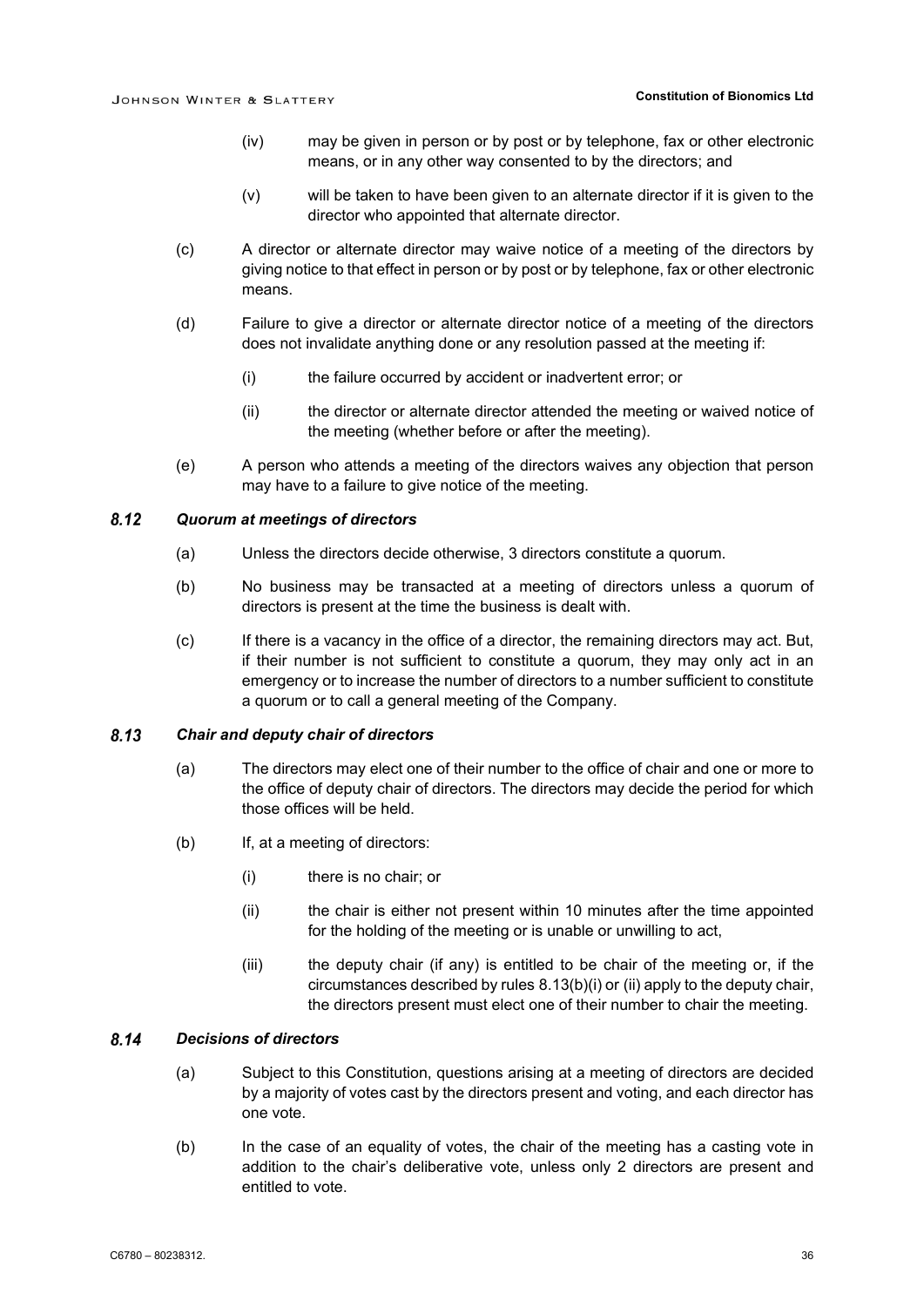#### $8.15$ *Written resolutions*

- (a) If:
	- (i) all of the directors (other than any director on leave of absence approved by the directors, any director who disqualifies themself from considering the resolution in question and any director who would be prohibited by the Act from voting on the resolution in question) sign or consent to a written resolution; and
	- (ii) the directors who sign or consent to the resolution would have constituted a quorum at a meeting of directors held to consider that resolution,

then the resolution is taken to have been passed by a meeting of the directors.

- (b) A director may consent to a resolution by:
	- (i) signing the document containing the resolution (or a copy of that document);
	- (ii) giving to the Company at its registered office a written notice (including by fax or other electronic means) addressed to the secretary or to the chair of directors signifying assent to the resolution and either setting out its terms or otherwise clearly identifying them; or
	- (iii) telephoning the secretary or the chair of directors and signifying assent to the resolution and clearly identifying its terms.

#### <span id="page-40-0"></span>8.16 *Alternate directors*

- (a) A director may, with the approval of a majority of the other directors, appoint a person to be the director's alternate director for such a period as the director decides.
- (b) The appointment may be terminated or suspended at any time by the appointor or by a majority of the other directors.
- (c) An appointment, or the termination or suspension of an appointment of an alternate director, must be in writing and signed and takes effect only when the Company has received notice in writing of the appointment, termination or suspension.
- (d) The alternate director:
	- (i) may, but need not, be a member or a director of the Company;
	- (ii) may act as alternate director to more than one director;
	- (iii) in the absence of the appointor, may exercise any powers of the appointor, except the power under rule [8.16\(a\);](#page-40-0)
	- (iv) in the absence of the appointor, is entitled to attend and vote in place of and on behalf of the appointor and is to be counted in the quorum at the meeting of directors;
	- (v) is an officer of the Company and not the agent of the appointor, and is responsible to the Company for their own acts and defaults; and
	- (vi) is not entitled to receive any remuneration or benefit from the Company other than out of the remuneration of the director appointing the alternate director or in accordance with rule [8.5\(e\).](#page-35-2)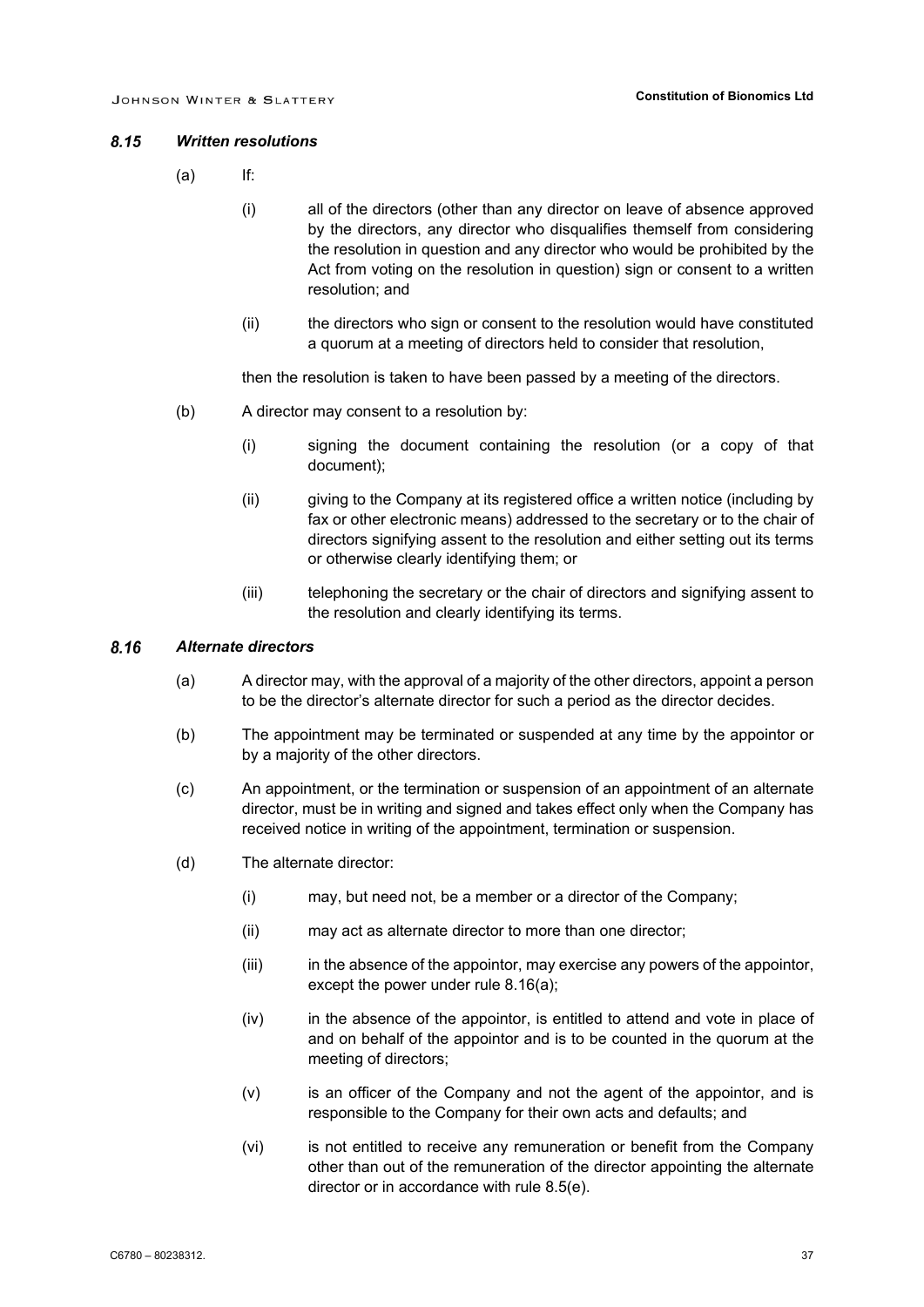- (e) An alternate director is not to be taken into account in determining the number of directors or the rotation of directors under this Constitution.
- (f) The office of an alternate director is vacated if and when the appointor vacates office as a director.

#### 8.17 *Validity of acts*

An act done at a meeting of directors, or of a committee or a person acting as a director is not invalidated by:

- (a) a defect in the appointment of a person as a director or a member of a committee; or
- (b) a person so appointed being disqualified or not being entitled to vote,

if that circumstance was not known by the directors, committee or person when the act was done.

### <span id="page-41-1"></span>**9 Executive officers**

#### $9.1$ *Managing directors and executive directors*

- (a) The directors may appoint one or more of the directors to the office of managing director or other executive director. Subject to the terms of any agreement entered into, the directors may at any time revoke the appointment, with or without cause.
- (b) Unless the directors decide otherwise, a managing director's or other executive director's appointment as an employee automatically terminates if the managing director or other executive director ceases to be a director.
- (c) A managing director or other executive director may be referred to by any title chosen by the directors.

#### $9.2$ *Secretary*

The directors must appoint at least one secretary and may appoint additional secretaries.

#### <span id="page-41-2"></span><span id="page-41-0"></span> $9.3$ *Executive officers*

- (a) A reference in this rule [9.3](#page-41-0) to an executive officer is a reference to a managing director or executive director (however titled) or secretary appointed under this rule [9.](#page-41-1)
- (b) An executive officer may be appointed on terms as to remuneration, tenure of office and otherwise as the directors decide.
- (c) The directors may:
	- (i) delegate or give to an executive officer any powers, discretion and duties they decide;
	- (ii) withdraw, suspend or vary any of the powers, discretions and duties given to an executive officer; and
	- (iii) authorise the executive officer to delegate any of the powers, discretions and duties given to the executive officer.
- (d) An act done by a person acting as an executive officer is not invalidated by a defect in the person's appointment, the person being disqualified from being an executive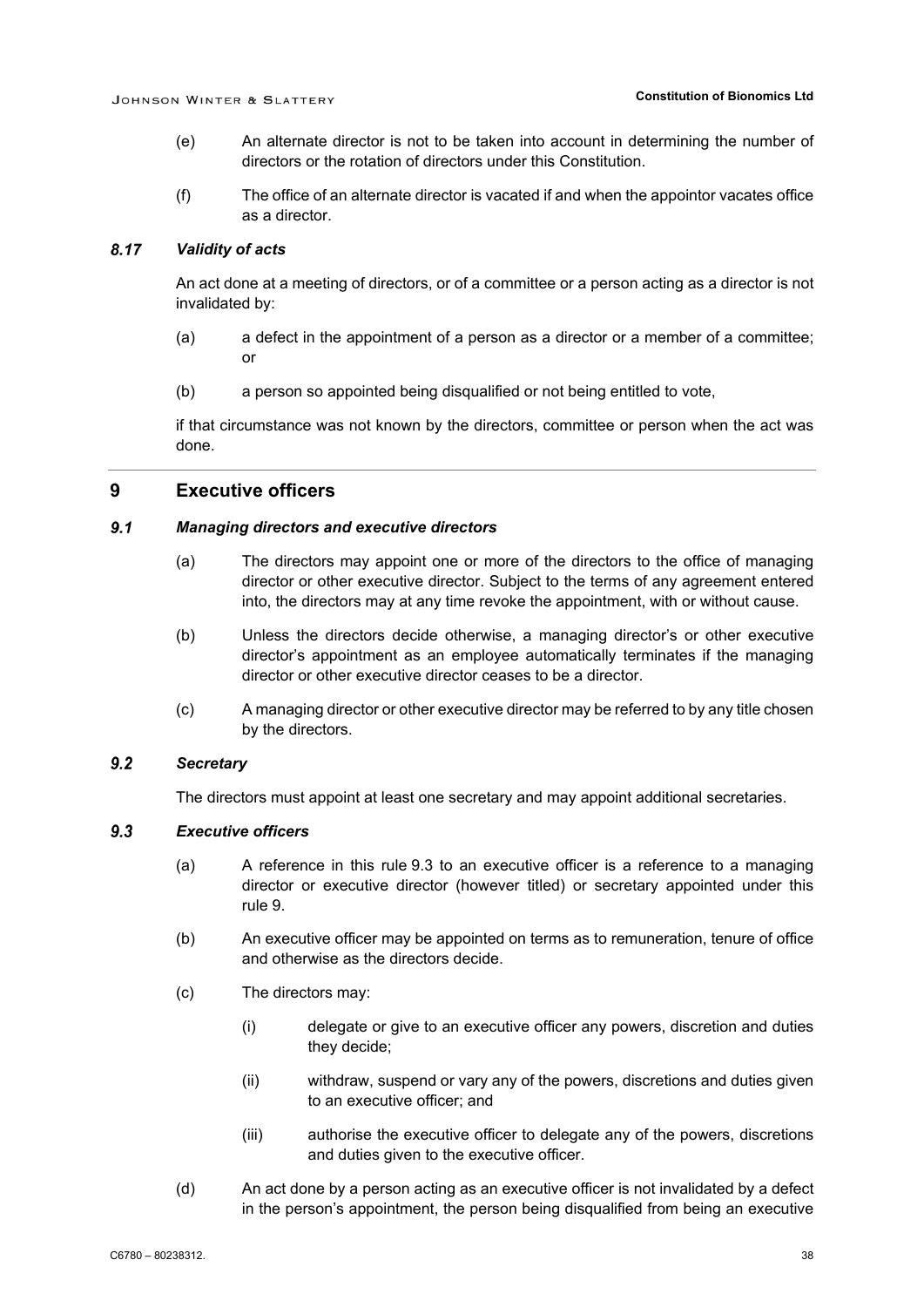officer, or having vacated office, if (in each case) the person was not aware of that circumstance when the act was done.

### <span id="page-42-2"></span>**10 Indemnity, insurance and access**

#### $10.1$ *Persons to whom rules [10.2](#page-42-1) and [10.3](#page-42-0) apply*

For the purposes of rules [10.2](#page-42-1) and [10.3,](#page-42-0) an **Officer** is:

- (a) each person who is or has been a director, alternate director or executive officer (within the meaning of rule [9.3\(a\)\)](#page-41-2) of the Company or a subsidiary of the Company; and
- (b) such other officers or former officers of the Company or its related bodies corporate as the directors in each case decide.

#### <span id="page-42-3"></span><span id="page-42-1"></span> $10.2$ *Indemnity*

- (a) The Company:
	- (i) must, to the extent permitted by law, indemnify each Officer on a full indemnity basis against all Liabilities incurred by the person as an Officer; and
	- (ii) may execute a documentary indemnity in any form in favour of an Officer on such terms as the directors think fit and which are not inconsistent with this rule [10.](#page-42-2)
- (b) The indemnity in rule [10.2\(a\):](#page-42-3)
	- (i) is enforceable without the Officer having to first incur any expense or make any payment;
	- (ii) is a continuing obligation and is enforceable by a person to whom rule [10.2\(a\)](#page-42-3) applies even though that person has ceased to be an Officer; and
	- (iii) applies to Liabilities incurred both before and after the adoption of this Constitution.

#### <span id="page-42-0"></span> $10.3$ *Insurance*

The Company may, to the extent permitted by law:

- (a) purchase and maintain insurance or pay or agree to pay a premium for insurance for each Officer against any Liability incurred by the Officer, including but not limited to a Liability for negligence or for reasonable costs and expenses incurred in defending or responding to proceedings, whether civil or criminal and whatever their outcome; and
- (b) bind itself in any contract or deed with any Officer to make payments on such terms as the directors think fit which are not inconsistent with this rule [10.](#page-42-2)

#### $10.4$ *Savings*

Nothing in rules [10.2\(a\)](#page-42-3) or [10.3:](#page-42-0)

(a) affects any other right or remedy that a person to whom those rules apply may have in respect of any Liability referred to in those rules;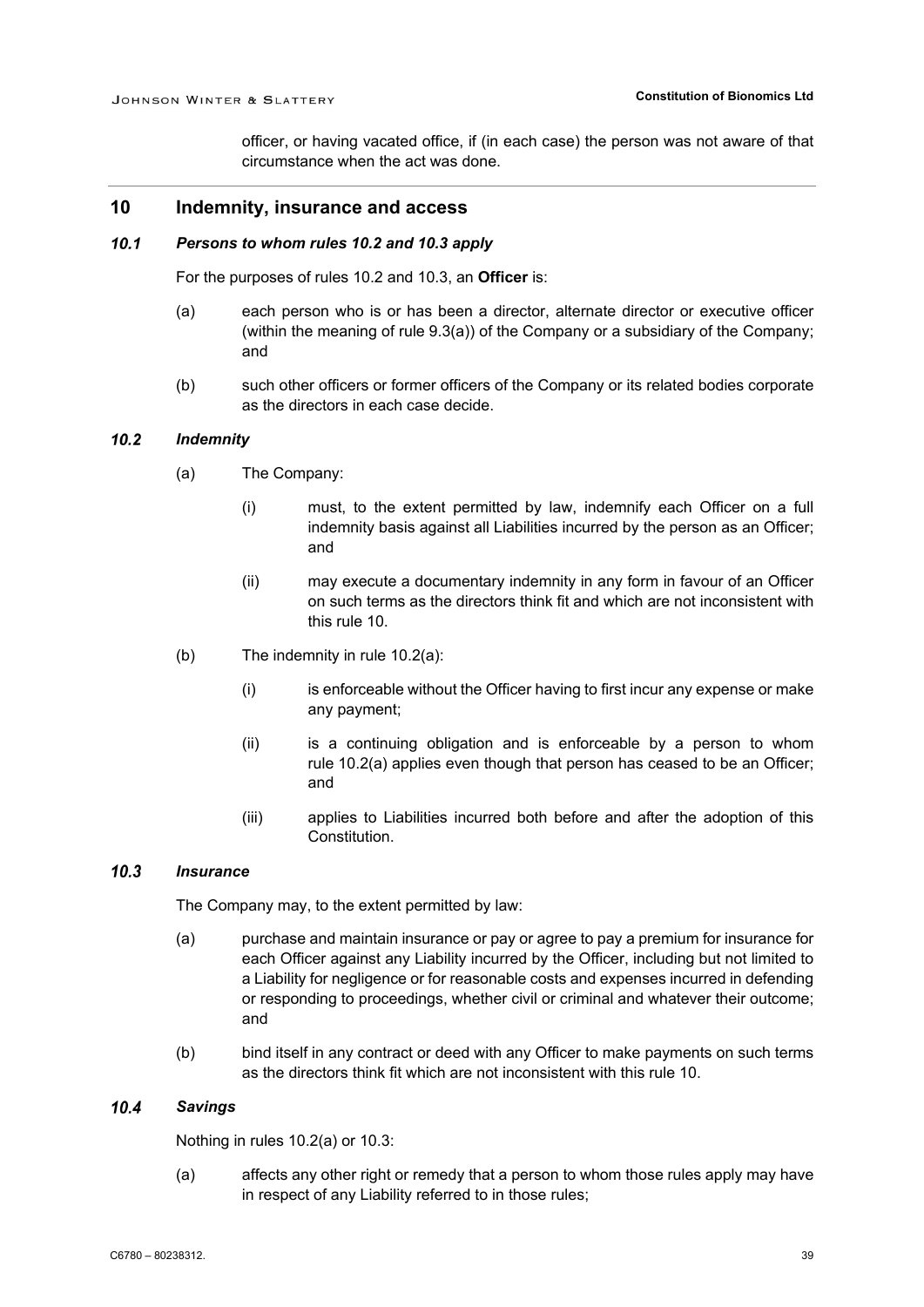- (b) limits the capacity of the Company to indemnify or provide or pay for insurance for any person to whom those rules do not apply; or
- (c) limits or diminishes the terms of any indemnity conferred or agreement to indemnify entered into prior to the adoption of this Constitution.

### **11 Winding up**

#### <span id="page-43-0"></span> $11.1$ *Distributing surplus*

Subject to this Constitution and any rights or restrictions attached to any shares or class of shares:

- <span id="page-43-1"></span>(a) any surplus assets remaining after satisfaction of the debts and liabilities of the Company and the charges and expenses of winding up will be available for distribution among the members, in proportion to the number of shares held by the members, irrespective of the amounts paid or credited as paid on the shares; and
- (b) for the purposes of this rule [11.1](#page-43-0) at the time of the winding up, any amount unpaid on a share is to be treated as property of the Company. When such an amount is unpaid, the Company may:
	- (i) reduce the amount of the payment to be made to that member under rule [11.1\(a\)](#page-43-1) by the amount owing; or
	- (ii) if the amount owed by a particular member is greater than the distribution to which that member is entitled under rule [11.1\(a\),](#page-43-1) retain the full amount of that distribution in partial repayment of that amount owing.

#### <span id="page-43-3"></span><span id="page-43-2"></span> $11.2$ *Dividing property*

- (a) If the Company is wound up, the liquidator may, with the sanction of a special resolution:
	- (i) divide among all or any of the members as the liquidator thinks fit any part of the assets of the Company, and decide how the division is to be carried out as between the members or different classes of members; and
	- (ii) vest any part of the assets of the Company in trustees on any trusts for the benefit of all or any of the members at the liquidator thinks fit.
- (b) Any division under rule [11.2\(a\)](#page-43-2) need not accord with the legal rights of the members and, in particular, any class may be given preferential or special rights or may be excluded altogether or in part, but if any division is otherwise than in accordance with the legal rights of the members, a member is entitled to dissent and to exercise the same rights as if the determination were a special resolution passed under section 507 of the Act.
- (c) If any shares to be divided include securities with a liability to call, any person entitled under the division to any of the shares may, by notice in writing within 10 Business Days after passing of the special resolution, direct the liquidator to sell the person's proportion and pay to the person the net proceeds. The liquidator must, if practicable, act accordingly.
- (d) Nothing in this rule [11.2](#page-43-3) takes away from or affects any right to exercise any statutory or other power which would have existed if this rule were omitted.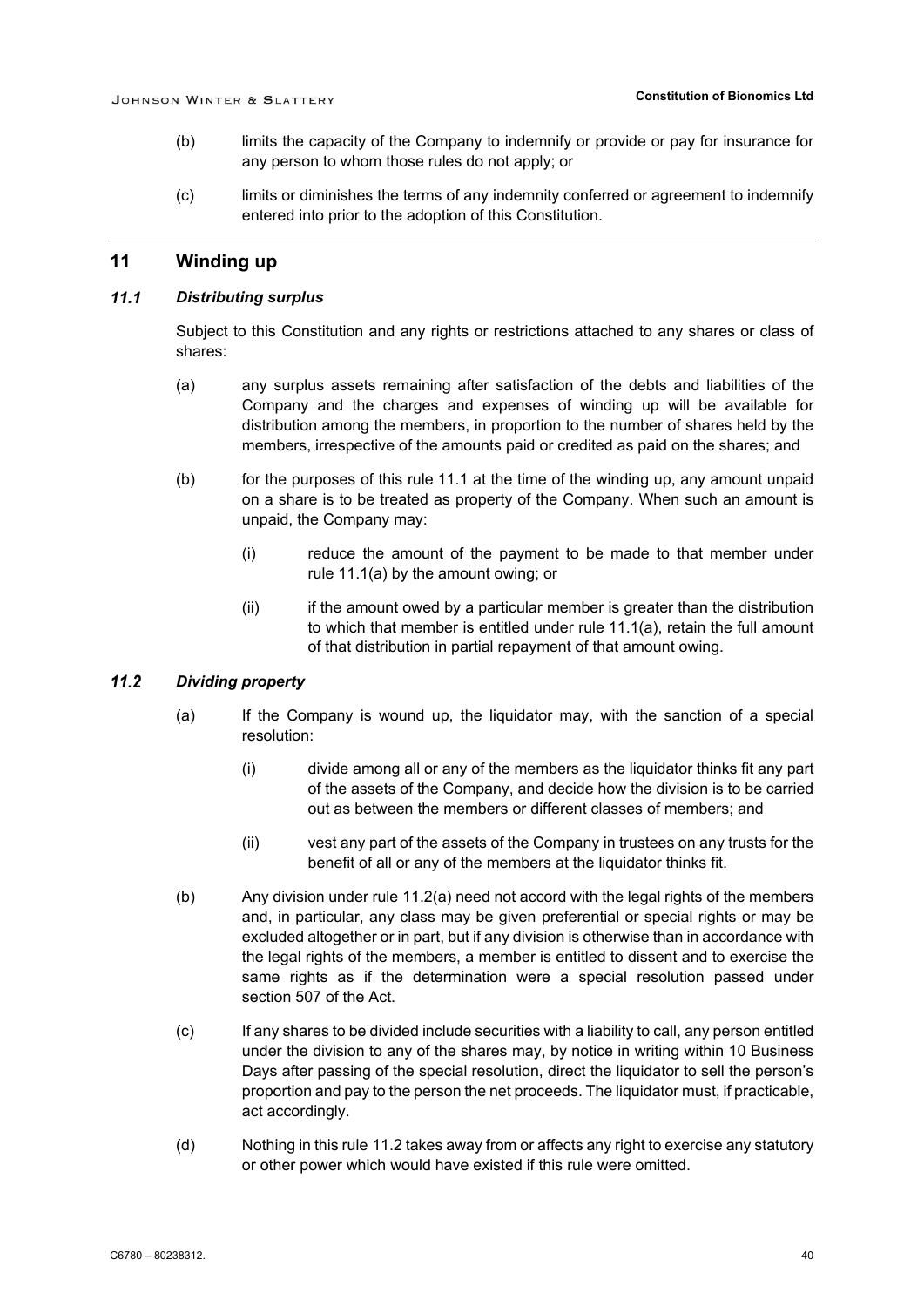- (e) Rule [5.3](#page-20-1) applies, so far as it can and with any necessary changes, to a division by a liquidator under rule [11.2\(a\)](#page-43-2) as if references in rule [5.3](#page-20-1) to:
	- (i) the directors were references to the liquidator; and
	- (ii) a distribution or capitalisation were references to the division under rule [11.2\(a\).](#page-43-2)

### **12 Seals**

- (a) If the Company has a common seal:
	- (i) it may be used only by the authority of the directors; and
	- (ii) every document to which it is affixed must be signed by 2 directors, a director and a secretary or a director and another person appointed by the directors to countersign that document or a class of documents in which that document is included.
- (b) The directors must provide for the safe custody of any seal of the Company.

### **13 Notices**

#### <span id="page-44-1"></span><span id="page-44-0"></span> $13.1$ *Notices by the Company to members*

- (a) Without limiting any other way in which notice may be given to a member under this Constitution, the Act or the Listing Rules, the Company may give a notice to a member by:
	- (i) delivering it personally to the member;
	- (ii) sending it by prepaid post to the member's address in the register of members or any other address the member supplies to the Company for giving notices; or
	- (iii) sending it by fax or other electronic means (including providing a URL link to any document or attachment) to the fax number or electronic address the member has supplied to the Company for giving notices.
- <span id="page-44-2"></span>(b) The Company may give notice to the joint holders of a share by giving it to the joint holder first named in the register of members in respect of the share.
- (c) The fact that a person has supplied a fax number or electronic address for the giving of notices does not require the Company to give any notice to that person by fax or electronic mail.
- (d) The Company may give a notice to a person entitled to a share as a result of a Transmission Event by delivering it or sending it in the manner authorised by rule [13.1\(a\)](#page-44-1) addressed to the name or title of the person, to:
	- (i) the address, fax number or electronic address that person has supplied to the Company for giving notices to that person; or
	- (ii) if that person has not supplied an address, fax number or electronic address, to the address, fax number or electronic address to which the notice might have been sent if that Transmission Event had not occurred.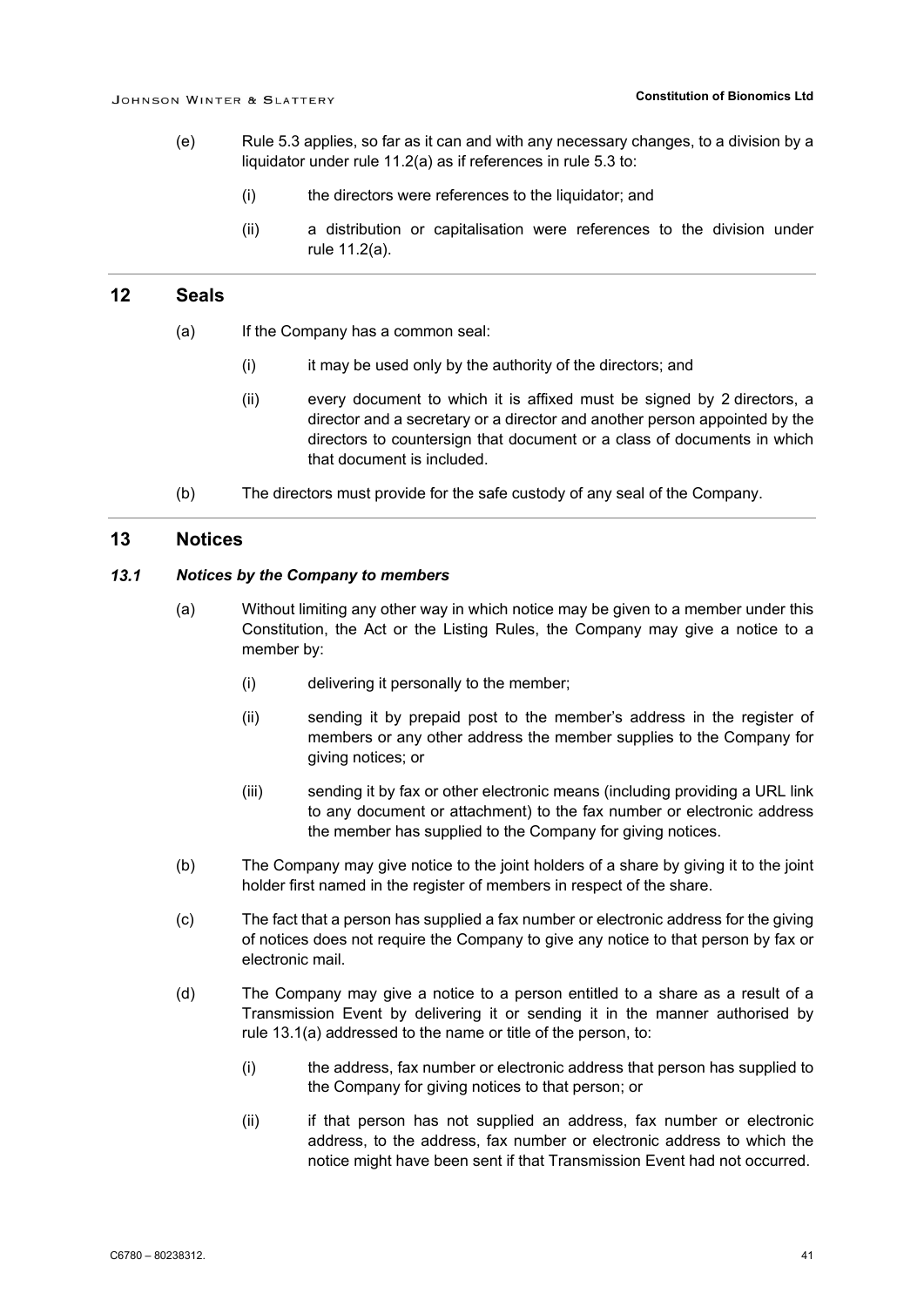- (e) A notice given to a member under rules [13.1\(a\)](#page-44-1) or [\(b\)](#page-44-2) is, even if a Transmission Event has occurred and whether or not the Company has notice of that occurrence:
	- (i) duly given for any shares registered in that person's name, whether solely or jointly with another person; and
	- (ii) sufficiently served on any person entitled to the shares because of the Transmission Event.
- (f) A notice given to a person who is entitled to a share because of a Transmission Event is sufficiently served on the member in whose name the share is registered.
- (g) Where a member does not have a registered address or where the Company believes a member is not known at the member's registered address, all notices are taken to be:
	- (i) given to the member if they are given to the Exchange or exhibited at the Company's registered office for a period of 48 hours; and
	- (ii) served at the time the notice is given to the Exchange or the commencement of that period (as applicable),

unless and until the member informs the Company of the member's address.

- (h) A person who, because of a transfer of shares, becomes entitled to any shares registered in the name of a member, is taken to have received every notice which, prior to that person's name and address being entered in the register of members for those shares, was properly given to that member.
- (i) A signature to any notice given by the Company to a member under this rule [13.1](#page-44-0) may be printed or affixed by some mechanical, electronic or other means.

#### $13.2$ *Notices by the Company to directors*

The Company may give a notice to a director or alternate director by:

- (a) delivering it personally to them;
- (b) sending it by prepaid post to their usual residential or business address, or any other address they have supplied to the Company for giving notices; or
- (c) sending it by fax or other electronic means to the fax number or electronic address they have supplied to the Company for giving notices.

#### $13.3$ *Notices by directors to the Company*

A director or alternate director may give a notice to the Company by:

- (a) delivering it to the Company's registered office;
- (b) sending it by prepaid post to the Company's registered office; or
- (c) sending it by fax or other electronic means to the principal fax number or electronic address at the Company's registered office.

#### $13.4$ *Time of service by the Company*

(a) A notice from the Company properly addressed and posted is taken to have been served on the day after the date of its posting, regardless of whether the address for service is in or outside Australia.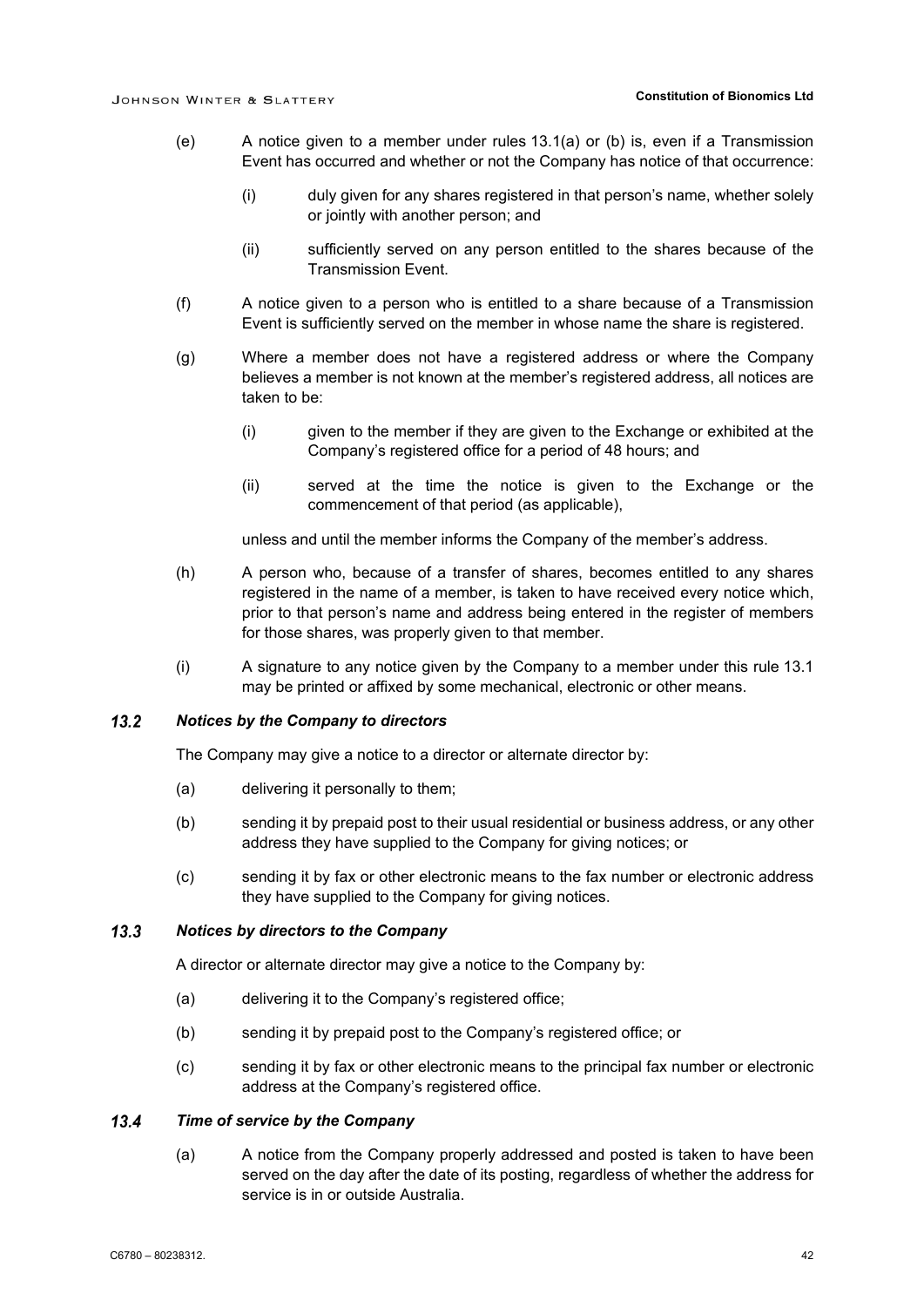- (b) A certificate signed by a secretary or other officer of the Company stating that a notice was duly posted on a particular date under this Constitution is conclusive evidence of that fact.
- (c) A notice sent by the Company by fax or electronic transmission is taken to be served when the transmission is sent.
- (d) Where the Company sends a notice by electronic transmission, the notice is taken as served at the time the electronic transmission is properly addressed and transmitted.
- (e) Where the Company gives a notice by any other means permitted by the Act, the notice is taken as served on the day after the date on which the recipient is notified that the notice is available.
- (f) Where a given number of days' notice or other specified period of notice must be given, the day of service is not to be counted in the number of days or other period.

### <span id="page-46-0"></span>**14 Proportional Takeover Bids**

#### $14.1$ *Definitions*

In this rule [14:](#page-46-0)

- (a) **Approving Resolution**, in relation to a Proportional Takeover Bid, means a resolution to approve the Proportional Takeover Bid passed in accordance with rule [14.3;](#page-46-1)
- (b) **Proportional Takeover Bid** means an off-market bid that is made or purports to be made under section 618(1)(b) of the Corporations Act in respect of a specified proportion of shares included in a class of shares in the Company; and
- (c) **Approving Resolution Deadline**, in relation to a Proportional Takeover Bid, means the day that is 14 days before the last day of the bid period in respect of the Proportional Takeover Bid.

#### $14.2$ *Transfers not to be registered*

Despite rule [6.2,](#page-22-4) a transfer giving effect to a takeover contract resulting from the acceptance of an offer made under a Proportional Takeover Bid must not be registered unless and until an Approving Resolution to approve the Proportional Takeover Bid has been passed or is taken to have been passed in accordance with rule [14.3.](#page-46-1)

#### <span id="page-46-2"></span><span id="page-46-1"></span> $14.3$ *Resolution*

- (a) Where offers have been made under a Proportional Takeover Bid, the directors must:
	- (i) convene a meeting of the persons entitled to vote on the Approving Resolution for the purpose of considering and, if thought fit, passing an Approving Resolution to approve the Proportional Takeover Bid; and
	- (ii) ensure that such a resolution is voted on in accordance with this rule [14.3,](#page-46-1)

before the Approving Resolution Deadline in relation to that Proportional Takeover Bid.

(b) The provisions of this Constitution that apply to a general meeting of the Company apply: